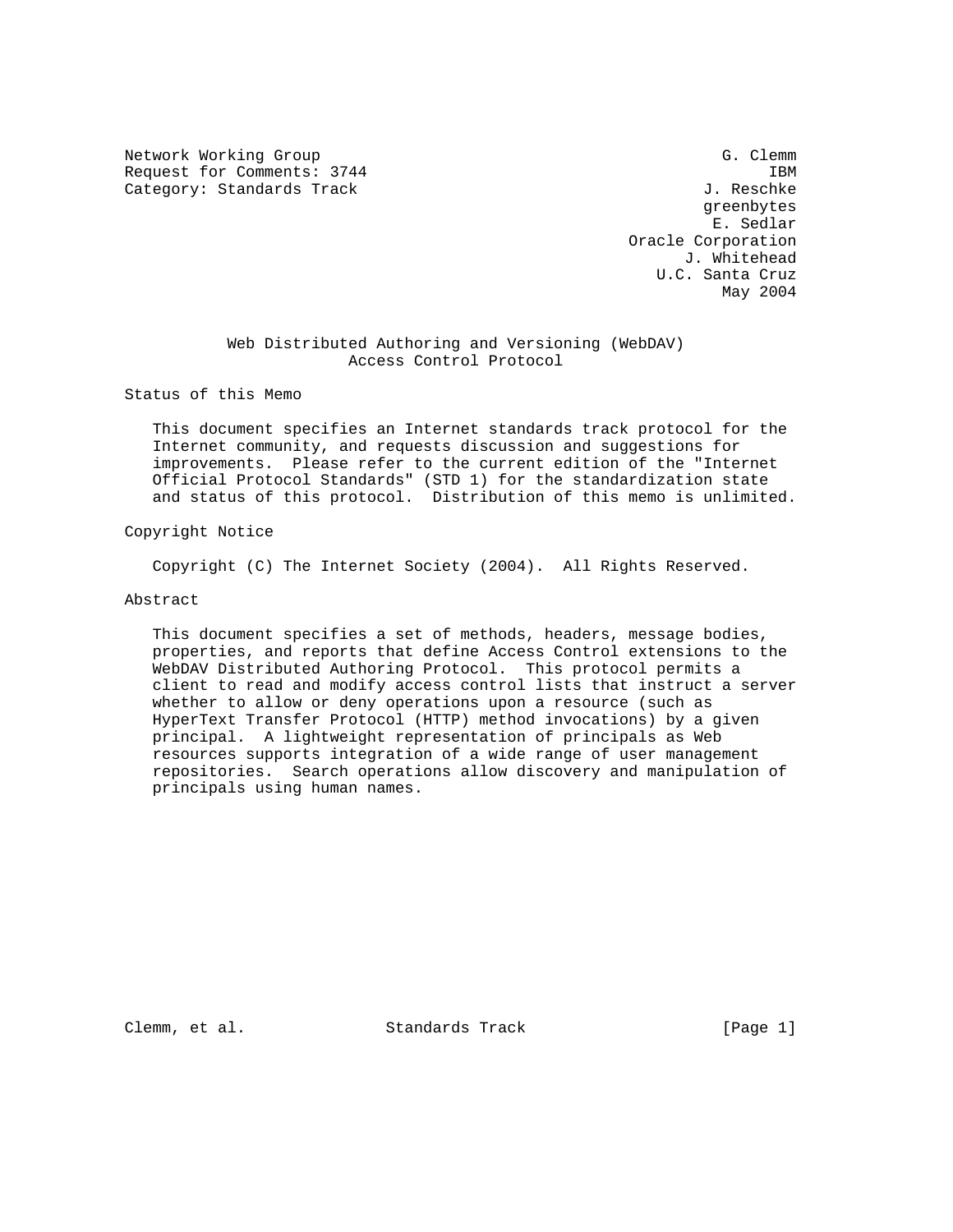| Table of Contents |
|-------------------|
|-------------------|

| 1. |      | 4                                                      |
|----|------|--------------------------------------------------------|
|    | 1.1. | 6                                                      |
|    | 1.2. | Notational Conventions<br>$\,8\,$                      |
| 2. |      | 8                                                      |
| 3. |      | 8                                                      |
|    | 3.1. | 10                                                     |
|    | 3.2. | 10                                                     |
|    | 3.3. | DAV:write-properties Privilege<br>10                   |
|    | 3.4. | DAV:write-content Privilege.<br>11                     |
|    | 3.5. | 11                                                     |
|    | 3.6. | DAV:read-acl Privilege<br>11                           |
|    | 3.7. | DAV:read-current-user-privilege-set Privilege.<br>12   |
|    | 3.8. | DAV:write-acl Privilege. 12                            |
|    | 3.9. | 12                                                     |
|    |      | 12                                                     |
|    |      |                                                        |
|    |      | 13                                                     |
|    |      | 3.12. Aggregation of Predefined Privileges<br>13       |
| 4. |      | 13                                                     |
|    | 4.1. | DAV:alternate-URI-set.<br>14                           |
|    | 4.2. | 14                                                     |
|    | 4.3. | DAV:group-member-set 14                                |
|    | 4.4. | 14                                                     |
| 5. |      | 15                                                     |
|    | 5.1. |                                                        |
|    |      | 5.1.1. Example: Retrieving DAV: owner 15               |
|    |      | 5.1.2. Example: An Attempt to Set DAV: owner. 16       |
|    | 5.2. |                                                        |
|    | 5.3. | DAV:supported-privilege-set. 18                        |
|    |      | 5.3.1. Example: Retrieving a List of Privileges        |
|    |      | Supported on a Resource 19                             |
|    | 5.4. | DAV: current-user-privilege-set 21                     |
|    |      | 5.4.1. Example: Retrieving the User's Current Set of   |
|    |      | Assigned Privileges 22                                 |
|    | 5.5. |                                                        |
|    |      | 5.5.1. ACE Principal 23                                |
|    |      | 5.5.2. ACE Grant and Deny. 25                          |
|    |      | 5.5.3. ACE Protection. 25                              |
|    |      | 5.5.4. ACE Inheritance 25                              |
|    |      | 5.5.5. Example: Retrieving a Resource's Access Control |
|    |      |                                                        |
|    | 5.6. | DAV:acl-restrictions 27                                |
|    |      | 5.6.1. DAV:grant-only. 27                              |
|    |      | 5.6.2. DAV:no-invert ACE Constraint. 28                |
|    |      |                                                        |
|    |      | 5.6.3. DAV: deny-before-grant 28                       |
|    |      | 5.6.4. Required Principals 28                          |
|    |      | 5.6.5. Example: Retrieving DAV: acl-restrictions. 28   |

Clemm, et al. Standards Track [Page 2]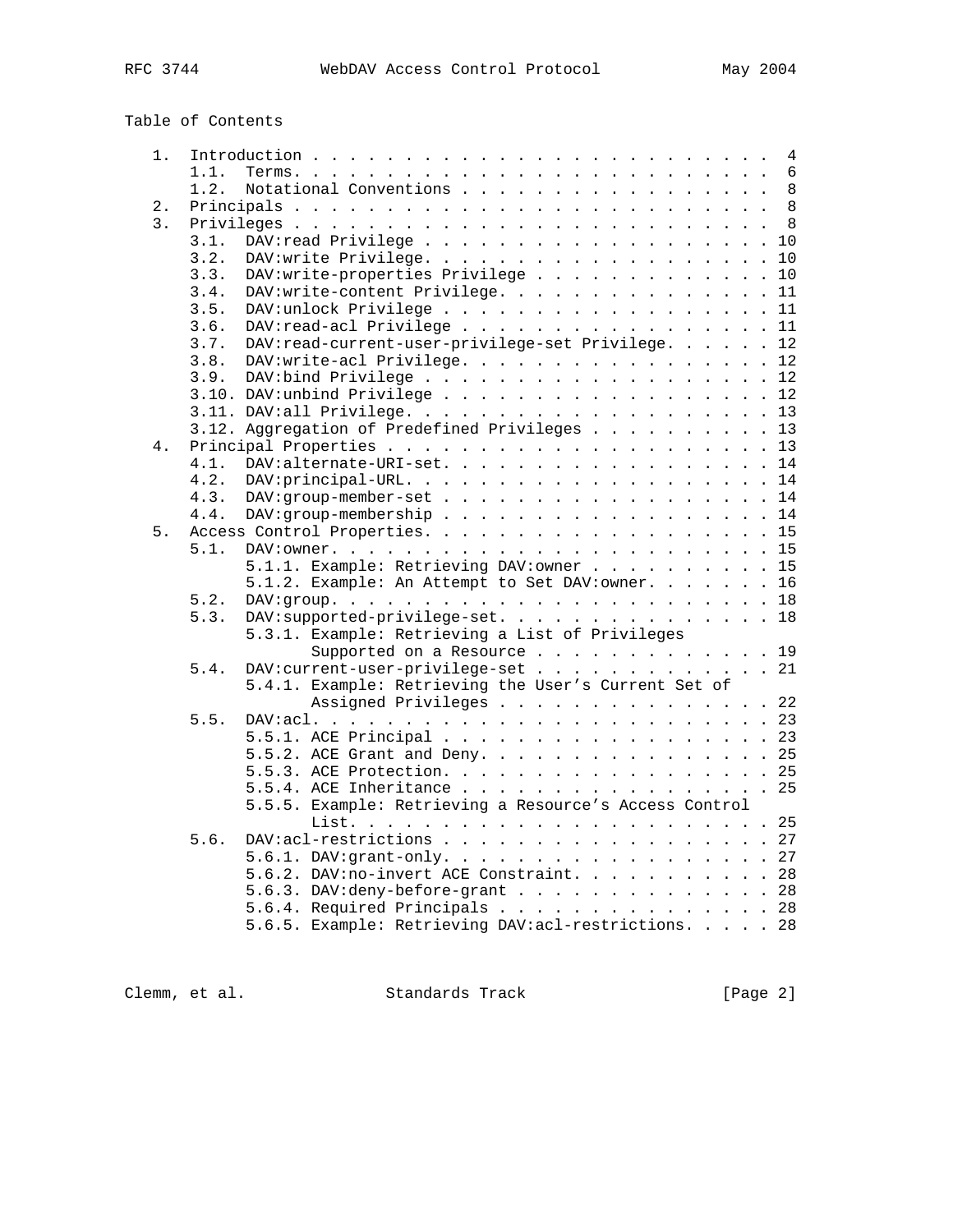|    | 5.7. | DAV: inherited-acl-set. 29                                   |
|----|------|--------------------------------------------------------------|
|    | 5.8. | DAV: principal-collection-set 30                             |
|    |      | 5.8.1. Example: Retrieving DAV: principal-collection-set. 30 |
|    | 5.9. | Example: PROPFIND to retrieve access control properties. 32  |
| б. |      |                                                              |
| 7. |      | Access Control and existing methods. 37                      |
|    | 7.1. |                                                              |
|    |      | 7.1.1. Error Handling. 37                                    |
|    | 7.2. |                                                              |
|    |      | 7.2.1. Example - OPTIONS 39                                  |
|    | 7.3. |                                                              |
|    | 7.4. |                                                              |
|    | 7.5. |                                                              |
| 8. |      |                                                              |
|    | 8.1. |                                                              |
|    |      | 8.1.1. ACL Preconditions 40                                  |
|    |      | 8.1.2. Example: the ACL method 42                            |
|    |      | 8.1.3. Example: ACL method failure due to protected          |
|    |      | ACE conflict. 43                                             |
|    |      | 8.1.4. Example: ACL method failure due to an                 |
|    |      | inherited ACE conflict. 44                                   |
|    |      | 8.1.5. Example: ACL method failure due to an attempt         |
|    |      | to set grant and deny in a single ACE 45                     |
| 9. |      |                                                              |
|    | 9.1. |                                                              |
|    | 9.2. | DAV:acl-principal-prop-set Report. 47                        |
|    |      | 9.2.1. Example: DAV:acl-principal-prop-set Report. 48        |
|    | 9.3. | DAV: principal-match REPORT 49                               |
|    |      | 9.3.1. Example: DAV: principal-match REPORT 50               |
|    | 9.4. | DAV: principal-property-search REPORT 51                     |
|    |      |                                                              |
|    |      | 9.4.2. Example: successful DAV: principal-property-search    |
|    |      |                                                              |
|    | 9.5. | DAV: principal-search-property-set REPORT 56                 |
|    |      | 9.5.1. Example: DAV: principal-search-property-set           |
|    |      |                                                              |
|    |      |                                                              |
|    |      | 11. Internationalization Considerations. 59                  |
|    |      |                                                              |
|    |      | 12.1. Increased Risk of Compromised Users. 60                |
|    |      | 12.2. Risks of the DAV: read-acl and                         |
|    |      | DAV: current-user-privilege-set Privileges. 60               |
|    |      | 12.3. No Foreknowledge of Initial ACL. 61                    |
|    |      |                                                              |
|    |      |                                                              |
|    |      |                                                              |
|    |      |                                                              |

Clemm, et al. Standards Track [Page 3]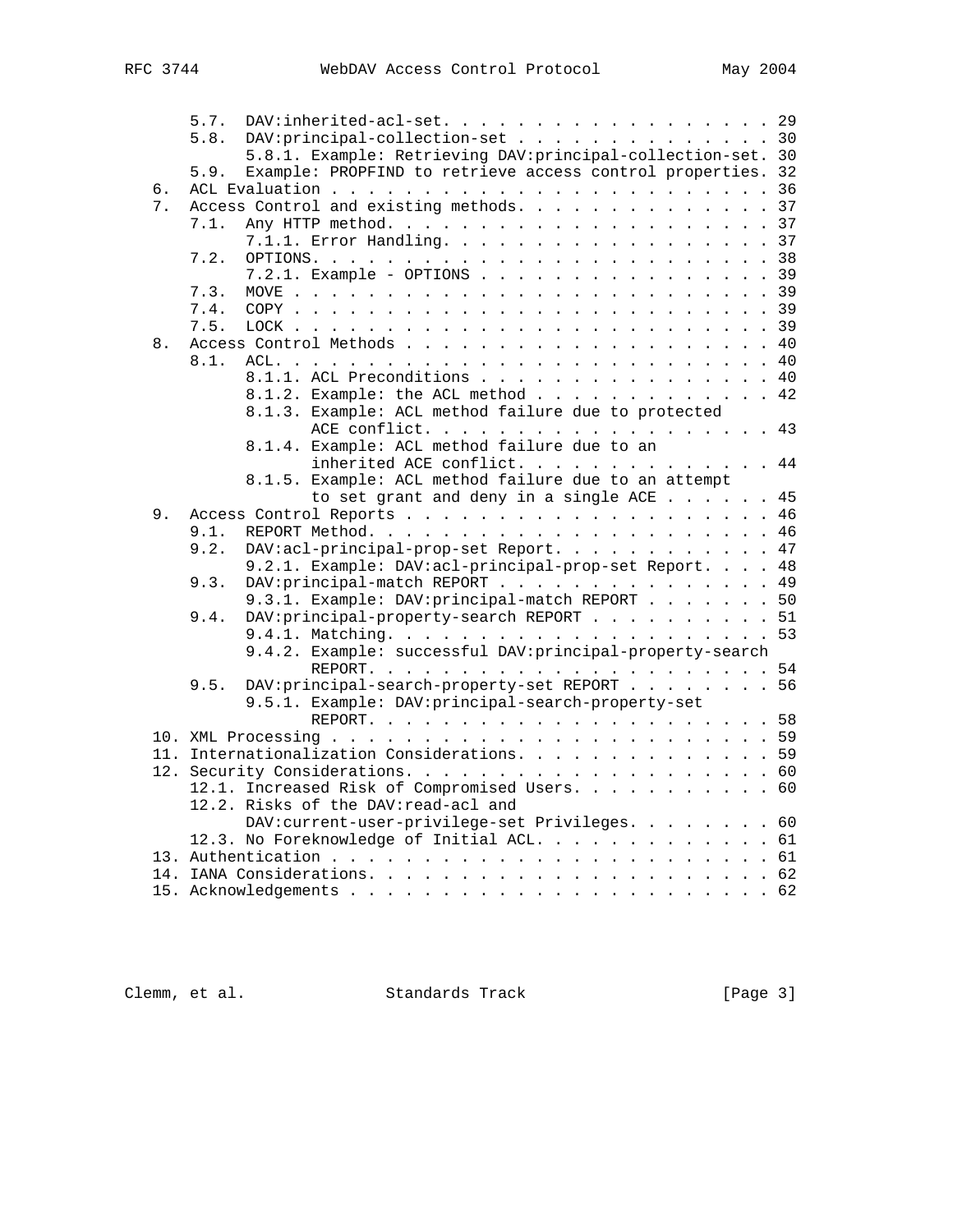| 16.1. Normative References 62                      |  |
|----------------------------------------------------|--|
| 16.2. Informative References 63                    |  |
| Appendices                                         |  |
| A. WebDAV XML Document Type Definition Addendum 64 |  |
| B. WebDAV Method Privilege Table (Normative). 67   |  |
|                                                    |  |
|                                                    |  |
|                                                    |  |

# 1. Introduction

 The goal of the WebDAV access control extensions is to provide an interoperable mechanism for handling discretionary access control for content and metadata managed by WebDAV servers. WebDAV access control can be implemented on content repositories with security as simple as that of a UNIX file system, as well as more sophisticated models. The underlying principle of access control is that who you are determines what operations you can perform on a resource. The "who you are" is defined by a "principal" identifier; users, client software, servers, and groups of the previous have principal identifiers. The "operations you can perform" are determined by a single "access control list" (ACL) associated with a resource. An ACL contains a set of "access control entries" (ACEs), where each ACE specifies a principal and a set of privileges that are either granted or denied to that principal. When a principal submits an operation (such as an HTTP or WebDAV method) to a resource for execution, the server evaluates the ACEs in the ACL to determine if the principal has permission for that operation.

 Since every ACE contains the identifier of a principal, client software operated by a human must provide a mechanism for selecting this principal. This specification uses http(s) scheme URLs to identify principals, which are represented as WebDAV-capable resources. There is no guarantee that the URLs identifying principals will be meaningful to a human. For example, http://www.example.com/u/256432 and http://www.example.com/people/Greg.Stein are both valid URLs that could be used to identify the same principal. To remedy this, every principal resource has the DAV:displayname property containing a human-readable name for the principal.

 Since a principal can be identified by multiple URLs, it raises the problem of determining exactly which principal is being referenced in a given ACE. It is impossible for a client to determine that an ACE granting the read privilege to http://www.example.com/people/ Greg.Stein also affects the principal at http://www.example.com/u/ 256432. That is, a client has no mechanism for determining that two

Clemm, et al. Standards Track [Page 4]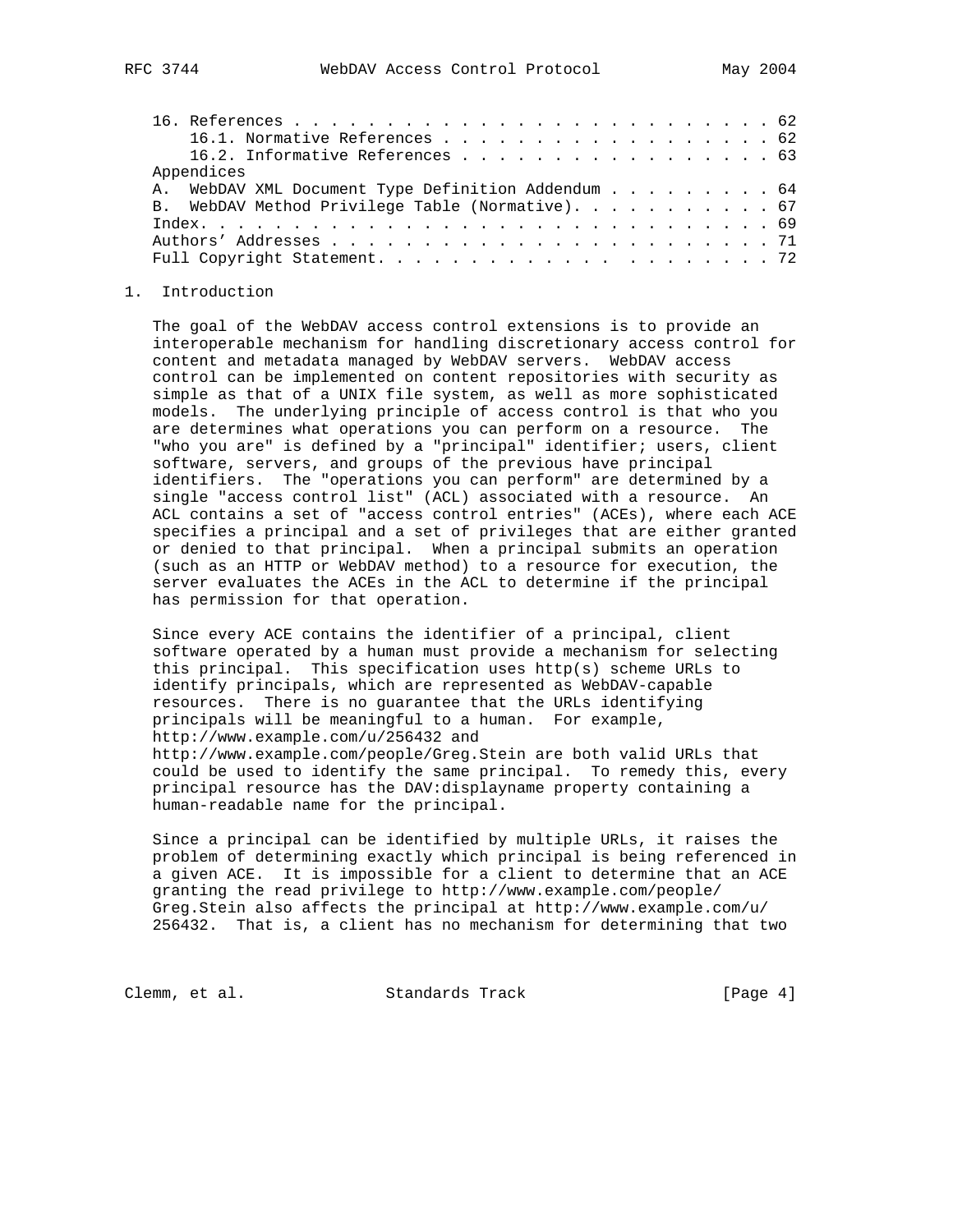URLs identify the same principal resource. As a result, this specification requires clients to use just one of the many possible URLs for a principal when creating ACEs. A client can discover which URL to use by retrieving the DAV:principal-URL property (Section 4.2) from a principal resource. No matter which of the principal's URLs is used with PROPFIND, the property always returns the same URL.

 With a system having hundreds to thousands of principals, the problem arises of how to allow a human operator of client software to select just one of these principals. One approach is to use broad collection hierarchies to spread the principals over a large number of collections, yielding few principals per collection. An example of this is a two level hierarchy with the first level containing 36 collections (a-z, 0-9), and the second level being another 36, creating collections /a/a/, /a/b/, ..., /a/z/, such that a principal with last name "Stein" would appear at /s/t/Stein. In effect, this pre-computes a common query, search on last name, and encodes it into a hierarchy. The drawback with this scheme is that it handles only a small set of predefined queries, and drilling down through the collection hierarchy adds unnecessary steps (navigate down/up) when the user already knows the principal's name. While organizing principal URLs into a hierarchy is a valid namespace organization, users should not be forced to navigate this hierarchy to select a principal.

 This specification provides the capability to perform substring searches over a small set of properties on the resources representing principals. This permits searches based on last name, first name, user name, job title, etc. Two separate searches are supported, both via the REPORT method, one to search principal resources (DAV:principal-property-search, Section 9.4), the other to determine which properties may be searched at all (DAV: principal-searchproperty-set, Section 9.5).

 Once a principal has been identified in an ACE, a server evaluating that ACE must know the identity of the principal making a protocol request, and must validate that that principal is who they claim to be, a process known as authentication. This specification intentionally omits discussion of authentication, as the HTTP protocol already has a number of authentication mechanisms [RFC2617]. Some authentication mechanism (such as HTTP Digest Authentication, which all WebDAV compliant implementations are required to support) must be available to validate the identity of a principal.

Clemm, et al. Standards Track [Page 5]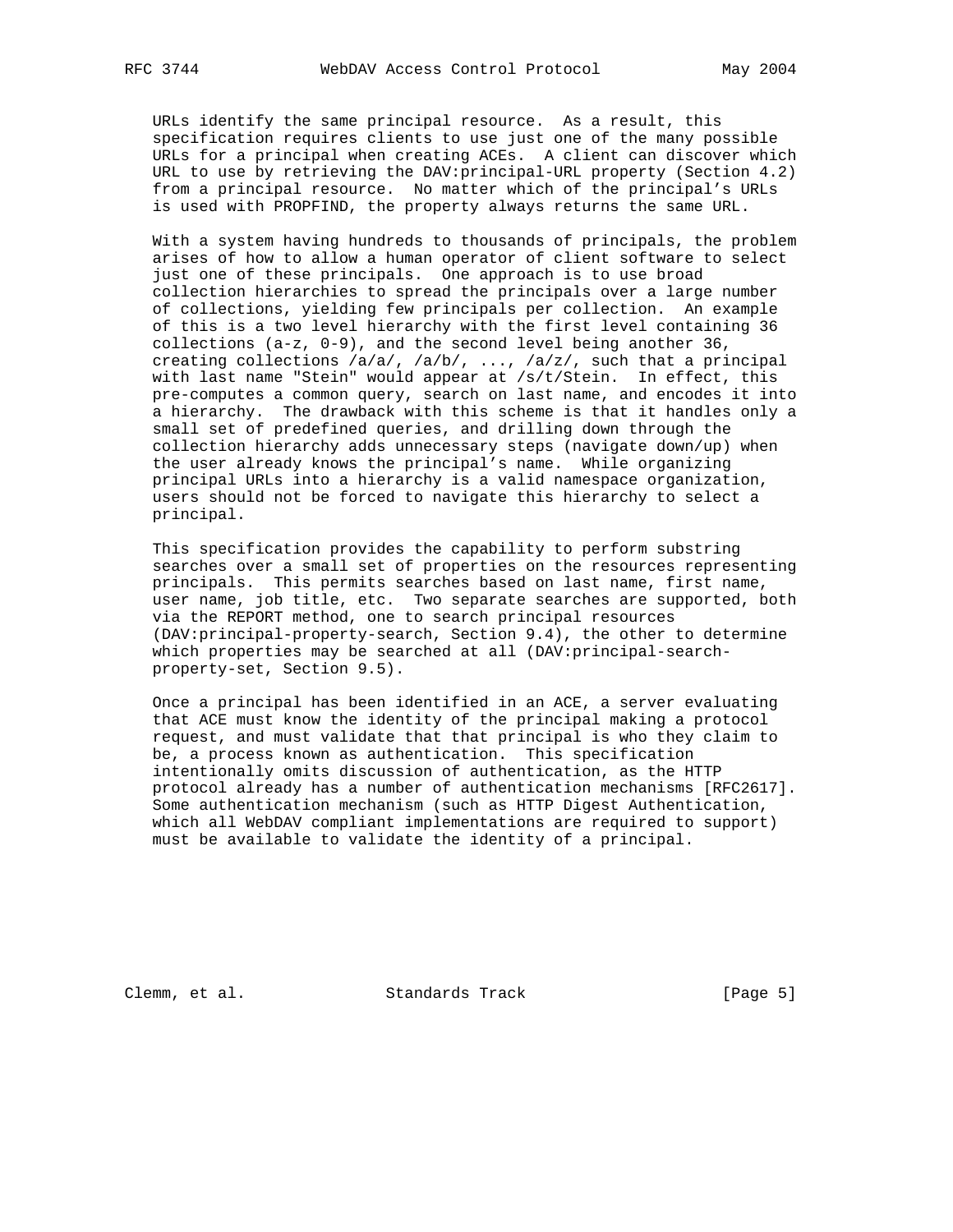The following issues are out of scope for this document:

- o Access control that applies only to a particular property on a resource (excepting the access control properties DAV:acl and DAV:current-user-privilege-set), rather than the entire resource,
- o Role-based security (where a role can be seen as a dynamically defined group of principals),
- o Specification of the ways an ACL on a resource is initialized,
- o Specification of an ACL that applies globally to all resources, rather than to a particular resource.
- o Creation and maintenance of resources representing people or computational agents (principals), and groups of these.

 This specification is organized as follows. Section 1.1 defines key concepts used throughout the specification, and is followed by a more in-depth discussion of principals (Section 2), and privileges (Section 3). Properties defined on principals are specified in Section 4, and access control properties for content resources are specified in Section 5. The ways ACLs are to be evaluated is described in Section 6. Client discovery of access control capability using OPTIONS is described in Section 7.2. Interactions between access control functionality and existing HTTP and WebDAV methods are described in the remainder of Section 7. The access control setting method, ACL, is specified in Section 8. Four reports that provide limited server-side searching capabilities are described in Section 9. Sections on XML processing (Section 10), Internationalization considerations (Section 11), security considerations (Section 12), and authentication (Section 13) round out the specification. An appendix (Appendix A) provides an XML Document Type Definition (DTD) for the XML elements defined in the specification.

1.1. Terms

 This document uses the terms defined in HTTP [RFC2616] and WebDAV [RFC2518]. In addition, the following terms are defined:

#### principal

 A "principal" is a distinct human or computational actor that initiates access to network resources. In this protocol, a principal is an HTTP resource that represents such an actor.

Clemm, et al. Standards Track [Page 6]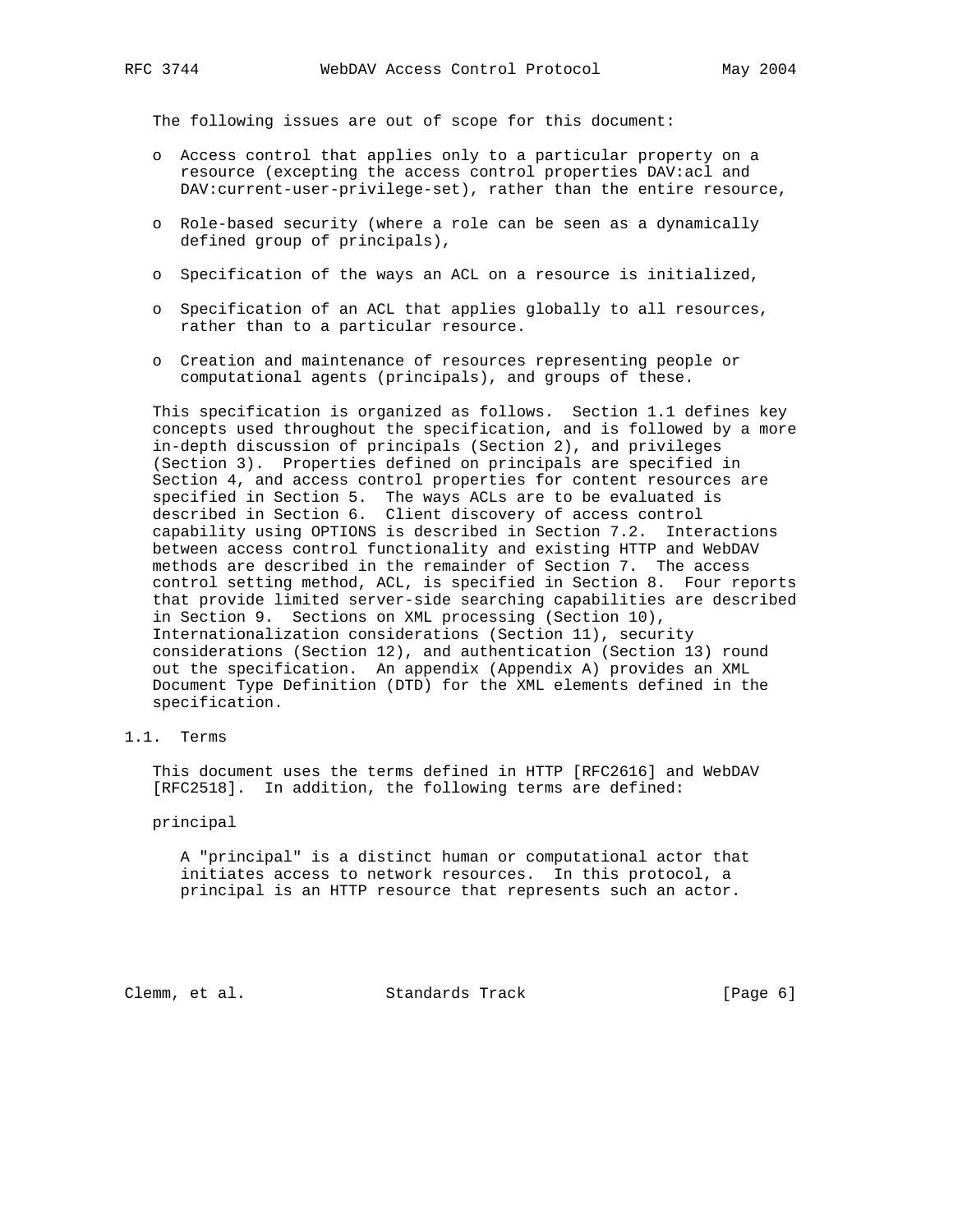group

 A "group" is a principal that represents a set of other principals.

privilege

 A "privilege" controls access to a particular set of HTTP operations on a resource.

aggregate privilege

 An "aggregate privilege" is a privilege that contains a set of other privileges.

abstract privilege

 The modifier "abstract", when applied to a privilege on a resource, means the privilege cannot be set in an access control element (ACE) on that resource.

access control list (ACL)

 An "ACL" is a list of access control elements that define access control to a particular resource.

access control element (ACE)

 An "ACE" either grants or denies a particular set of (non abstract) privileges for a particular principal.

inherited ACE

 An "inherited ACE" is an ACE that is dynamically shared from the ACL of another resource. When a shared ACE changes on the primary resource, it is also changed on inheriting resources.

protected property

 A "protected property" is one whose value cannot be updated except by a method explicitly defined as updating that specific property. In particular, a protected property cannot be updated with a PROPPATCH request.

Clemm, et al. Standards Track [Page 7]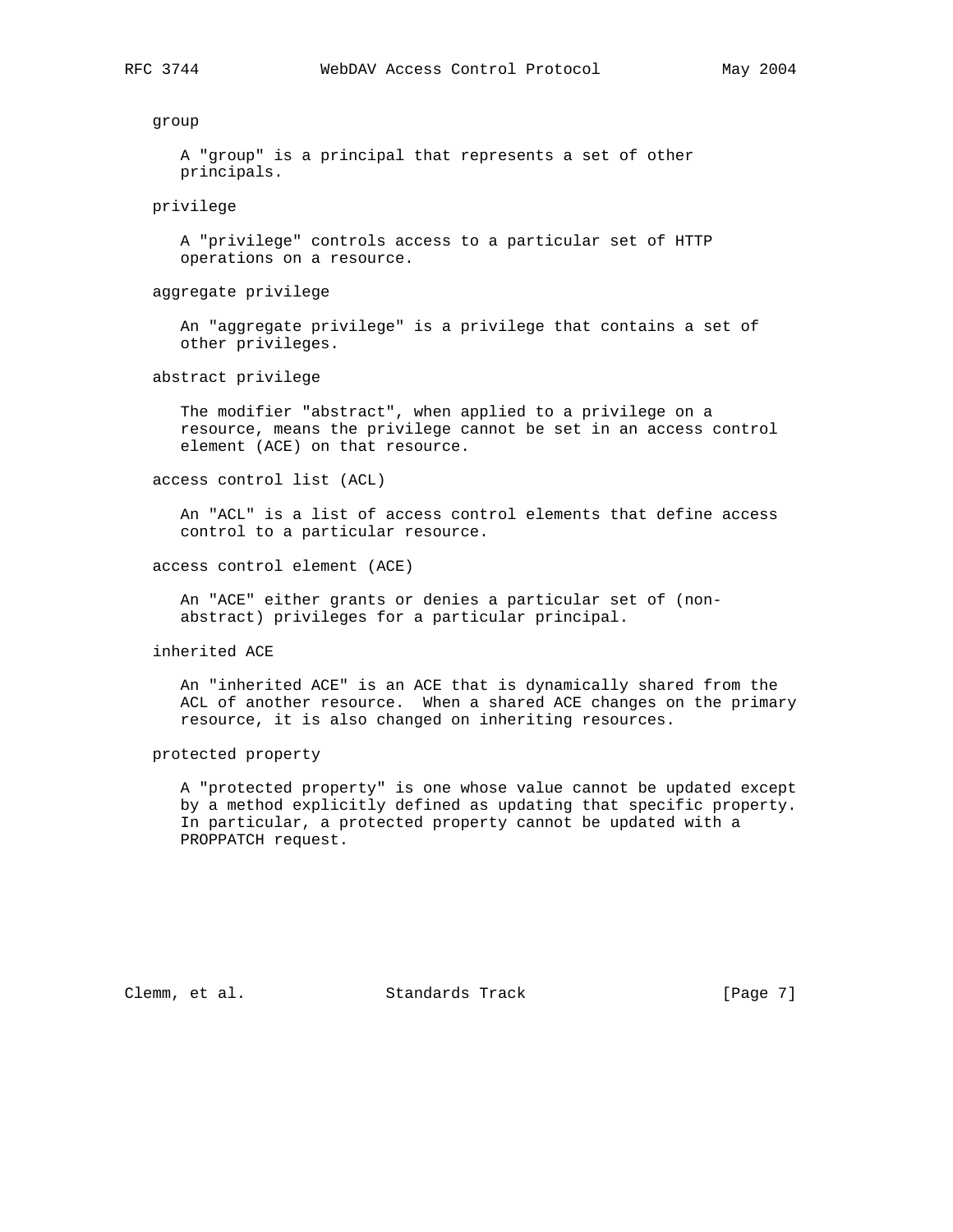# 1.2. Notational Conventions

 The augmented BNF used by this document to describe protocol elements is described in Section 2.1 of [RFC2616]. Because this augmented BNF uses the basic production rules provided in Section 2.2 of [RFC2616], those rules apply to this document as well.

 The key words "MUST", "MUST NOT", "REQUIRED", "SHALL", "SHALL NOT", "SHOULD", "SHOULD NOT", "RECOMMENDED", "MAY", and "OPTIONAL" in this document are to be interpreted as described in [RFC2119].

 Definitions of XML elements in this document use XML element type declarations (as found in XML Document Type Declarations), described in Section 3.2 of [REC-XML]. When an XML element type in the "DAV:" namespace is referenced in this document outside of the context of an XML fragment, the string "DAV:" will be prefixed to the element name.

# 2. Principals

 A principal is a network resource that represents a distinct human or computational actor that initiates access to network resources. Users and groups are represented as principals in many implementations; other types of principals are also possible. A URI of any scheme MAY be used to identify a principal resource. However, servers implementing this specification MUST expose principal resources at an http(s) URL, which is a privileged scheme that points to resources that have additional properties, as described in Section 4. So, a principal resource can have multiple URIs, one of which has to be an http(s) scheme URL. Although an implementation SHOULD support PROPFIND and MAY support PROPPATCH to access and modify information about a principal, it is not required to do so.

 A principal resource may be a group, where a group is a principal that represents a set of other principals, called the members of the group. If a person or computational agent matches a principal resource that is a member of a group, they also match the group. Membership in a group is recursive, so if a principal is a member of group GRPA, and GRPA is a member of group GRPB, then the principal is also a member of GRPB.

# 3. Privileges

 Ability to perform a given method on a resource MUST be controlled by one or more privileges. Authors of protocol extensions that define new HTTP methods SHOULD specify which privileges (by defining new privileges, or mapping to ones below) are required to perform the method. A principal with no privileges to a resource MUST be denied any HTTP access to that resource, unless the principal matches an ACE

Clemm, et al. Standards Track [Page 8]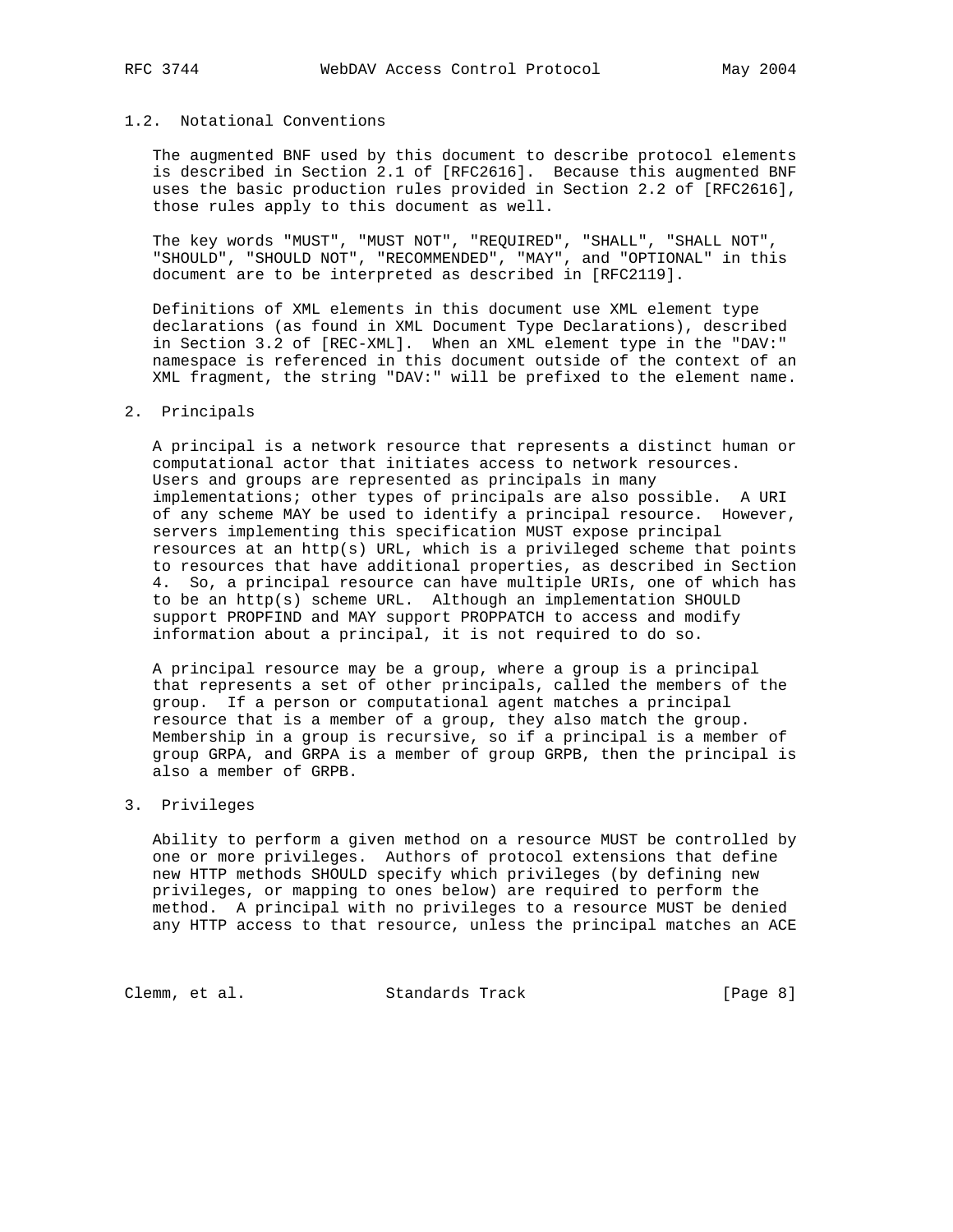constructed using the DAV:all, DAV:authenticated, or DAV:unauthenticated pseudo-principals (see Section 5.5.1). Servers MUST report a 403 "Forbidden" error if access is denied, except in the case where the privilege restricts the ability to know the resource exists, in which case 404 "Not Found" may be returned.

 Privileges may be containers of other privileges, in which case they are termed "aggregate privileges". If a principal is granted or denied an aggregate privilege, it is semantically equivalent to granting or denying each of the aggregated privileges individually. For example, an implementation may define add-member and remove member privileges that control the ability to add and remove a member of a group. Since these privileges control the ability to update the state of a group, these privileges would be aggregated by the DAV:write privilege on a group, and granting the DAV:write privilege on a group would also grant the add-member and remove-member privileges.

 Privileges may be declared to be "abstract" for a given resource, in which case they cannot be set in an ACE on that resource. Aggregate and non-aggregate privileges are both capable of being abstract. Abstract privileges are useful for modeling privileges that otherwise would not be exposed via the protocol. Abstract privileges also provide server implementations with flexibility in implementing the privileges defined in this specification. For example, if a server is incapable of separating the read resource capability from the read ACL capability, it can still model the DAV:read and DAV:read-acl privileges defined in this specification by declaring them abstract, and containing them within a non-abstract aggregate privilege (say, read-all) that holds DAV:read, and DAV:read-acl. In this way, it is possible to set the aggregate privilege, read-all, thus coupling the setting of DAV:read and DAV:read-acl, but it is not possible to set DAV:read, or DAV:read-acl individually. Since aggregate privileges can be abstract, it is also possible to use abstract privileges to group or organize non-abstract privileges. Privilege containment loops are not allowed; therefore, a privilege MUST NOT contain itself. For example, DAV:read cannot contain DAV:read.

 The set of privileges that apply to a particular resource may vary with the DAV:resourcetype of the resource, as well as between different server implementations. To promote interoperability, however, this specification defines a set of well-known privileges (e.g., DAV:read, DAV:write, DAV:read-acl, DAV:write-acl, DAV:read current-user-privilege-set, and DAV:all), which can at least be used to classify the other privileges defined on a particular resource. The access permissions on null resources (defined in [RFC2518], Section 3) are solely those they inherit (if any), and they are not discoverable (i.e., the access control properties specified in

Clemm, et al. Standards Track [Page 9]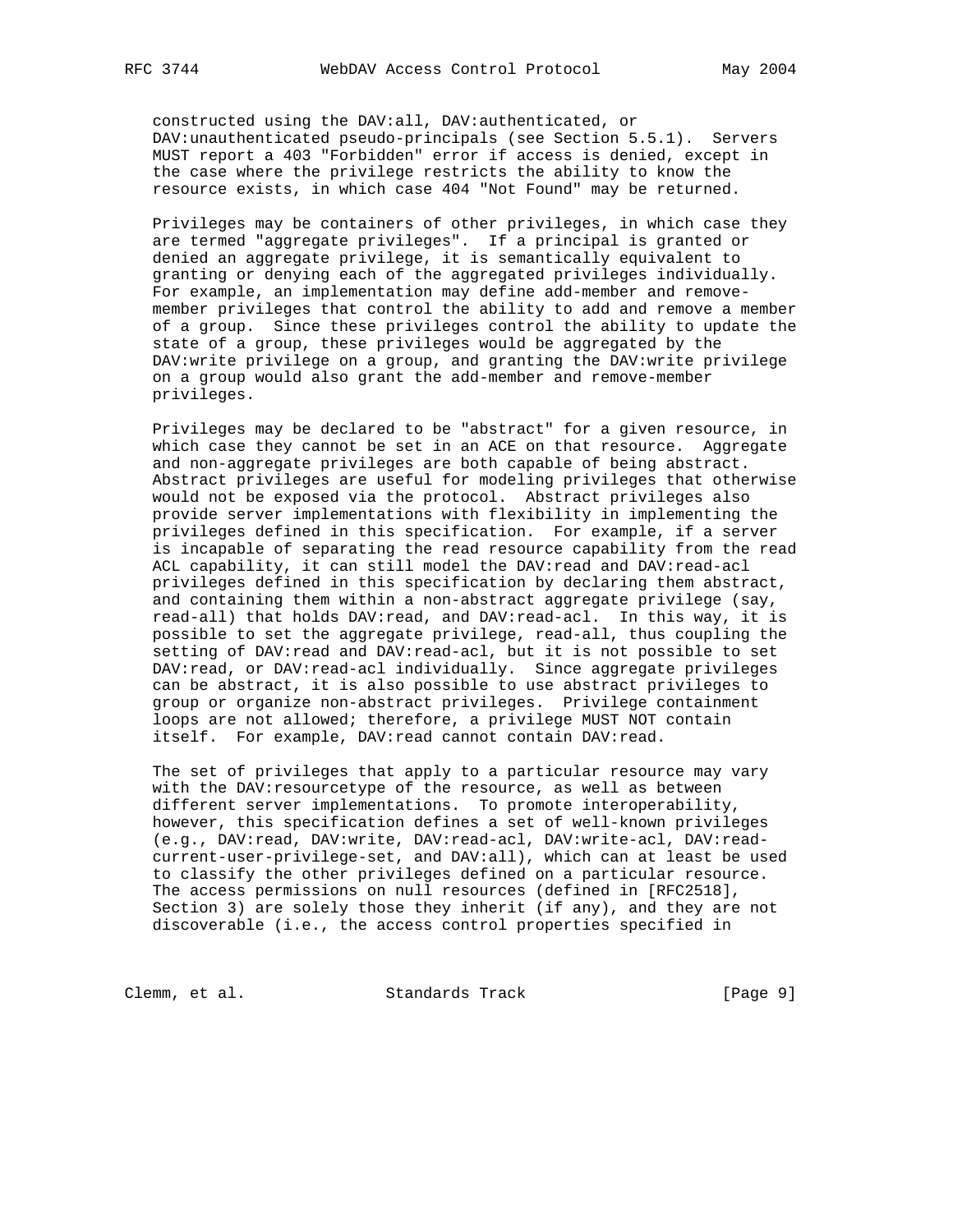Section 5 are not defined on null resources). On the transition from null to stateful resource, the initial access control list is set by the server's default ACL value policy (if any).

 Server implementations MAY define new privileges beyond those defined in this specification. Privileges defined by individual implementations MUST NOT use the DAV: namespace, and instead should use a namespace that they control, such as an http scheme URL.

# 3.1. DAV:read Privilege

 The read privilege controls methods that return information about the state of the resource, including the resource's properties. Affected methods include GET and PROPFIND. Any implementation-defined privilege that also controls access to GET and PROPFIND must be aggregated under DAV:read - if an ACL grants access to DAV:read, the client may expect that no other privilege needs to be granted to have access to GET and PROPFIND. Additionally, the read privilege MUST control the OPTIONS method.

<!ELEMENT read EMPTY>

# 3.2. DAV:write Privilege

 The write privilege controls methods that lock a resource or modify the content, dead properties, or (in the case of a collection) membership of the resource, such as PUT and PROPPATCH. Note that state modification is also controlled via locking (see section 5.3 of [RFC2518]), so effective write access requires that both write privileges and write locking requirements are satisfied. Any implementation-defined privilege that also controls access to methods modifying content, dead properties or collection membership must be aggregated under DAV:write, e.g., if an ACL grants access to DAV:write, the client may expect that no other privilege needs to be granted to have access to PUT and PROPPATCH.

<!ELEMENT write EMPTY>

### 3.3. DAV:write-properties Privilege

 The DAV:write-properties privilege controls methods that modify the dead properties of the resource, such as PROPPATCH. Whether this privilege may be used to control access to any live properties is determined by the implementation. Any implementation-defined privilege that also controls access to methods modifying dead properties must be aggregated under DAV:write-properties - e.g., if

Clemm, et al. Standards Track [Page 10]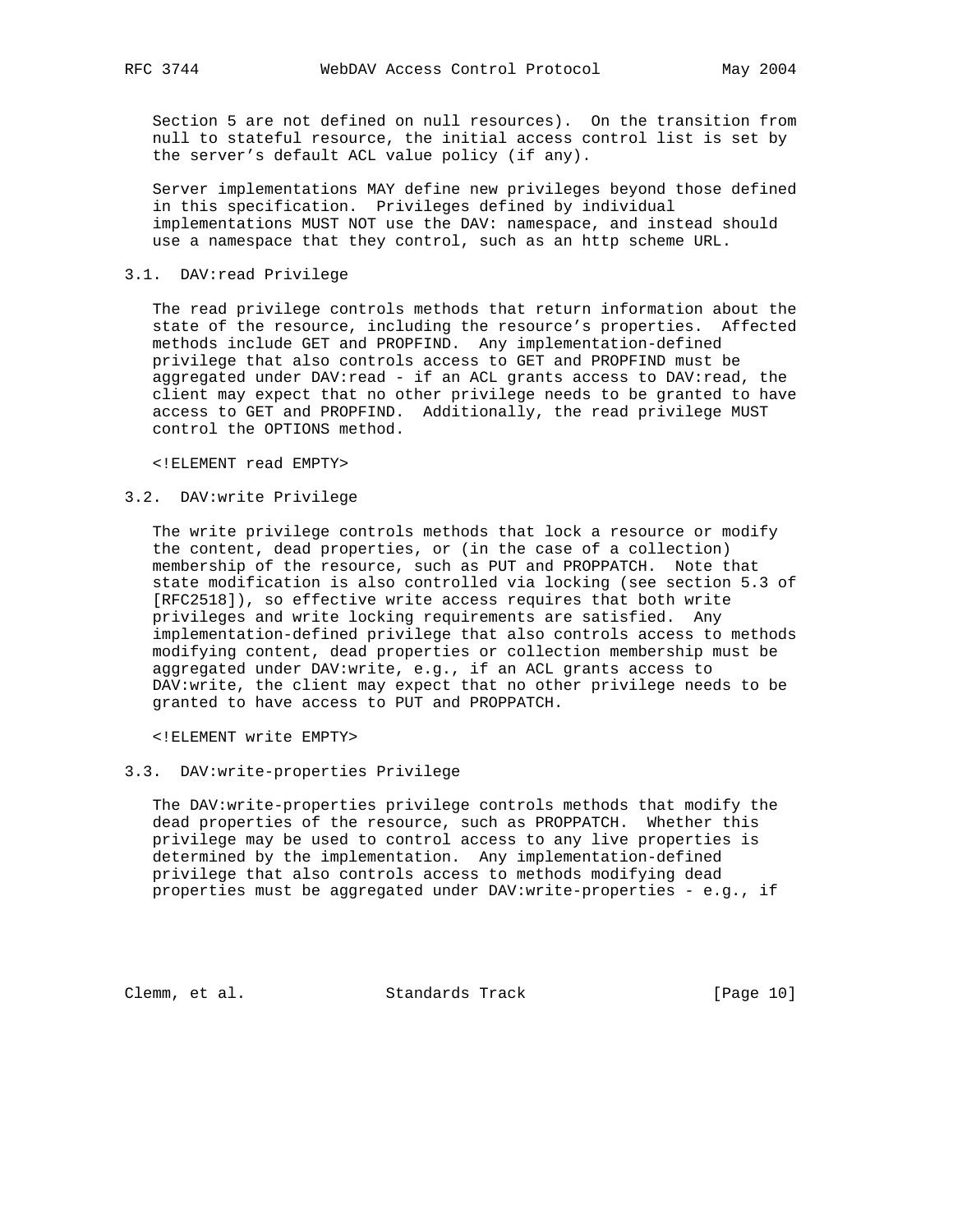an ACL grants access to DAV:write-properties, the client can safely expect that no other privilege needs to be granted to have access to PROPPATCH.

<!ELEMENT write-properties EMPTY>

#### 3.4. DAV:write-content Privilege

 The DAV:write-content privilege controls methods that modify the content of an existing resource, such as PUT. Any implementation defined privilege that also controls access to content must be aggregated under DAV:write-content - e.g., if an ACL grants access to DAV:write-content, the client can safely expect that no other privilege needs to be granted to have access to PUT. Note that PUT when applied to an unmapped URI - creates a new resource and therefore is controlled by the DAV:bind privilege on the parent collection.

<!ELEMENT write-content EMPTY>

### 3.5. DAV:unlock Privilege

 The DAV:unlock privilege controls the use of the UNLOCK method by a principal other than the lock owner (the principal that created a lock can always perform an UNLOCK). While the set of users who may lock a resource is most commonly the same set of users who may modify a resource, servers may allow various kinds of administrators to unlock resources locked by others. Any privilege controlling access by non-lock owners to UNLOCK MUST be aggregated under DAV:unlock.

 A lock owner can always remove a lock by issuing an UNLOCK with the correct lock token and authentication credentials. That is, even if a principal does not have DAV:unlock privilege, they can still remove locks they own. Principals other than the lock owner can remove a lock only if they have DAV:unlock privilege and they issue an UNLOCK with the correct lock token. Lock timeout is not affected by the DAV:unlock privilege.

<!ELEMENT unlock EMPTY>

3.6. DAV:read-acl Privilege

The DAV:read-acl privilege controls the use of PROPFIND to retrieve the DAV:acl property of the resource.

<!ELEMENT read-acl EMPTY>

Clemm, et al. Standards Track [Page 11]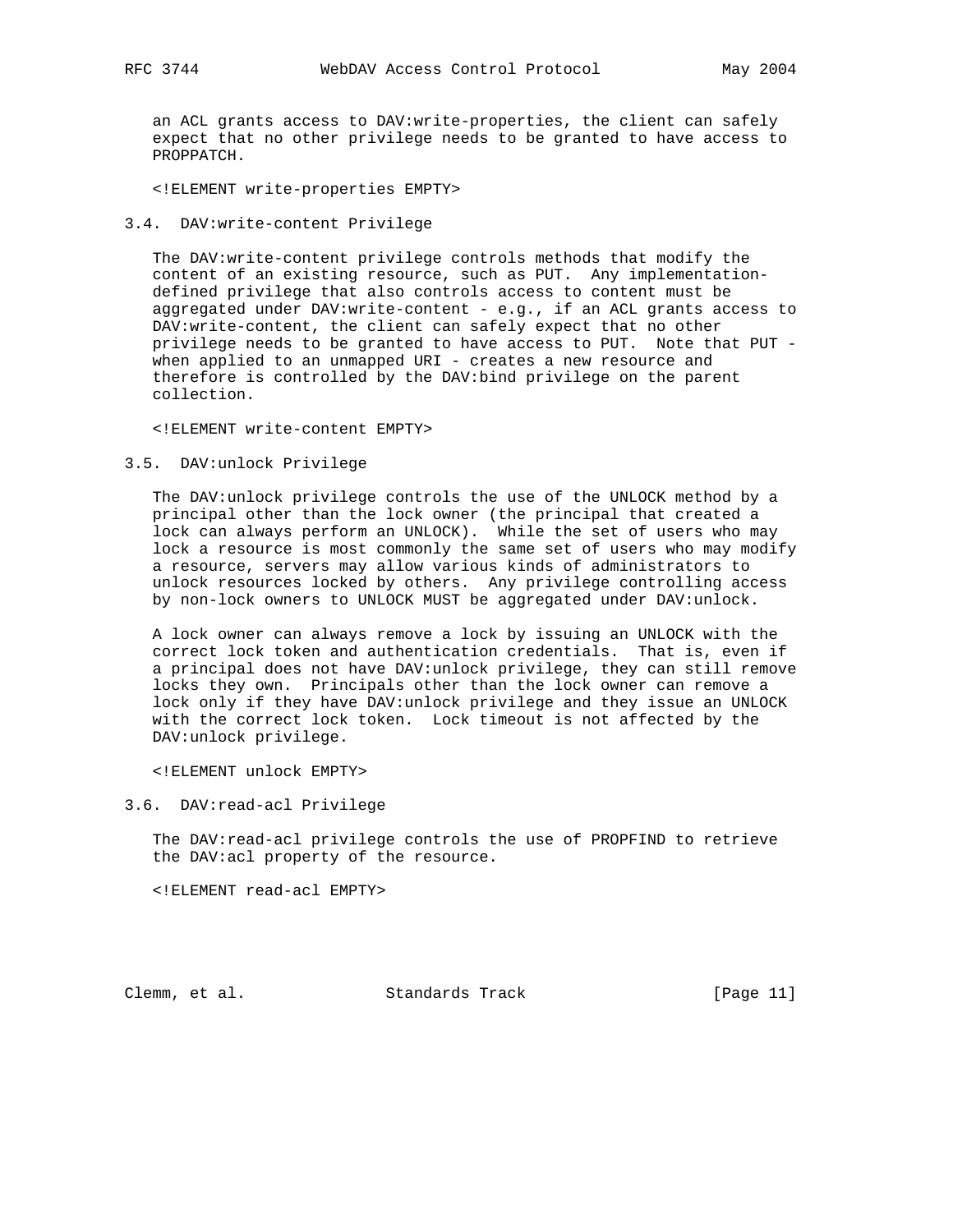# 3.7. DAV:read-current-user-privilege-set Privilege

 The DAV:read-current-user-privilege-set privilege controls the use of PROPFIND to retrieve the DAV:current-user-privilege-set property of the resource.

 Clients are intended to use this property to visually indicate in their UI items that are dependent on the permissions of a resource, for example, by graying out resources that are not writable.

 This privilege is separate from DAV:read-acl because there is a need to allow most users access to the privileges permitted the current user (due to its use in creating the UI), while the full ACL contains information that may not be appropriate for the current authenticated user. As a result, the set of users who can view the full ACL is expected to be much smaller than those who can read the current user privilege set, and hence distinct privileges are needed for each.

<!ELEMENT read-current-user-privilege-set EMPTY>

3.8. DAV:write-acl Privilege

 The DAV:write-acl privilege controls use of the ACL method to modify the DAV:acl property of the resource.

<!ELEMENT write-acl EMPTY>

3.9. DAV:bind Privilege

 The DAV:bind privilege allows a method to add a new member URL to the specified collection (for example via PUT or MKCOL). It is ignored for resources that are not collections.

<!ELEMENT bind EMPTY>

3.10. DAV:unbind Privilege

 The DAV:unbind privilege allows a method to remove a member URL from the specified collection (for example via DELETE or MOVE). It is ignored for resources that are not collections.

<!ELEMENT unbind EMPTY>

Clemm, et al. Standards Track [Page 12]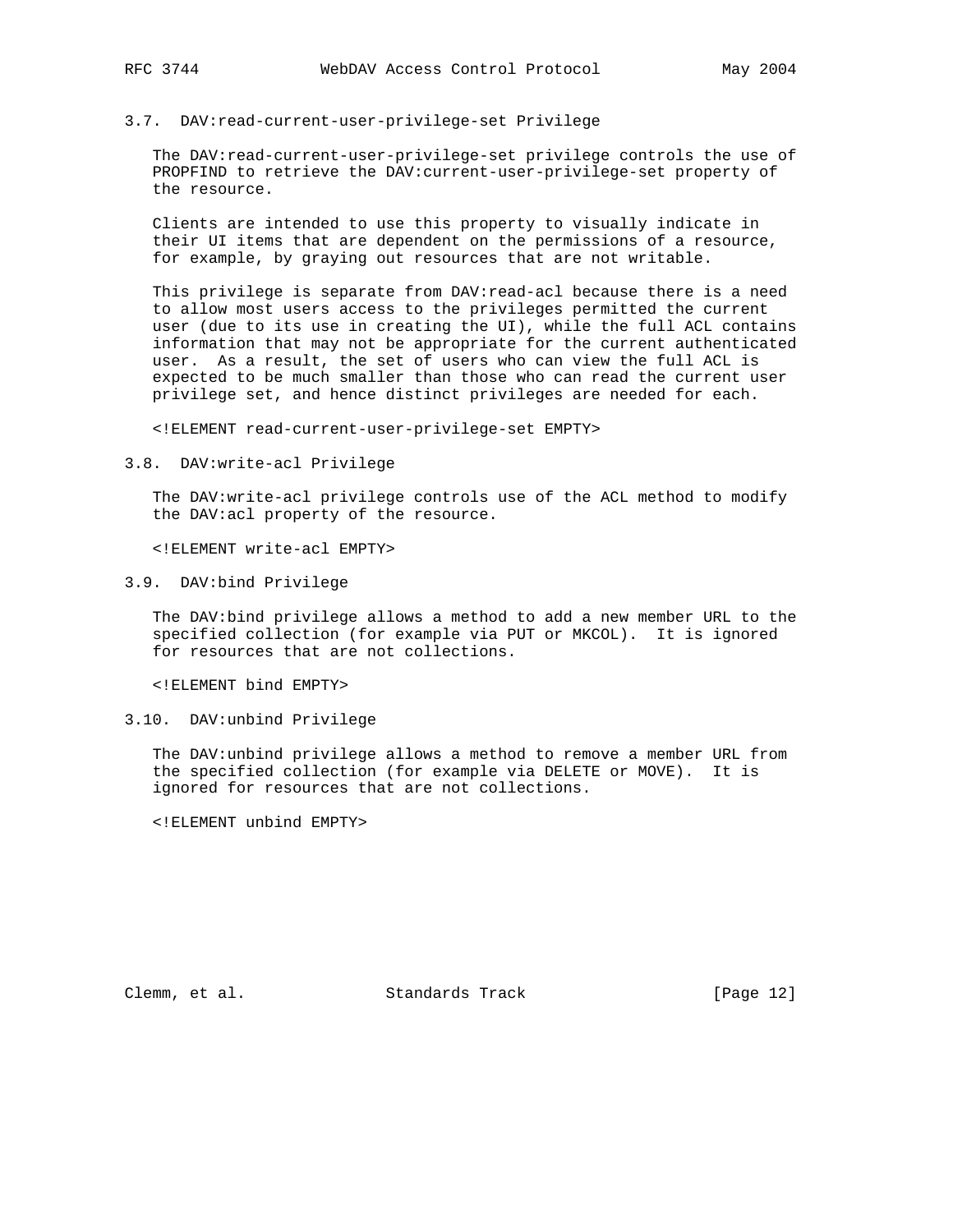# 3.11. DAV:all Privilege

 DAV:all is an aggregate privilege that contains the entire set of privileges that can be applied to the resource.

<!ELEMENT all EMPTY>

## 3.12. Aggregation of Predefined Privileges

 Server implementations are free to aggregate the predefined privileges (defined above in Sections 3.1-3.10) subject to the following limitations:

DAV:read-acl MUST NOT contain DAV:read, DAV:write, DAV:write-acl, DAV:write-properties, DAV:write-content, or DAV:read-current-user privilege-set.

DAV:write-acl MUST NOT contain DAV:write, DAV:read, DAV:read-acl, or DAV:read-current-user-privilege-set.

 DAV:read-current-user-privilege-set MUST NOT contain DAV:write, DAV:read, DAV:read-acl, or DAV:write-acl.

DAV:write MUST NOT contain DAV:read, DAV:read-acl, or DAV:readcurrent-user-privilege-set.

DAV:read MUST NOT contain DAV:write, DAV:write-acl, DAV:writeproperties, or DAV:write-content.

 DAV:write MUST contain DAV:bind, DAV:unbind, DAV:write-properties and DAV:write-content.

#### 4. Principal Properties

 Principals are manifested to clients as a WebDAV resource, identified by a URL. A principal MUST have a non-empty DAV:displayname property (defined in Section 13.2 of [RFC2518]), and a DAV:resourcetype property (defined in Section 13.9 of [RFC2518]). Additionally, a principal MUST report the DAV:principal XML element in the value of the DAV:resourcetype property. The element type declaration for DAV:principal is:

<!ELEMENT principal EMPTY>

Clemm, et al. Standards Track [Page 13]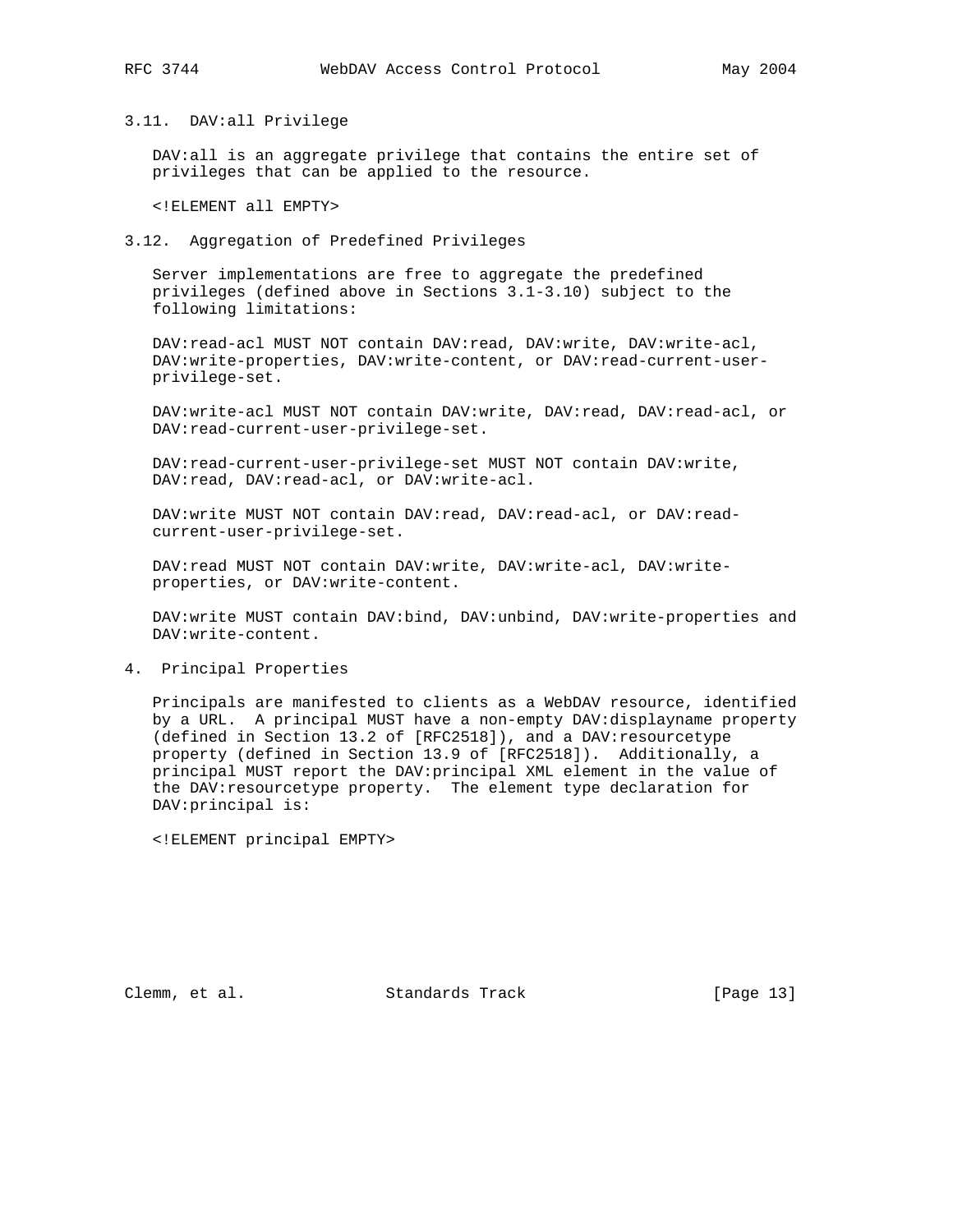This protocol defines the following additional properties for a principal. Since it can be expensive for a server to retrieve access control information, the name and value of these properties SHOULD NOT be returned by a PROPFIND allprop request (as defined in Section 12.14.1 of [RFC2518]).

# 4.1. DAV:alternate-URI-set

 This protected property, if non-empty, contains the URIs of network resources with additional descriptive information about the principal. This property identifies additional network resources (i.e., it contains one or more URIs) that may be consulted by a client to gain additional knowledge concerning a principal. One expected use for this property is the storage of an LDAP [RFC2255] scheme URL. A user-agent encountering an LDAP URL could use LDAP [RFC2251] to retrieve additional machine-readable directory information about the principal, and display that information in its user interface. Support for this property is REQUIRED, and the value is empty if no alternate URI exists for the principal.

<!ELEMENT alternate-URI-set (href\*)>

## 4.2. DAV:principal-URL

 A principal may have many URLs, but there must be one "principal URL" that clients can use to uniquely identify a principal. This protected property contains the URL that MUST be used to identify this principal in an ACL request. Support for this property is REQUIRED.

<!ELEMENT principal-URL (href)>

#### 4.3. DAV:group-member-set

 This property of a group principal identifies the principals that are direct members of this group. Since a group may be a member of another group, a group may also have indirect members (i.e., the members of its direct members). A URL in the DAV:group-member-set for a principal MUST be the DAV:principal-URL of that principal.

<!ELEMENT group-member-set (href\*)>

4.4. DAV:group-membership

 This protected property identifies the groups in which the principal is directly a member. Note that a server may allow a group to be a member of another group, in which case the DAV:group-membership of

Clemm, et al. Standards Track [Page 14]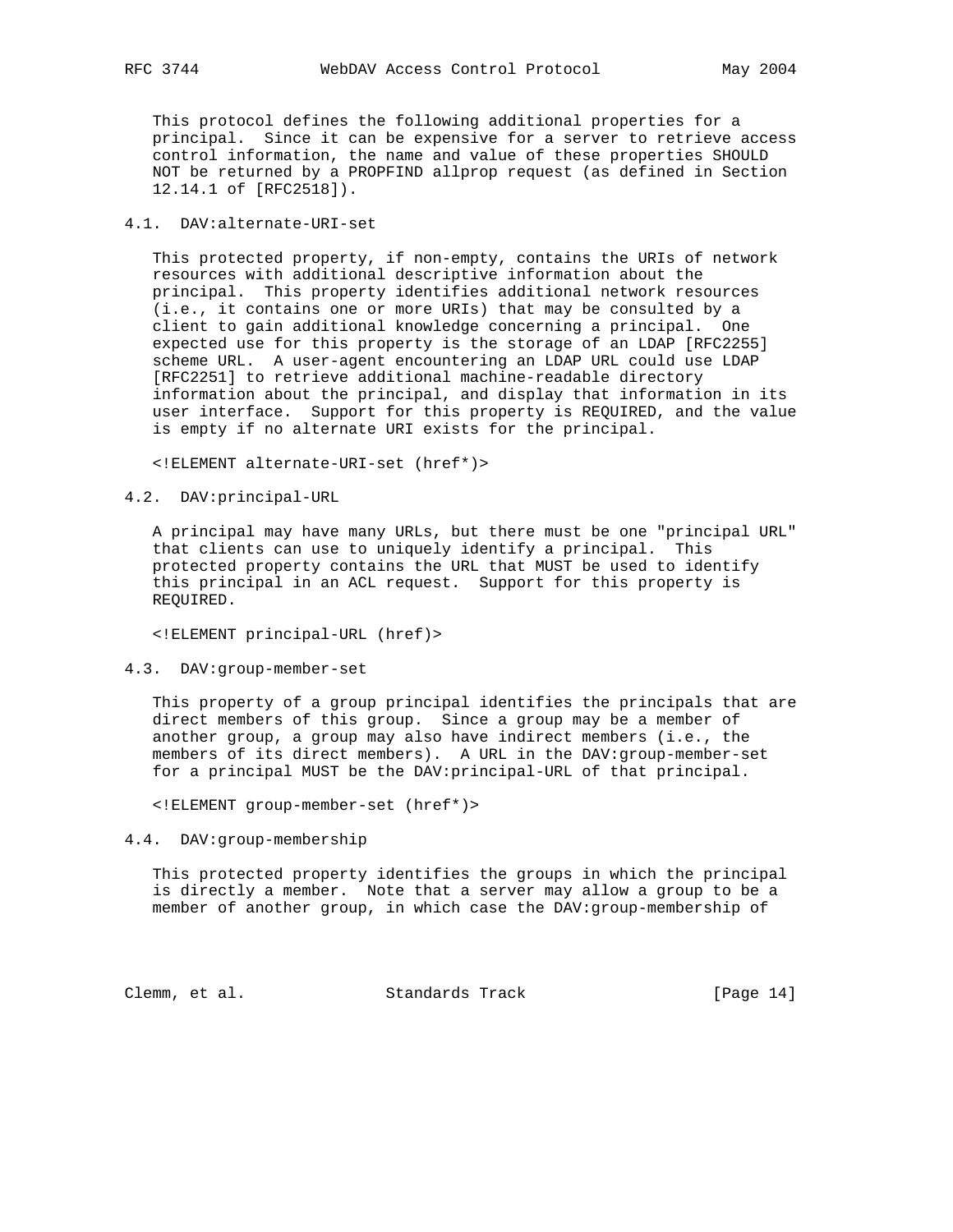those other groups would need to be queried in order to determine the groups in which the principal is indirectly a member. Support for this property is REQUIRED.

<!ELEMENT group-membership (href\*)>

5. Access Control Properties

 This specification defines a number of new properties for WebDAV resources. Access control properties may be retrieved just like other WebDAV properties, using the PROPFIND method. Since it is expensive, for many servers, to retrieve access control information, a PROPFIND allprop request (as defined in Section 12.14.1 of [RFC2518]) SHOULD NOT return the names and values of the properties defined in this section.

 Access control properties (especially DAV:acl and DAV:inherited-acl set) are defined on the resource identified by the Request-URI of a PROPFIND request. A direct consequence is that if the resource is accessible via multiple URI, the value of access control properties is the same across these URI.

 HTTP resources that support the WebDAV Access Control Protocol MUST contain the following properties. Null resources (described in Section 3 of [RFC2518]) MUST NOT contain the following properties.

5.1. DAV:owner

 This property identifies a particular principal as being the "owner" of the resource. Since the owner of a resource often has special access control capabilities (e.g., the owner frequently has permanent DAV:write-acl privilege), clients might display the resource owner in their user interface.

 Servers MAY implement DAV:owner as protected property and MAY return an empty DAV:owner element as property value in case no owner information is available.

<!ELEMENT owner (href?)>

5.1.1. Example: Retrieving DAV:owner

 This example shows a client request for the value of the DAV:owner property from a collection resource with URL http://www.example.com/ papers/. The principal making the request is authenticated using Digest authentication. The value of DAV:owner is the URL http:// www.example.com/acl/users/gstein, wrapped in the DAV:href XML element.

Clemm, et al. Standards Track [Page 15]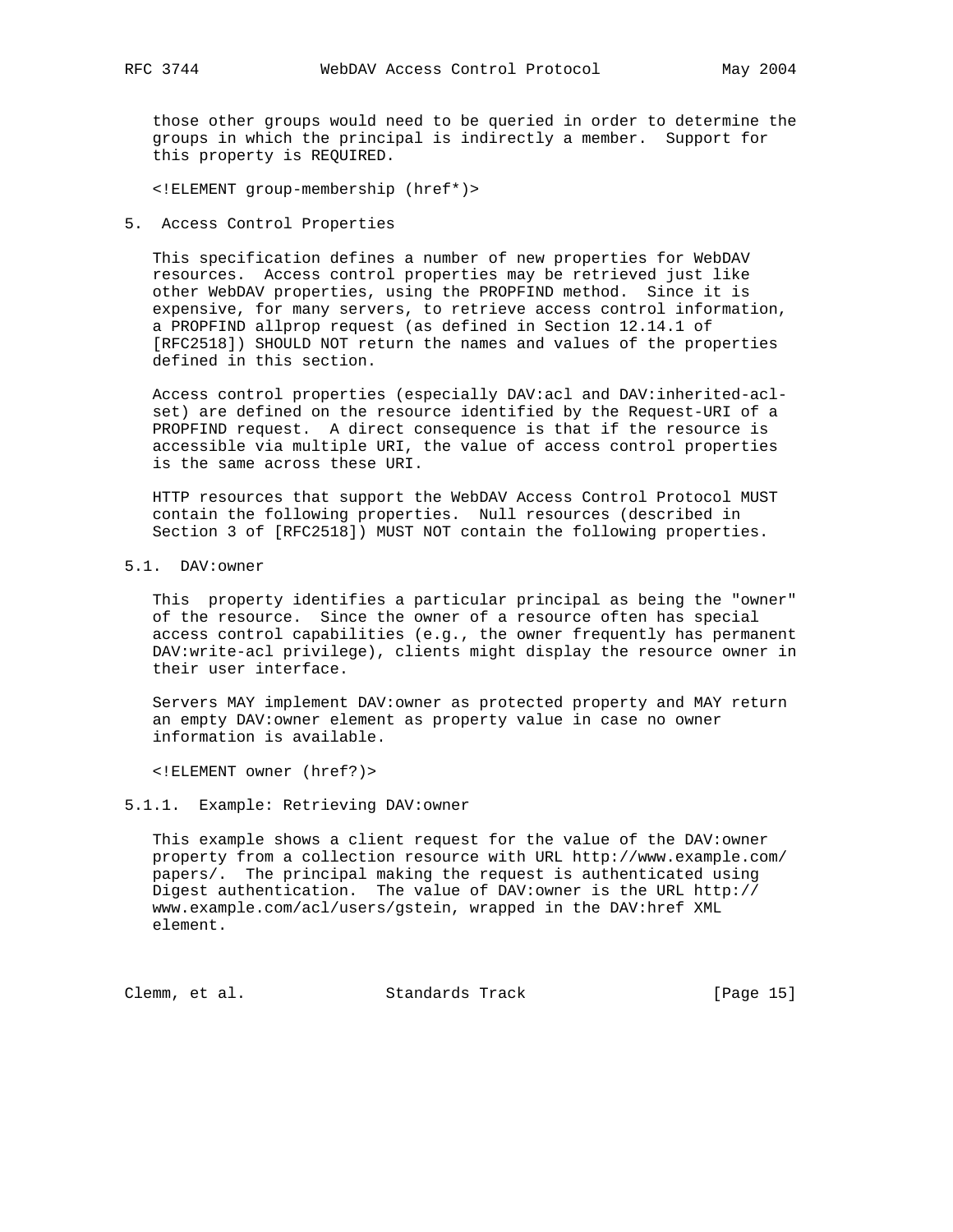>> Request <<

```
 PROPFIND /papers/ HTTP/1.1
Host: www.example.com
Content-type: text/xml; charset="utf-8"
Content-Length: xxx
Depth: 0
Authorization: Digest username="jim",
  realm="users@example.com", nonce="...",
  uri="/papers/", response="...", opaque="..."
<?xml version="1.0" encoding="utf-8" ?>
<D:propfind xmlns:D="DAV:">
  <D:prop>
    <D:owner/>
  </D:prop>
</D:propfind>
>> Response <<
HTTP/1.1 207 Multi-Status
Content-Type: text/xml; charset="utf-8"
Content-Length: xxx
<?xml version="1.0" encoding="utf-8" ?>
<D:multistatus xmlns:D="DAV:">
  <D:response>
    <D:href>http://www.example.com/papers/</D:href>
    <D:propstat>
      <D:prop>
        <D:owner>
          <D:href>http://www.example.com/acl/users/gstein</D:href>
        </D:owner>
      </D:prop>
      <D:status>HTTP/1.1 200 OK</D:status>
    </D:propstat>
  </D:response>
</D:multistatus>
```
5.1.2. Example: An Attempt to Set DAV:owner

 The following example shows a client request to modify the value of the DAV:owner property on the resource with URL <http:// www.example.com/papers>. Since DAV:owner is a protected property on this particular server, it responds with a 207 (Multi-Status) response that contains a 403 (Forbidden) status code for the act of setting DAV:owner. Section 8.2.1 of [RFC2518] describes PROPPATCH status code information, Section 11 of [RFC2518] describes the

Clemm, et al. Standards Track [Page 16]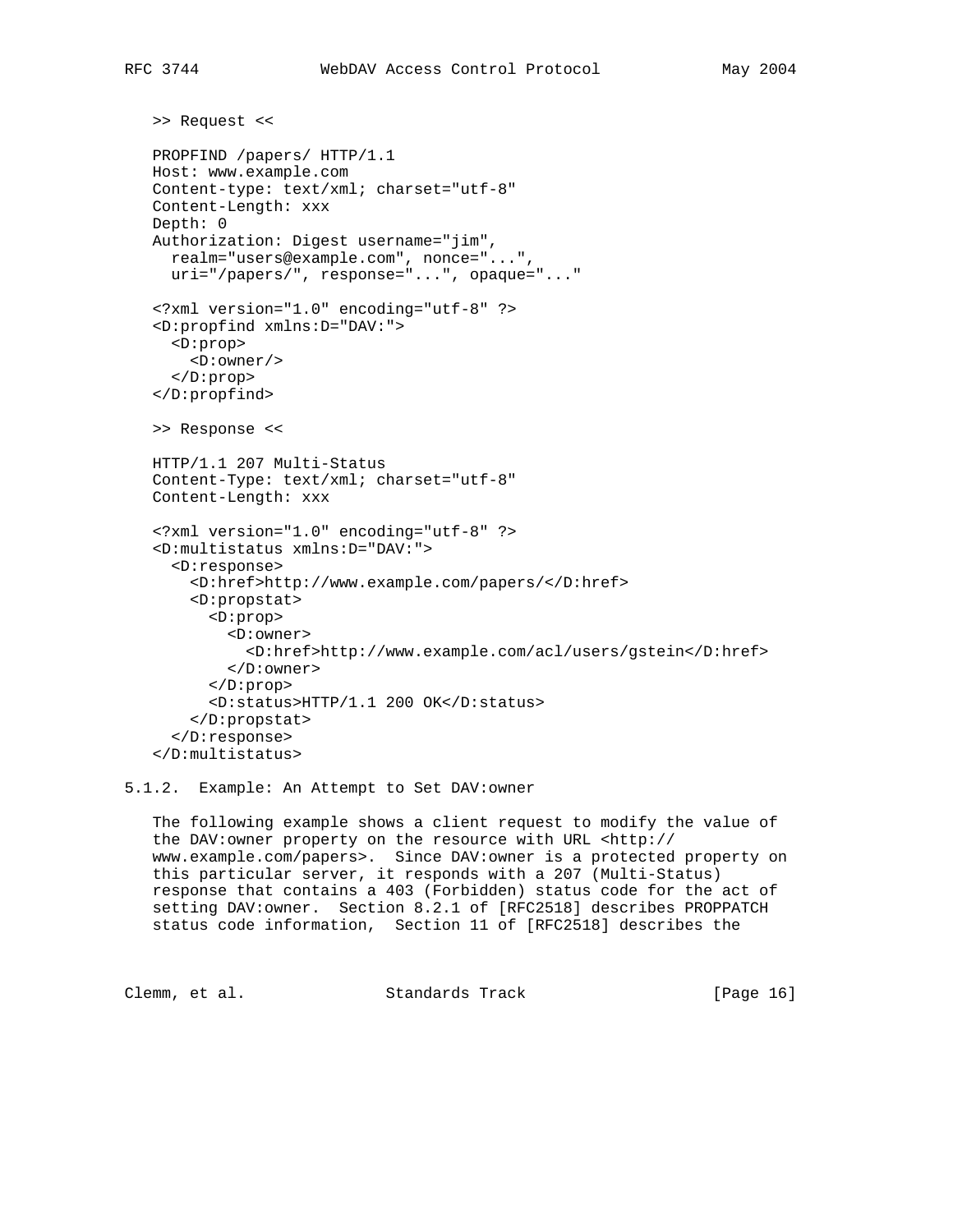Multi-Status response and Sections 1.6 and 3.12 of [RFC3253] describe additional error marshaling for PROPPATCH attempts on protected properties. >> Request << PROPPATCH /papers/ HTTP/1.1 Host: www.example.com Content-type: text/xml; charset="utf-8" Content-Length: xxx Depth: 0 Authorization: Digest username="jim", realm="users@example.com", nonce="...", uri="/papers/", response="...", opaque="..." <?xml version="1.0" encoding="utf-8" ?> <D:propertyupdate xmlns:D="DAV:"> <D:set> <D:prop> <D:owner> <D:href>http://www.example.com/acl/users/jim</D:href> </D:owner> </D:prop> </D:set> </D:propertyupdate> >> Response << HTTP/1.1 207 Multi-Status Content-Type: text/xml; charset="utf-8" Content-Length: xxx <?xml version="1.0" encoding="utf-8" ?> <D:multistatus xmlns:D="DAV:"> <D:response> <D:href>http://www.example.com/papers/</D:href> <D:propstat> <D:prop><D:owner/></D:prop> <D:status>HTTP/1.1 403 Forbidden</D:status> <D:responsedescription> <D:error><D:cannot-modify-protected-property/></D:error> Failure to set protected property (DAV:owner) </D:responsedescription> </D:propstat> </D:response> </D:multistatus>

Clemm, et al. Standards Track [Page 17]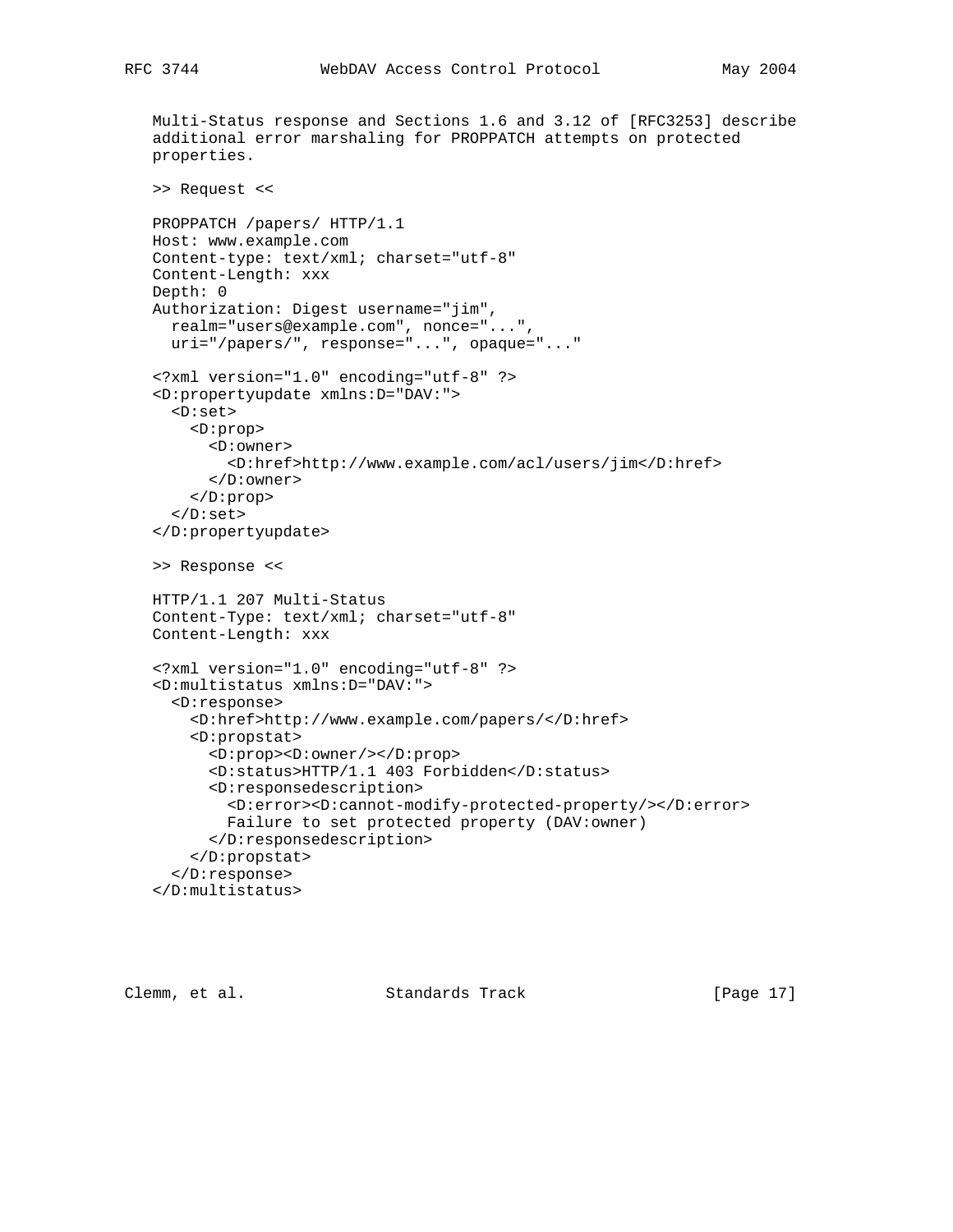# 5.2. DAV:group

 This property identifies a particular principal as being the "group" of the resource. This property is commonly found on repositories that implement the Unix privileges model.

 Servers MAY implement DAV:group as protected property and MAY return an empty DAV:group element as property value in case no group information is available.

<!ELEMENT group (href?)>

# 5.3. DAV:supported-privilege-set

 This is a protected property that identifies the privileges defined for the resource.

<!ELEMENT supported-privilege-set (supported-privilege\*)>

 Each privilege appears as an XML element, where aggregate privileges list as sub-elements all of the privileges that they aggregate.

 <!ELEMENT supported-privilege (privilege, abstract?, description, supported-privilege\*)> <!ELEMENT privilege ANY>

 An abstract privilege MUST NOT be used in an ACE for that resource. Servers MUST fail an attempt to set an abstract privilege.

<!ELEMENT abstract EMPTY>

 A description is a human-readable description of what this privilege controls access to. Servers MUST indicate the human language of the description using the xml:lang attribute and SHOULD consider the HTTP Accept-Language request header when selecting one of multiple available languages.

<!ELEMENT description #PCDATA>

 It is envisioned that a WebDAV ACL-aware administrative client would list the supported privileges in a dialog box, and allow the user to choose non-abstract privileges to apply in an ACE. The privileges tree is useful programmatically to map well-known privileges (defined by WebDAV or other standards groups) into privileges that are supported by any particular server implementation. The privilege tree also serves to hide complexity in implementations allowing large number of privileges to be defined by displaying aggregates to the user.

Clemm, et al. Standards Track [Page 18]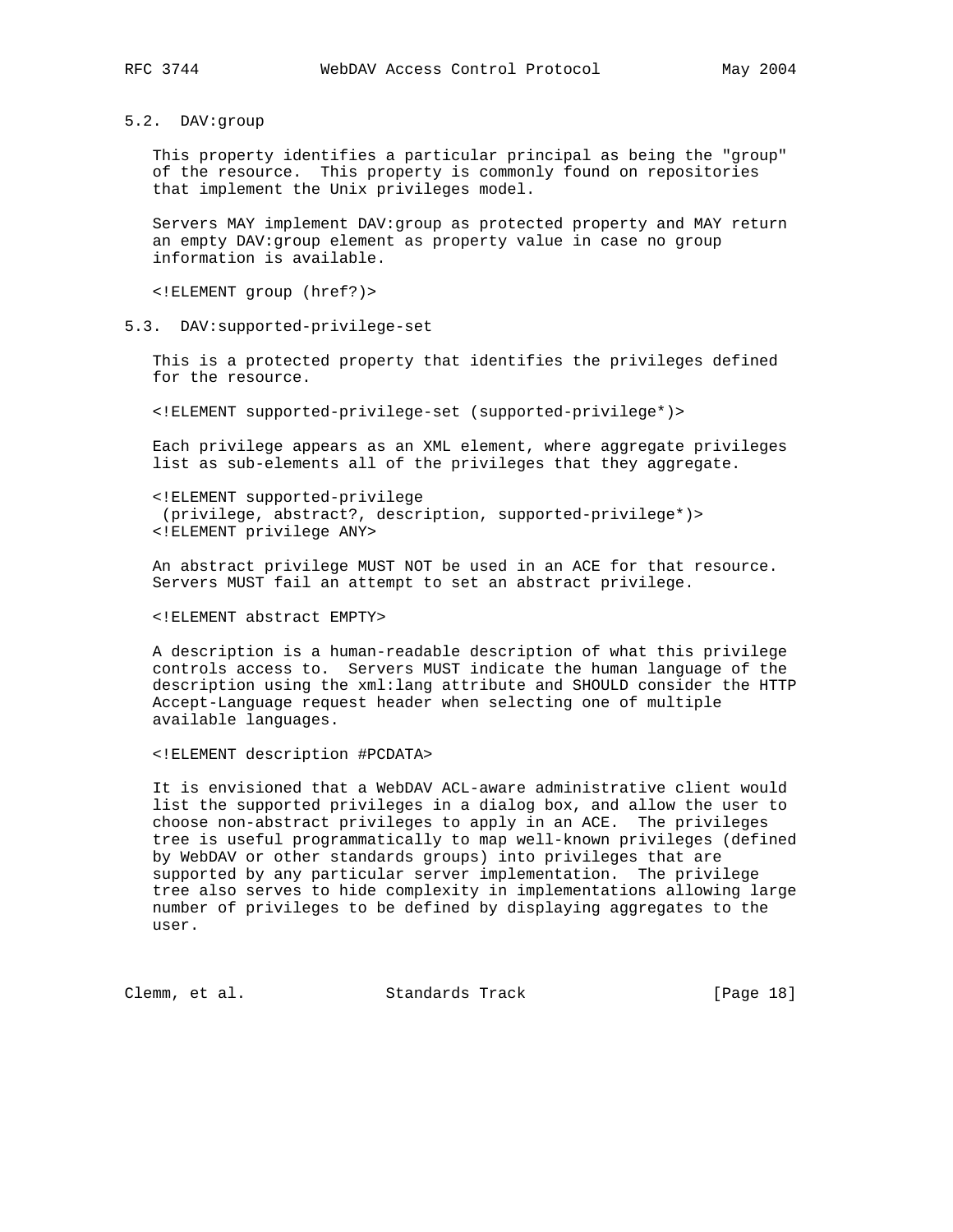5.3.1. Example: Retrieving a List of Privileges Supported on a Resource

 This example shows a client request for the DAV:supported-privilege set property on the resource http://www.example.com/papers/. The value of the DAV:supported-privilege-set property is a tree of supported privileges (using "[XML Namespace , localname]" to identify each privilege):

```
 [DAV:, all] (aggregate, abstract)
|
     +-- [DAV:, read] (aggregate)
|
           +-- [DAV:, read-acl] (abstract)
           +-- [DAV:, read-current-user-privilege-set] (abstract)
|
     +-- [DAV:, write] (aggregate)
|
           +-- [DAV:, write-acl] (abstract)
           +-- [DAV:, write-properties]
           +-- [DAV:, write-content]
|
     +-- [DAV:, unlock]
```
 This privilege tree is not normative (except that it reflects the normative aggregation rules given in Section 3.12), and many possible privilege trees are possible.

>> Request <<

```
 PROPFIND /papers/ HTTP/1.1
Host: www.example.com
Content-type: text/xml; charset="utf-8"
Content-Length: xxx
Depth: 0
Authorization: Digest username="gclemm",
  realm="users@example.com", nonce="...",
  uri="/papers/", response="...", opaque="..."
<?xml version="1.0" encoding="utf-8" ?>
<D:propfind xmlns:D="DAV:">
 <D:prop>
    <D:supported-privilege-set/>
  </D:prop>
```
</D:propfind>

Clemm, et al. Standards Track [Page 19]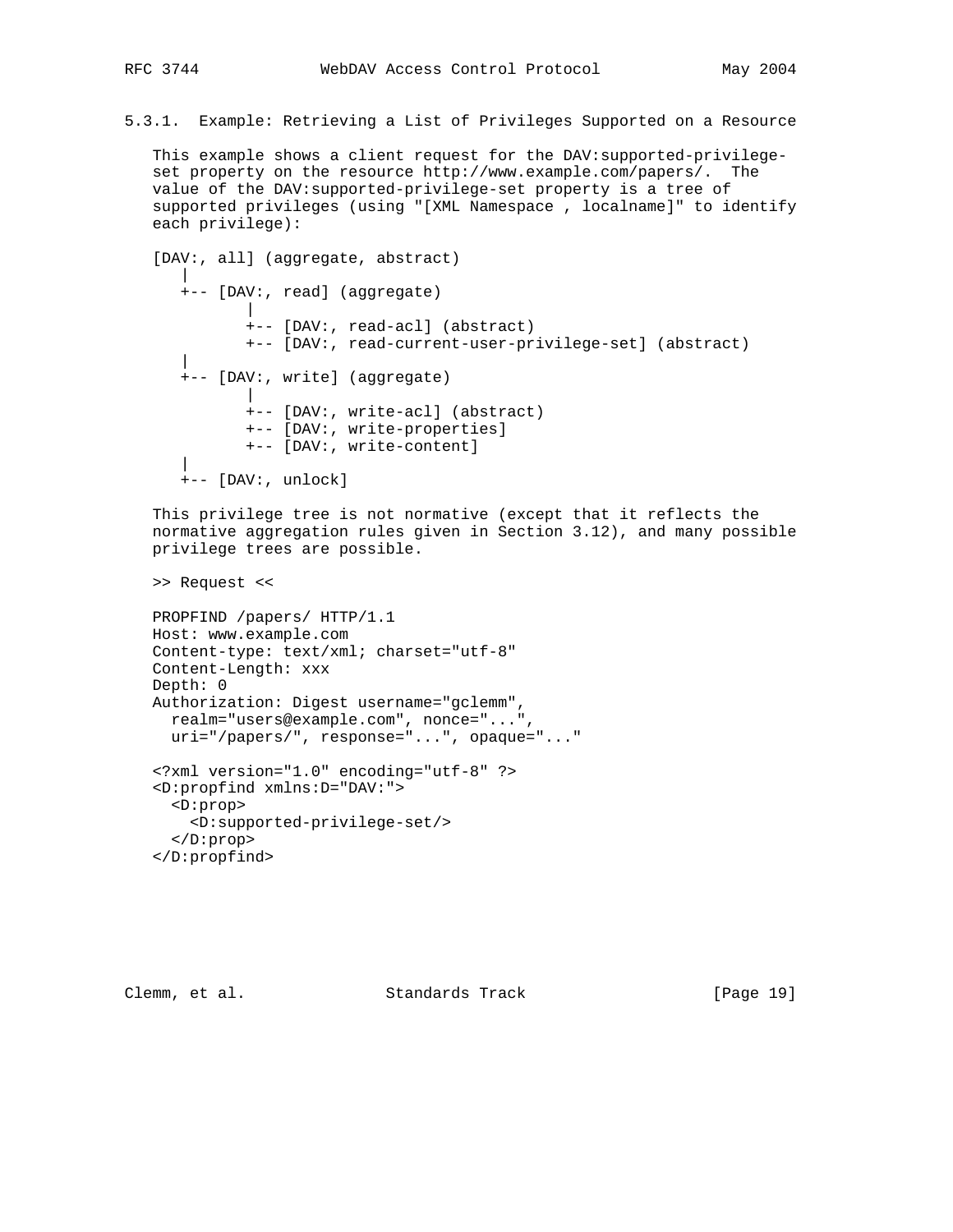```
 >> Response <<
```
HTTP/1.1 207 Multi-Status

```
 Content-Type: text/xml; charset="utf-8"
Content-Length: xxx
```

```
 <?xml version="1.0" encoding="utf-8" ?>
<D:multistatus xmlns:D="DAV:">
  <D:response>
    <D:href>http://www.example.com/papers/</D:href>
    <D:propstat>
      <D:prop>
        <D:supported-privilege-set>
          <D:supported-privilege>
            <D:privilege><D:all/></D:privilege>
           <D:abstract/>
            <D:description xml:lang="en">
              Any operation
            </D:description>
            <D:supported-privilege>
              <D:privilege><D:read/></D:privilege>
              <D:description xml:lang="en">
                Read any object
              </D:description>
              <D:supported-privilege>
                 <D:privilege><D:read-acl/></D:privilege>
                 <D:abstract/>
                 <D:description xml:lang="en">Read ACL</D:description>
              </D:supported-privilege>
              <D:supported-privilege>
                 <D:privilege>
                   <D:read-current-user-privilege-set/>
                 </D:privilege>
                 <D:abstract/>
                 <D:description xml:lang="en">
                   Read current user privilege set property
                 </D:description>
              </D:supported-privilege>
            </D:supported-privilege>
            <D:supported-privilege>
              <D:privilege><D:write/></D:privilege>
              <D:description xml:lang="en">
                Write any object
              </D:description>
              <D:supported-privilege>
                 <D:privilege><D:write-acl/></D:privilege>
                 <D:description xml:lang="en">
```
Clemm, et al. Standards Track [Page 20]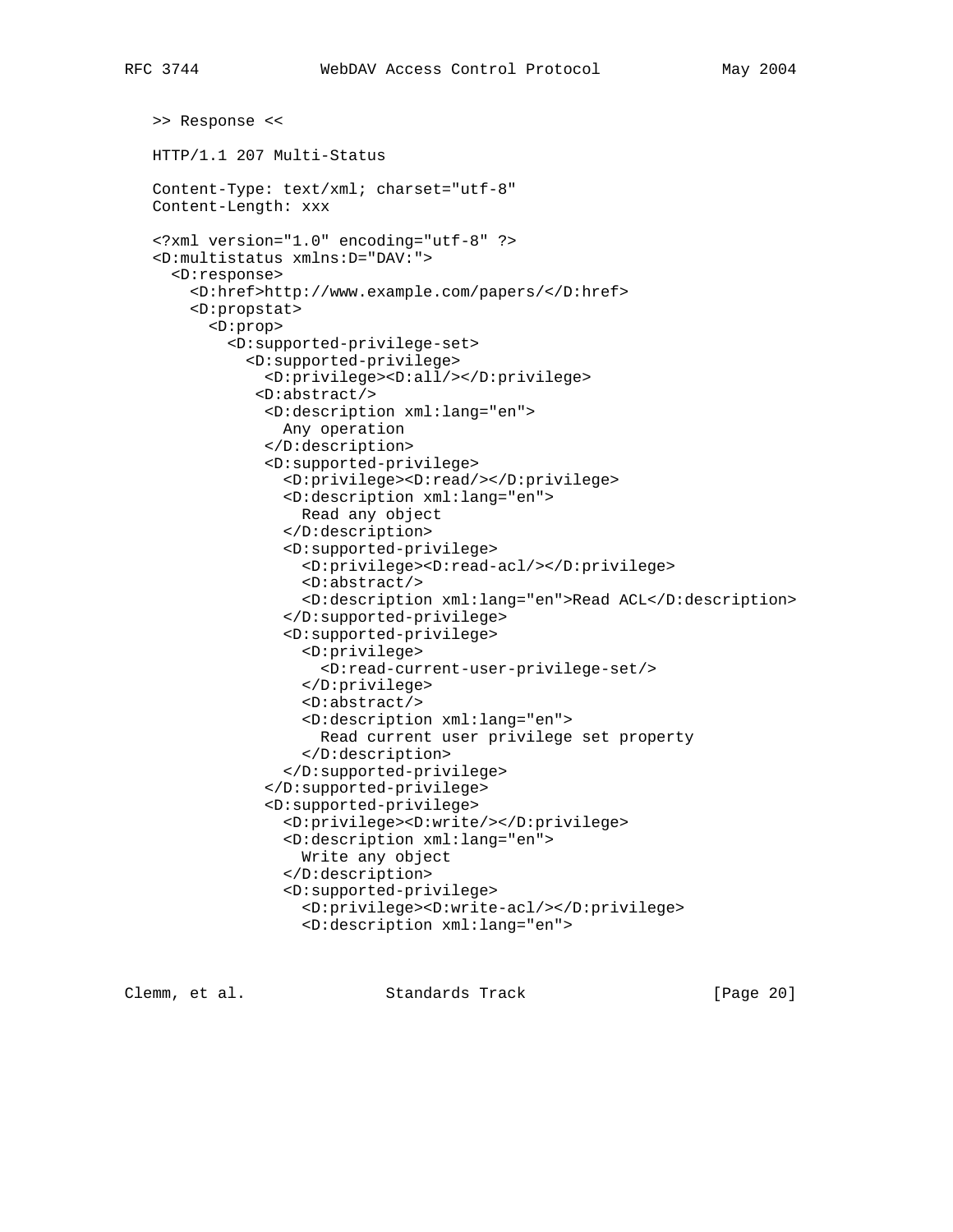```
 Write ACL
                 </D:description>
                 <D:abstract/>
               </D:supported-privilege>
               <D:supported-privilege>
                 <D:privilege><D:write-properties/></D:privilege>
                 <D:description xml:lang="en">
                   Write properties
                 </D:description>
               </D:supported-privilege>
               <D:supported-privilege>
                 <D:privilege><D:write-content/></D:privilege>
                 <D:description xml:lang="en">
                   Write resource content
                 </D:description>
               </D:supported-privilege>
            </D:supported-privilege>
            <D:supported-privilege>
               <D:privilege><D:unlock/></D:privilege>
               <D:description xml:lang="en">
                Unlock resource
               </D:description>
            </D:supported-privilege>
          </D:supported-privilege>
        </D:supported-privilege-set>
      </D:prop>
      <D:status>HTTP/1.1 200 OK</D:status>
    </D:propstat>
  </D:response>
</D:multistatus>
```
5.4. DAV:current-user-privilege-set

 DAV:current-user-privilege-set is a protected property containing the exact set of privileges (as computed by the server) granted to the currently authenticated HTTP user. Aggregate privileges and their contained privileges are listed. A user-agent can use the value of this property to adjust its user interface to make actions inaccessible (e.g., by graying out a menu item or button) for which the current principal does not have permission. This property is also useful for determining what operations the current principal can perform, without having to actually execute an operation.

```
 <!ELEMENT current-user-privilege-set (privilege*)>
<!ELEMENT privilege ANY>
```
Clemm, et al. Standards Track [Page 21]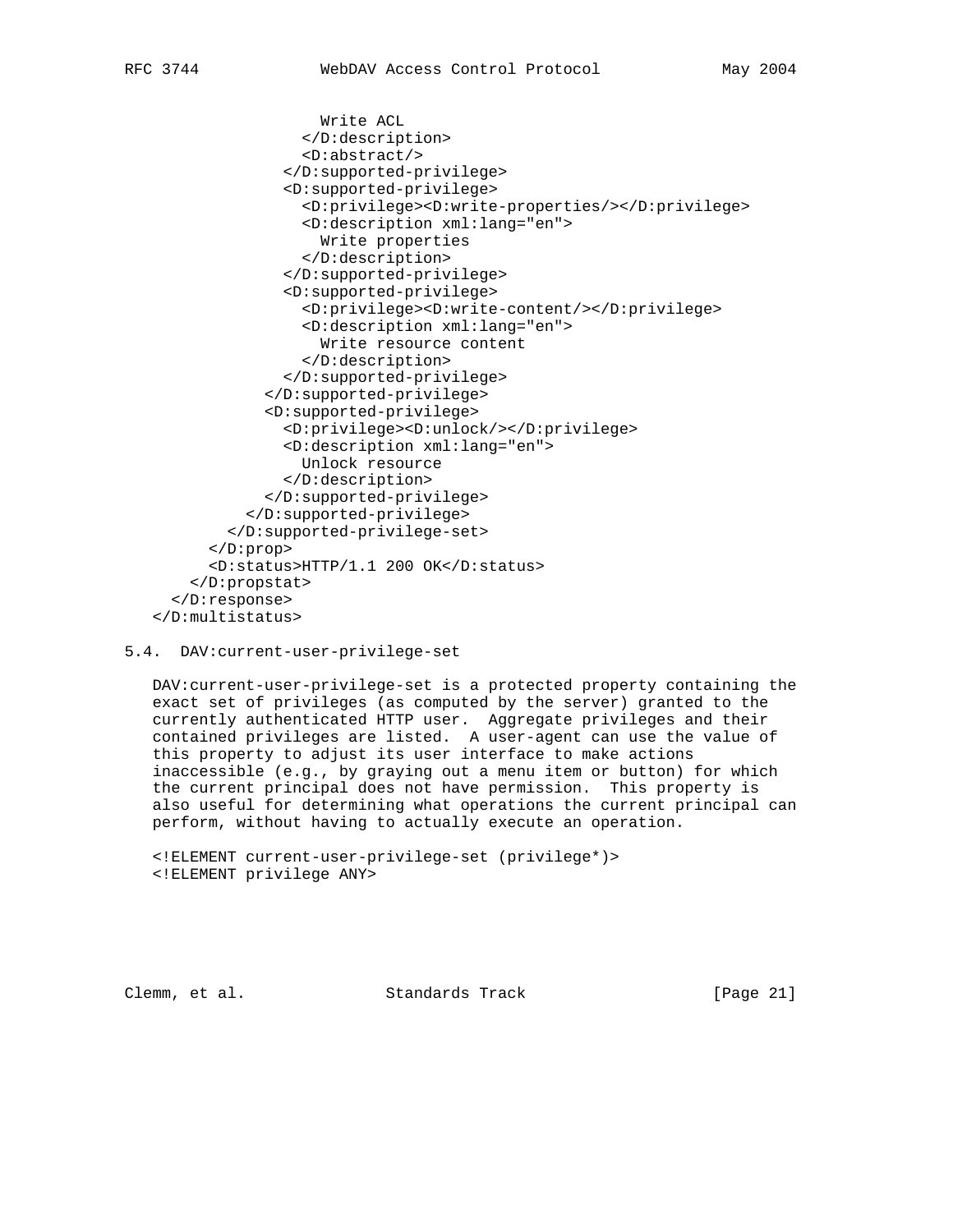If the current user is granted a specific privilege, that privilege must belong to the set of privileges that may be set on this resource. Therefore, each element in the DAV:current-user privilege-set property MUST identify a non-abstract privilege from the DAV:supported-privilege-set property.

5.4.1. Example: Retrieving the User's Current Set of Assigned Privileges

 Continuing the example from Section 5.3.1, this example shows a client requesting the DAV:current-user-privilege-set property from the resource with URL http://www.example.com/papers/. The username of the principal making the request is "khare", and Digest authentication is used in the request. The principal with username "khare" has been granted the DAV:read privilege. Since the DAV:read privilege contains the DAV:read-acl and DAV:read-current-user privilege-set privileges (see Section 5.3.1), the principal with username "khare" can read the ACL property, and the DAV:current user-privilege-set property. However, the DAV:all, DAV:read-acl, DAV:write-acl and DAV:read-current-user-privilege-set privileges are not listed in the value of DAV:current-user-privilege-set, since (for this example) they are abstract privileges. DAV:write is not listed since the principal with username "khare" is not listed in an ACE granting that principal write permission.

>> Request <<

 PROPFIND /papers/ HTTP/1.1 Host: www.example.com Content-type: text/xml; charset="utf-8" Content-Length: xxx Depth: 0 Authorization: Digest username="khare", realm="users@example.com", nonce="...", uri="/papers/", response="...", opaque="..." <?xml version="1.0" encoding="utf-8" ?>

 <D:propfind xmlns:D="DAV:"> <D:prop> <D:current-user-privilege-set/> </D:prop> </D:propfind>

Clemm, et al. Standards Track [Page 22]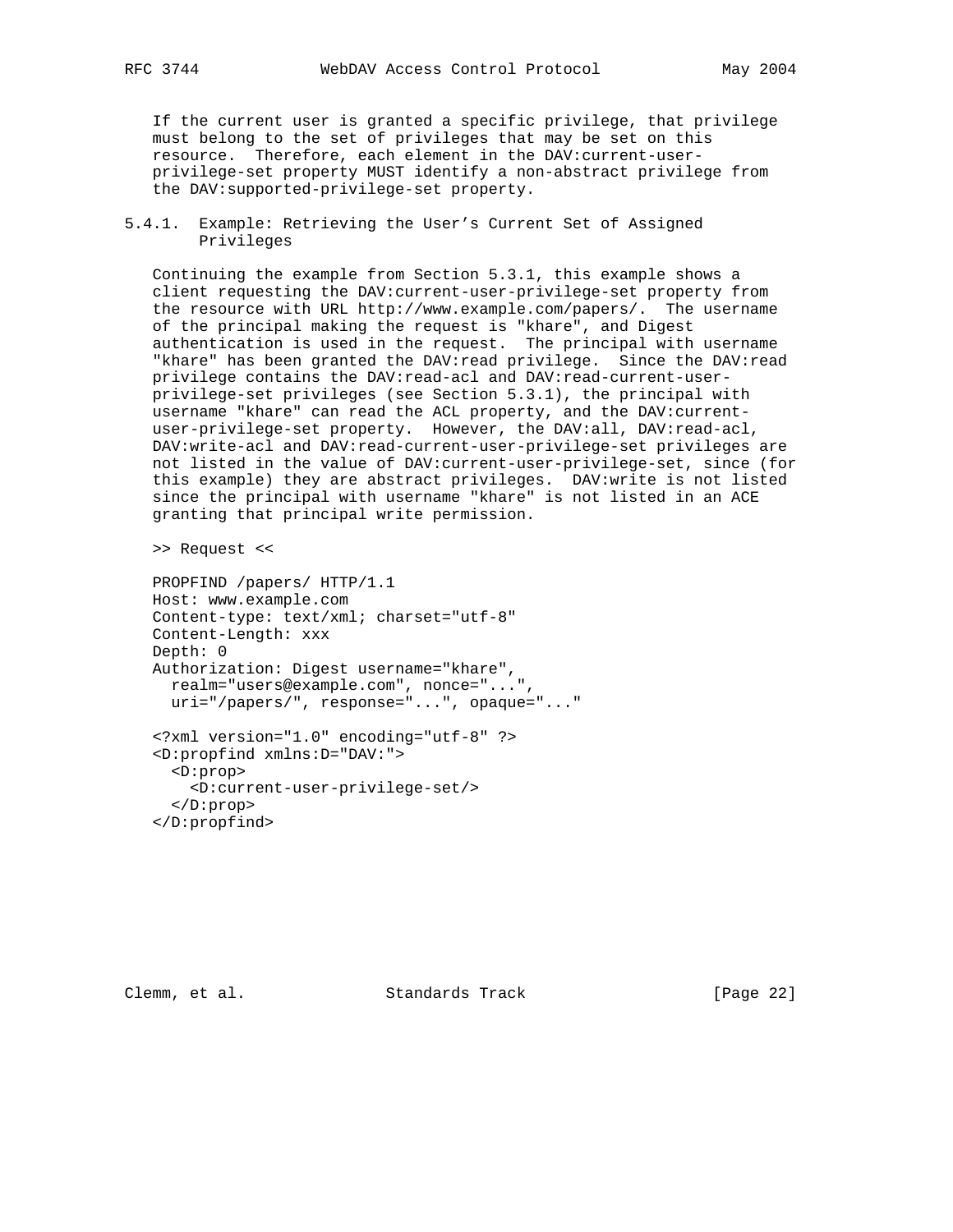```
 >> Response <<
```
 HTTP/1.1 207 Multi-Status Content-Type: text/xml; charset="utf-8" Content-Length: xxx

```
 <?xml version="1.0" encoding="utf-8" ?>
<D:multistatus xmlns:D="DAV:">
 <D:response>
 <D:href>http://www.example.com/papers/</D:href>
 <D:propstat>
    <D:prop>
      <D:current-user-privilege-set>
        <D:privilege><D:read/></D:privilege>
      </D:current-user-privilege-set>
    </D:prop>
    <D:status>HTTP/1.1 200 OK</D:status>
  </D:propstat>
  </D:response>
</D:multistatus>
```
5.5. DAV:acl

 This is a protected property that specifies the list of access control entries (ACEs), which define what principals are to get what privileges for this resource.

<!ELEMENT acl (ace\*) >

 Each DAV:ace element specifies the set of privileges to be either granted or denied to a single principal. If the DAV:acl property is empty, no principal is granted any privilege.

 <!ELEMENT ace ((principal | invert), (grant|deny), protected?, inherited?)>

5.5.1. ACE Principal

 The DAV:principal element identifies the principal to which this ACE applies.

 <!ELEMENT principal (href | all | authenticated | unauthenticated | property | self)>

 The current user matches DAV:href only if that user is authenticated as being (or being a member of) the principal identified by the URL contained by that DAV:href.

Clemm, et al. Standards Track [Page 23]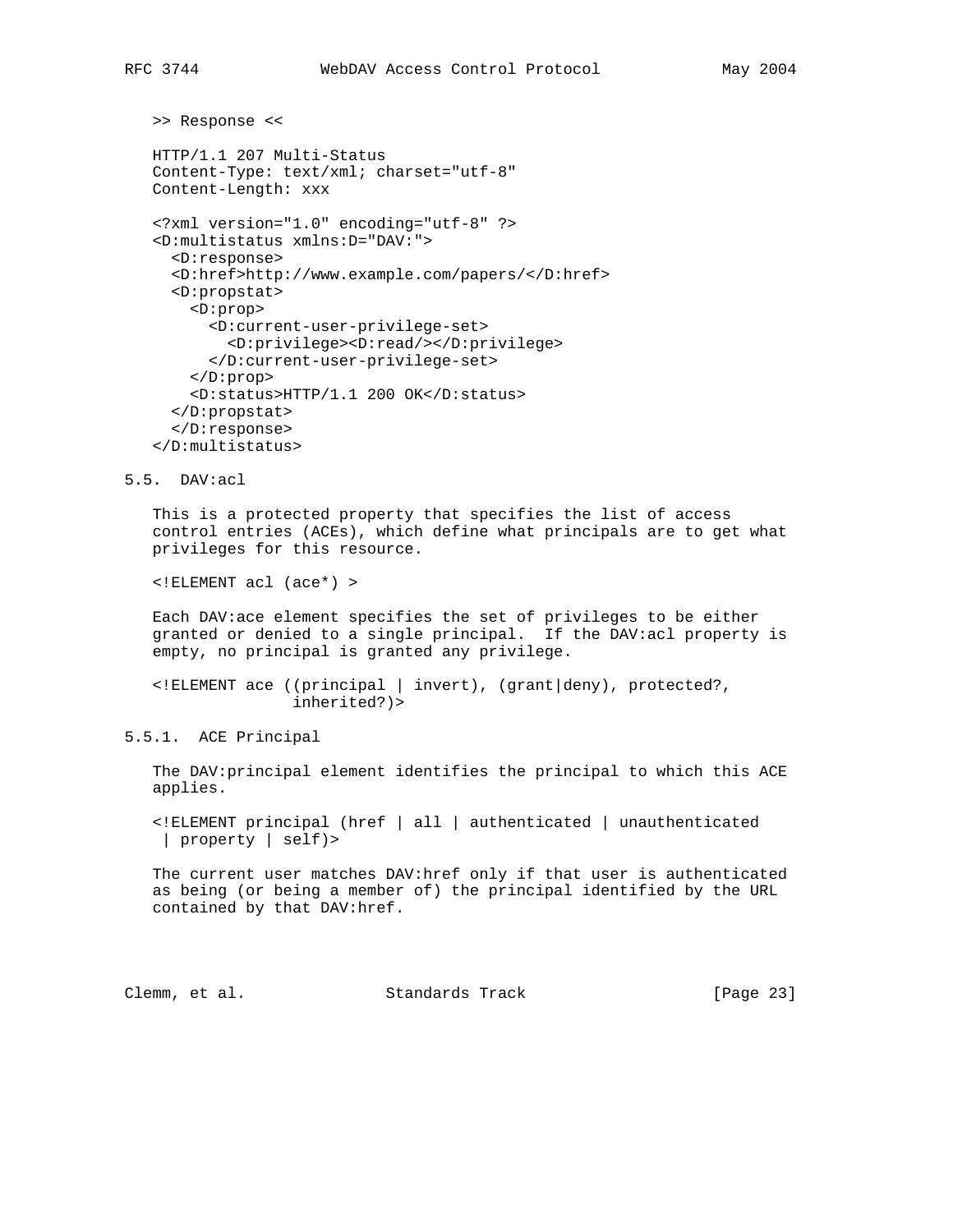The current user always matches DAV:all.

<!ELEMENT all EMPTY>

The current user matches DAV:authenticated only if authenticated.

<!ELEMENT authenticated EMPTY>

 The current user matches DAV:unauthenticated only if not authenticated.

<!ELEMENT unauthenticated EMPTY>

 DAV:all is the union of DAV:authenticated, and DAV:unauthenticated. For a given request, the user matches either DAV:authenticated, or DAV:unauthenticated, but not both (that is, DAV:authenticated and DAV:unauthenticated are disjoint sets).

 The current user matches a DAV:property principal in a DAV:acl property of a resource only if the value of the identified property of that resource contains at most one DAV:href XML element, the URI value of DAV:href identifies a principal, and the current user is authenticated as being (or being a member of) that principal. For example, if the DAV:property element contained <DAV:owner/>, the current user would match the DAV:property principal only if the current user is authenticated as matching the principal identified by the DAV:owner property of the resource.

<!ELEMENT property ANY>

 The current user matches DAV:self in a DAV:acl property of the resource only if that resource is a principal and that principal matches the current user or, if the principal is a group, a member of that group matches the current user.

<!ELEMENT self EMPTY>

 Some servers may support ACEs applying to those users NOT matching the current principal, e.g., all users not in a particular group. This can be done by wrapping the DAV:principal element with DAV:invert.

<!ELEMENT invert principal>

Clemm, et al. Standards Track [Page 24]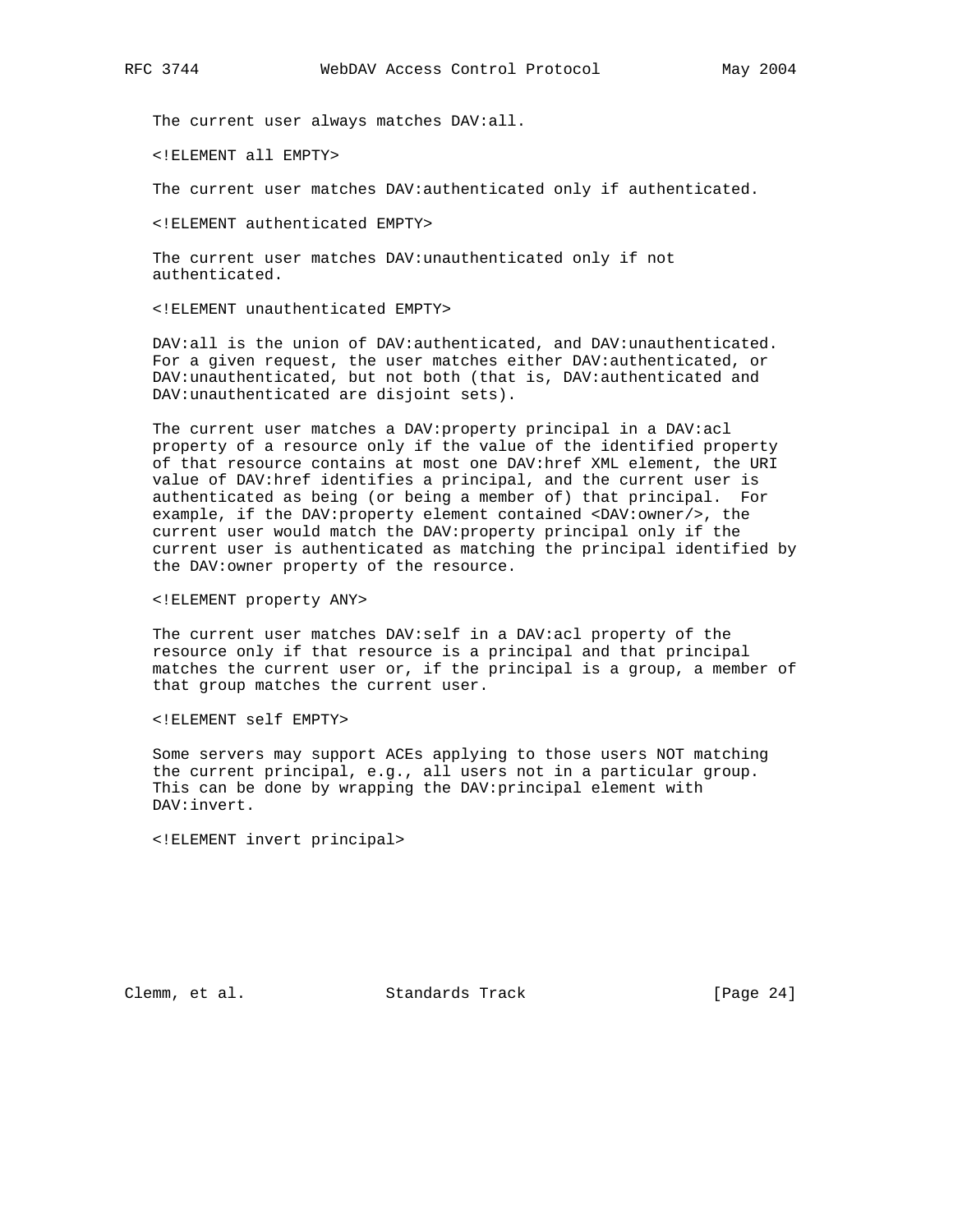# 5.5.2. ACE Grant and Deny

 Each DAV:grant or DAV:deny element specifies the set of privileges to be either granted or denied to the specified principal. A DAV:grant or DAV:deny element of the DAV:acl of a resource MUST only contain non-abstract elements specified in the DAV:supported-privilege-set of that resource.

 <!ELEMENT grant (privilege+)> <!ELEMENT deny (privilege+)> <!ELEMENT privilege ANY>

5.5.3. ACE Protection

 A server indicates an ACE is protected by including the DAV:protected element in the ACE. If the ACL of a resource contains an ACE with a DAV:protected element, an attempt to remove that ACE from the ACL MUST fail.

<!ELEMENT protected EMPTY>

## 5.5.4. ACE Inheritance

 The presence of a DAV:inherited element indicates that this ACE is inherited from another resource that is identified by the URL contained in a DAV:href element. An inherited ACE cannot be modified directly, but instead the ACL on the resource from which it is inherited must be modified.

 Note that ACE inheritance is not the same as ACL initialization. ACL initialization defines the ACL that a newly created resource will use (if not specified). ACE inheritance refers to an ACE that is logically shared - where an update to the resource containing an ACE will affect the ACE of each resource that inherits that ACE. The method by which ACLs are initialized or by which ACEs are inherited is not defined by this document.

<!ELEMENT inherited (href)>

5.5.5. Example: Retrieving a Resource's Access Control List

 Continuing the example from Sections 5.3.1 and 5.4.1, this example shows a client requesting the DAV:acl property from the resource with URL http://www.example.com/papers/. There are two ACEs defined in this ACL:

Clemm, et al. Standards Track [Page 25]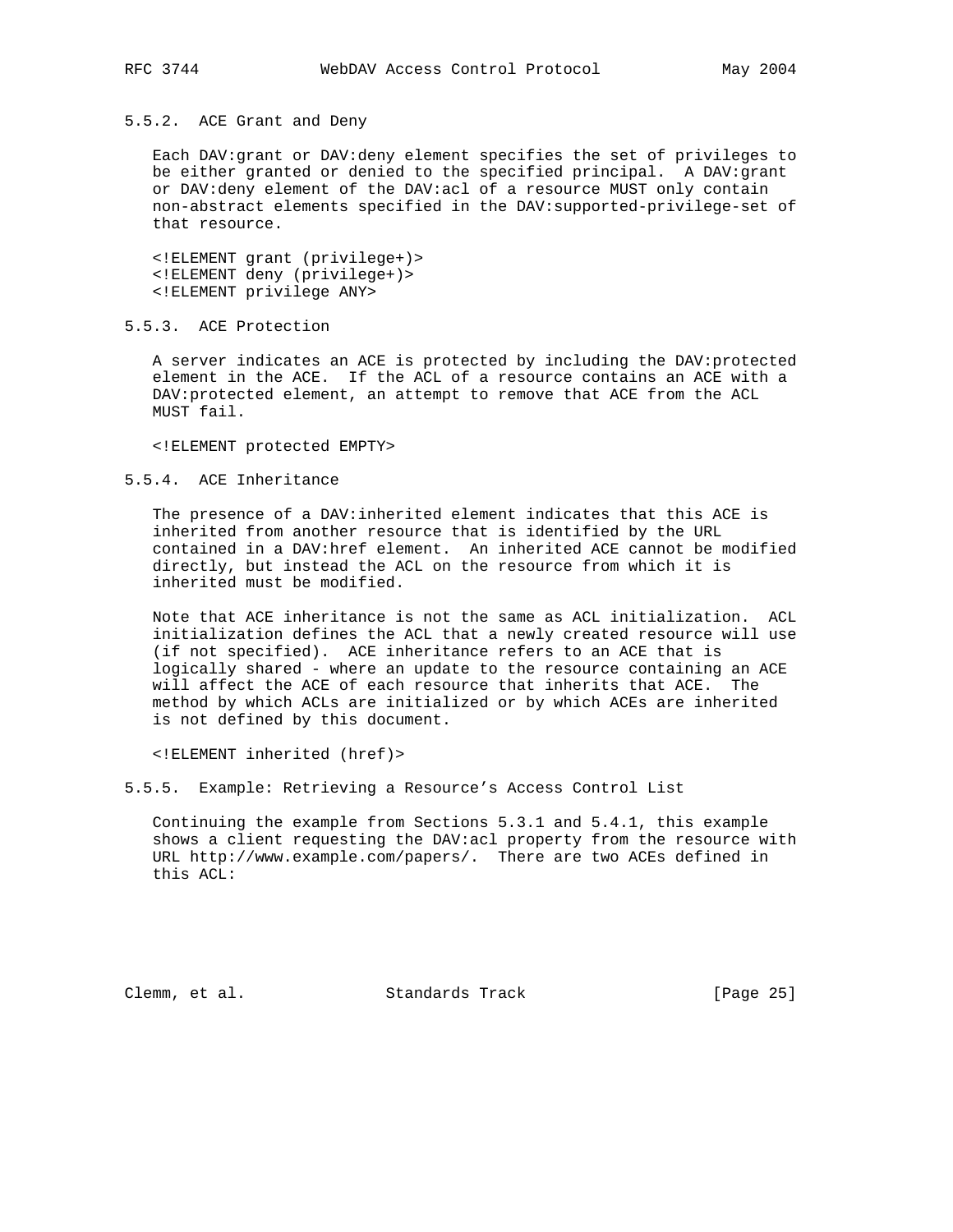ACE #1: The group identified by URL http://www.example.com/acl/ groups/maintainers (the group of site maintainers) is granted DAV:write privilege. Since (for this example) DAV:write contains the DAV:write-acl privilege (see Section 5.3.1), this means the "maintainers" group can also modify the access control list.

 ACE #2: All principals (DAV:all) are granted the DAV:read privilege. Since (for this example) DAV: read contains DAV: read-acl and DAV:read-current-user-privilege-set, this means all users (including all members of the "maintainers" group) can read the DAV:acl property and the DAV:current-user-privilege-set property.

```
 >> Request <<
```

```
 PROPFIND /papers/ HTTP/1.1
Host: www.example.com
Content-type: text/xml; charset="utf-8"
Content-Length: xxx
Depth: 0
Authorization: Digest username="masinter",
  realm="users@example.com", nonce="...",
  uri="/papers/", response="...", opaque="..."
<D:propfind xmlns:D="DAV:">
  <D:prop>
   \langle \text{D:ac} \, 1 \rangle </D:prop>
</D:propfind>
>> Response <<
HTTP/1.1 207 Multi-Status
Content-Type: text/xml; charset="utf-8"
Content-Length: xxx
<D:multistatus xmlns:D="DAV:">
  <D:response>
    <D:href>http://www.example.com/papers/</D:href>
    <D:propstat>
      <D:prop>
        <D:acl>
        <D:ace>
           <D:principal>
             <D:href
             >http://www.example.com/acl/groups/maintainers</D:href>
           </D:principal>
           <D:grant>
             <D:privilege><D:write/></D:privilege>
```
Clemm, et al. Standards Track [Page 26]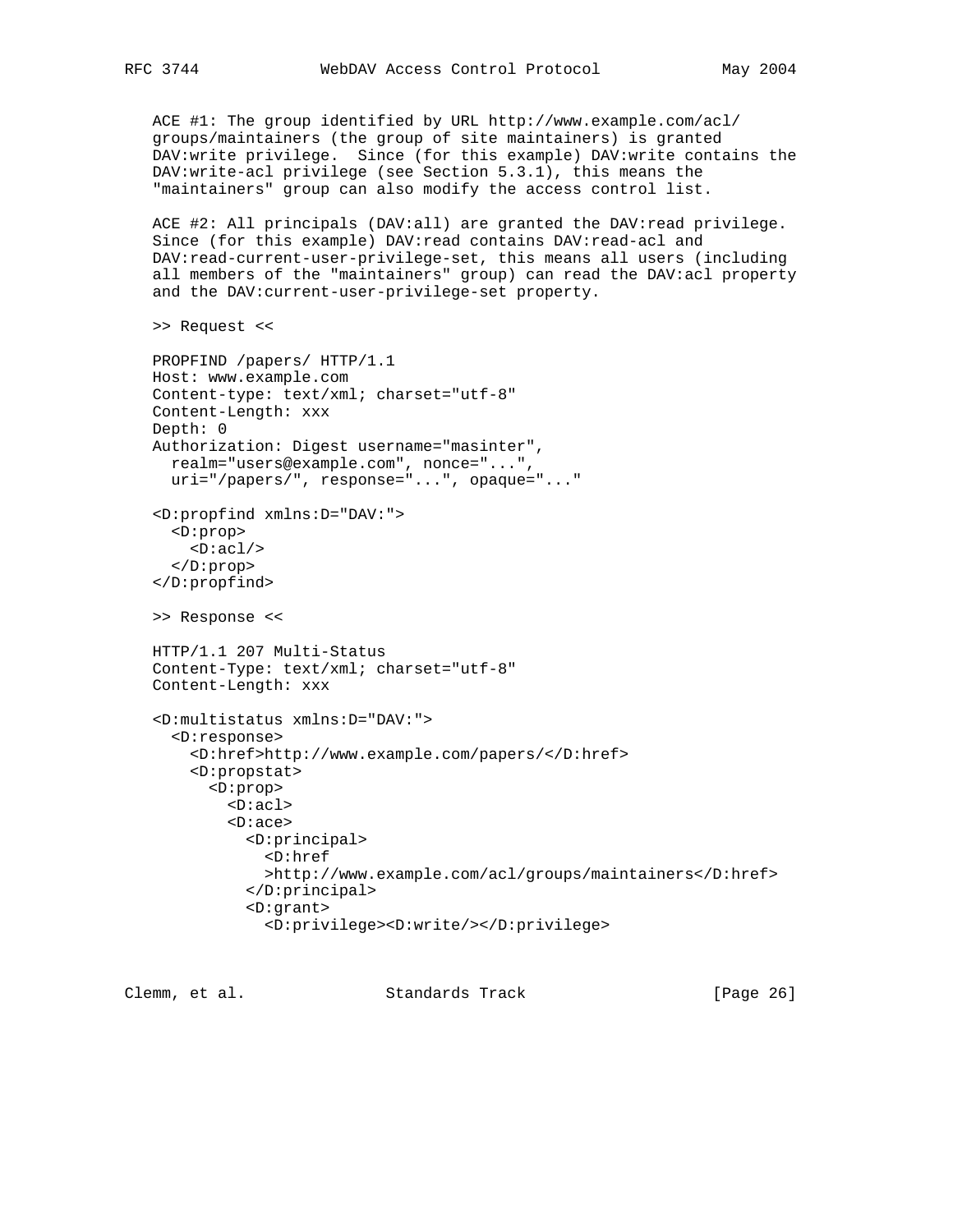```
 </D:grant>
         \langle D:ace \rangle <D:ace>
            <D:principal>
              \langle \text{D:all}\rangle </D:principal>
            <D:grant>
               <D:privilege><D:read/></D:privilege>
            </D:grant>
          </D:ace>
      \langle D:ac1 \rangle </D:prop>
       <D:status>HTTP/1.1 200 OK</D:status>
     </D:propstat>
  </D:response>
</D:multistatus>
```
5.6. DAV:acl-restrictions

 This protected property defines the types of ACLs supported by this server, to avoid clients needlessly getting errors. When a client tries to set an ACL via the ACL method, the server may reject the attempt to set the ACL as specified. The following properties indicate the restrictions the client must observe before setting an ACL:

<grant-only> Deny ACEs are not supported

<no-invert> Inverted ACEs are not supported

<deny-before-grant> All deny ACEs must occur before any grant ACEs

 <required-principal> Indicates which principals are required to be present

 <!ELEMENT acl-restrictions (grant-only?, no-invert?, deny-before-grant?, required-principal?)>

5.6.1. DAV:grant-only

This element indicates that ACEs with deny clauses are not allowed.

<!ELEMENT grant-only EMPTY>

Clemm, et al. Standards Track [Page 27]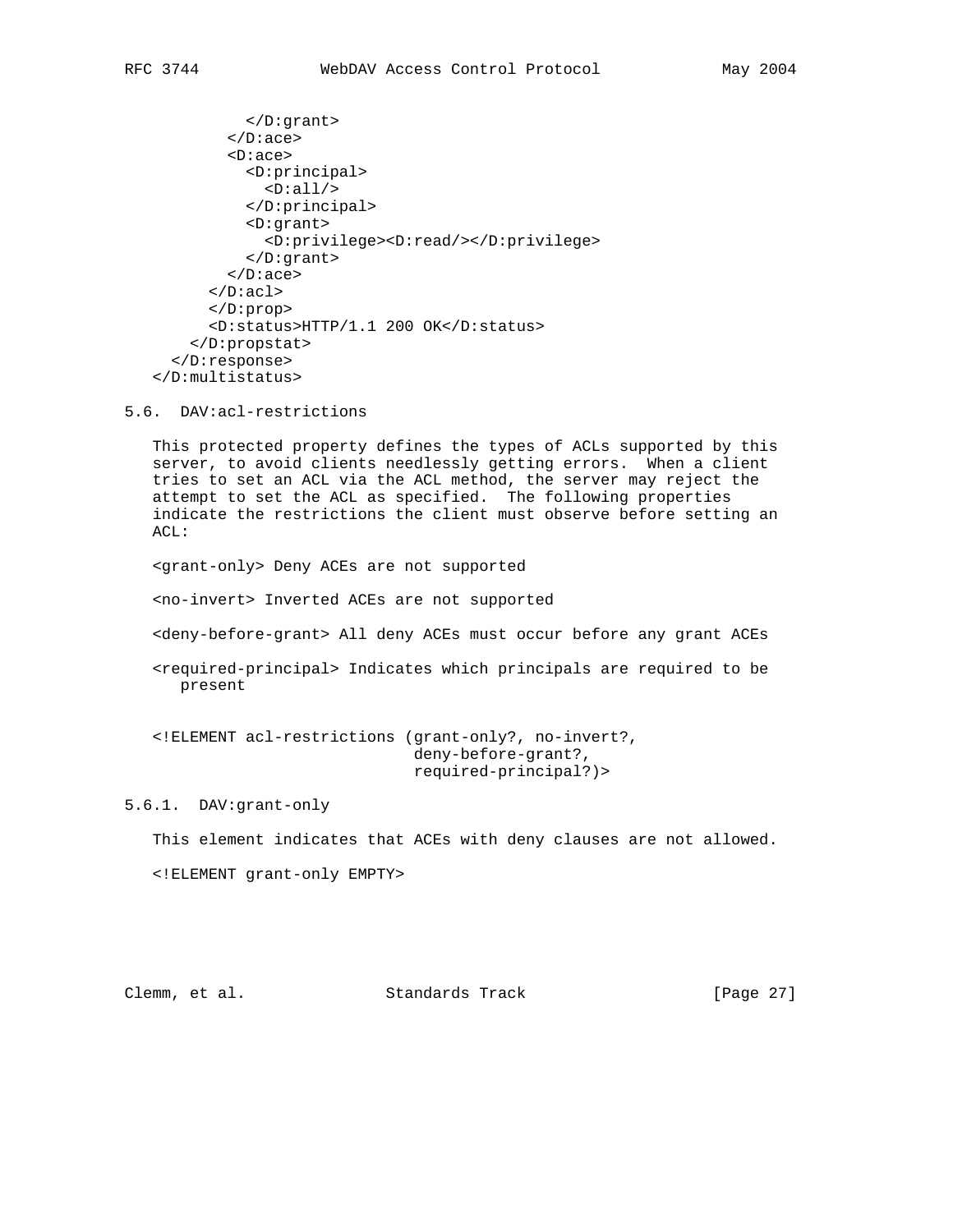5.6.2. DAV:no-invert ACE Constraint

This element indicates that ACEs with the <invert> element are not allowed.

<!ELEMENT no-invert EMPTY>

5.6.3. DAV:deny-before-grant

 This element indicates that all deny ACEs must precede all grant ACEs.

<!ELEMENT deny-before-grant EMPTY>

5.6.4. Required Principals

 The required principal elements identify which principals must have an ACE defined in the ACL.

```
 <!ELEMENT required-principal
 (all? | authenticated? | unauthenticated? | self? | href* |
  property*)>
```
For example, the following element requires that the ACL contain a

DAV:owner property ACE:

```
 <D:required-principal xmlns:D="DAV:">
  <D:property><D:owner/></D:property>
</D:required-principal>
```
5.6.5. Example: Retrieving DAV:acl-restrictions

 In this example, the client requests the value of the DAV:acl restrictions property. Digest authentication provides credentials for the principal operating the client.

>> Request <<

```
 PROPFIND /papers/ HTTP/1.1
Host: www.example.com
Content-type: text/xml; charset="utf-8"
Content-Length: xxx
Depth: 0
Authorization: Digest username="srcarter",
 realm="users@example.com", nonce="...",
 uri="/papers/", response="...", opaque="..."
```
Clemm, et al. Standards Track [Page 28]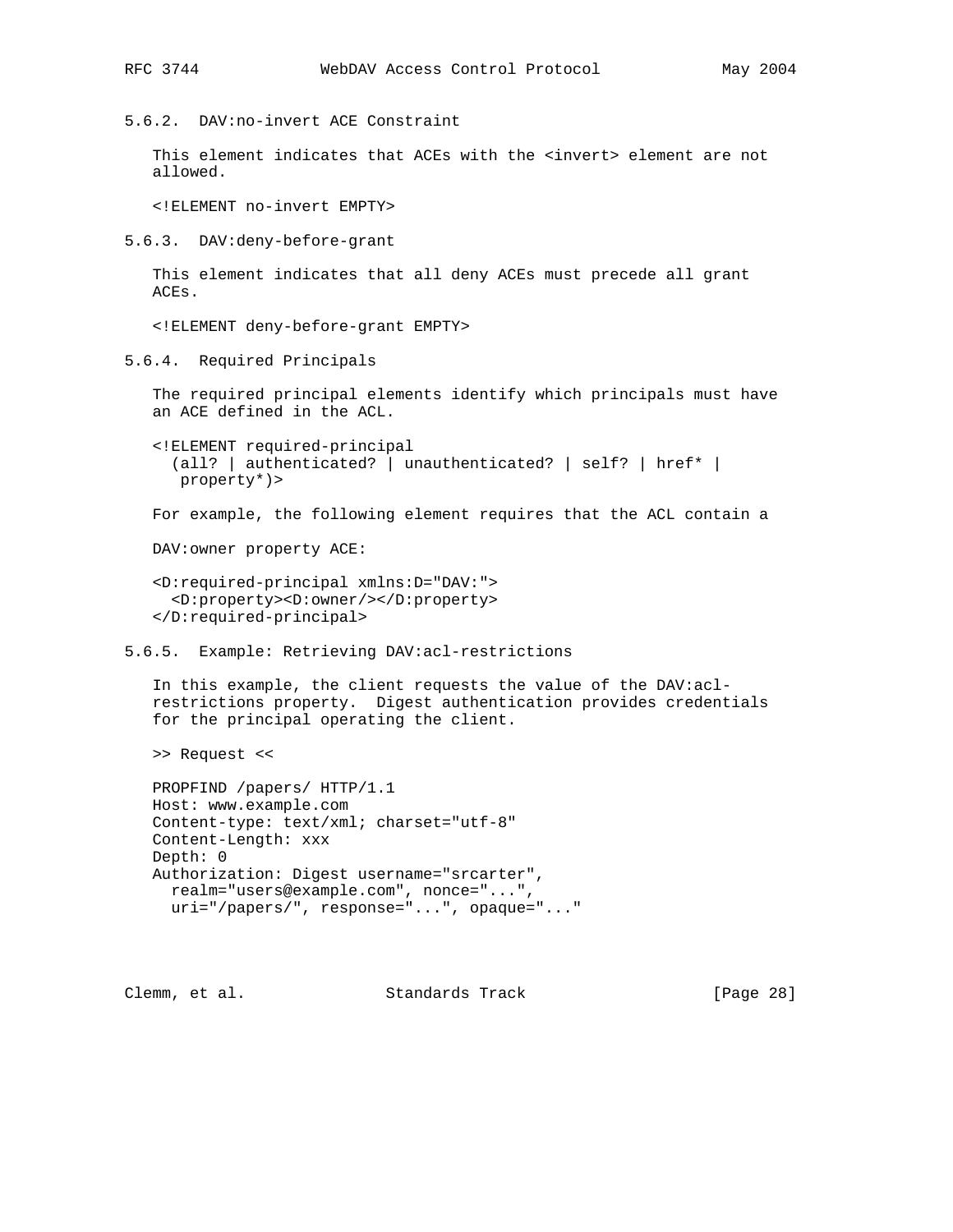```
 <?xml version="1.0" encoding="utf-8" ?>
<D:propfind xmlns:D="DAV:">
  <D:prop>
    <D:acl-restrictions/>
  </D:prop>
</D:propfind>
>> Response <<
HTTP/1.1 207 Multi-Status
Content-Type: text/xml; charset="utf-8"
Content-Length: xxx
<?xml version="1.0" encoding="utf-8" ?>
<D:multistatus xmlns:D="DAV:">
  <D:response>
    <D:href>http://www.example.com/papers/</D:href>
    <D:propstat>
      <D:prop>
        <D:acl-restrictions>
           <D:grant-only/>
           <D:required-principal>
            \langleD:all/\rangle </D:required-principal>
        </D:acl-restrictions>
      </D:prop>
      <D:status>HTTP/1.1 200 OK</D:status>
    </D:propstat>
  </D:response>
</D:multistatus>
```

```
5.7. DAV:inherited-acl-set
```
 This protected property contains a set of URLs that identify other resources that also control the access to this resource. To have a privilege on a resource, not only must the ACL on that resource (specified in the DAV:acl property of that resource) grant the privilege, but so must the ACL of each resource identified in the DAV:inherited-acl-set property of that resource. Effectively, the privileges granted by the current ACL are ANDed with the privileges granted by each inherited ACL.

```
 <!ELEMENT inherited-acl-set (href*)>
```
Clemm, et al. Standards Track [Page 29]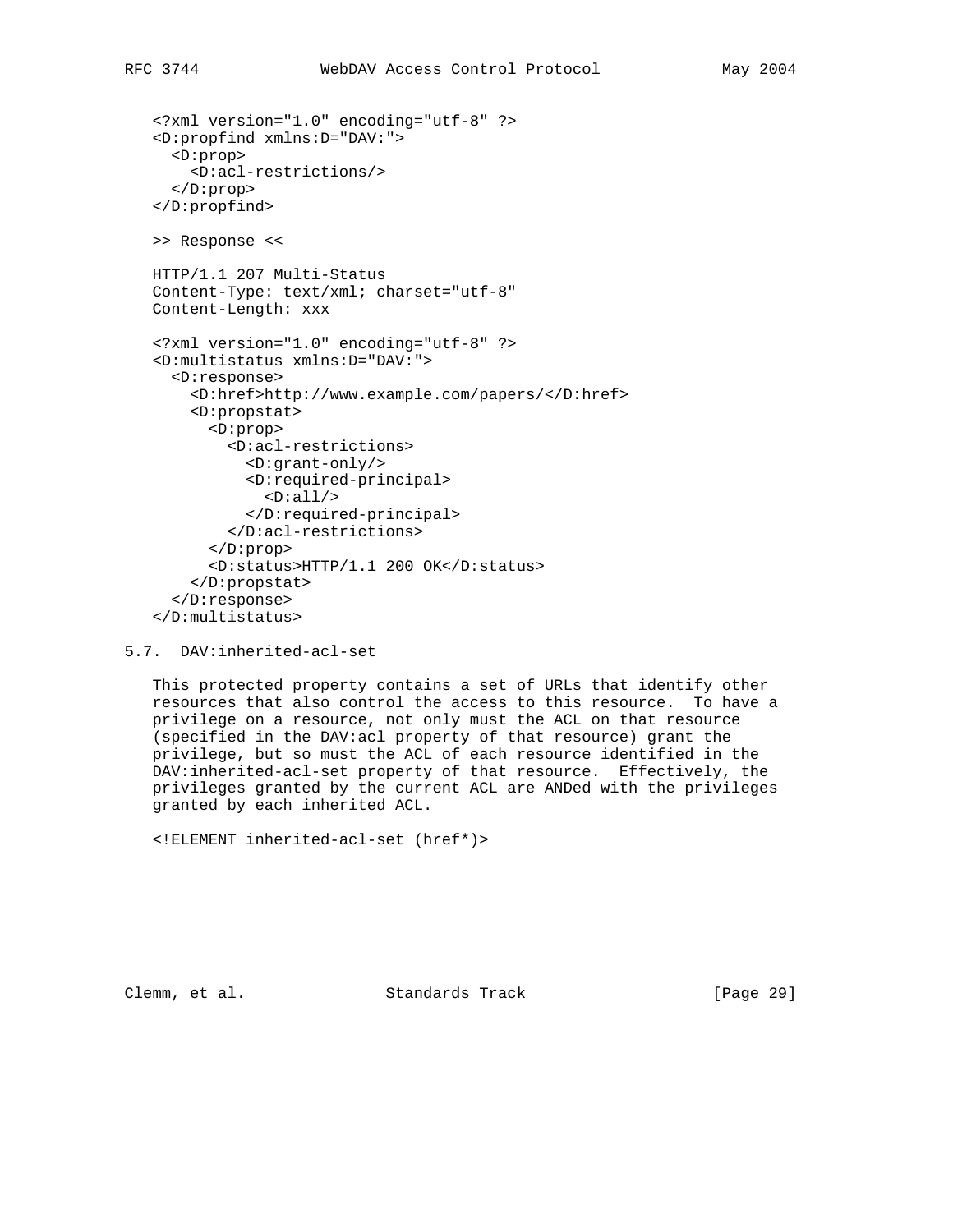# 5.8. DAV:principal-collection-set

 This protected property of a resource contains a set of URLs that identify the root collections that contain the principals that are available on the server that implements this resource. A WebDAV Access Control Protocol user agent could use the contents of DAV:principal-collection-set to retrieve the DAV:displayname property (specified in Section 13.2 of [RFC2518]) of all principals on that server, thereby yielding human-readable names for each principal that could be displayed in a user interface.

<!ELEMENT principal-collection-set (href\*)>

 Since different servers can control different parts of the URL namespace, different resources on the same host MAY have different DAV:principal-collection-set values. The collections specified in the DAV:principal-collection-set MAY be located on different hosts from the resource. The URLs in DAV:principal-collection-set SHOULD be http or https scheme URLs. For security and scalability reasons, a server MAY report only a subset of the entire set of known principal collections, and therefore clients should not assume they have retrieved an exhaustive listing. Additionally, a server MAY elect to report none of the principal collections it knows about, in which case the property value would be empty.

 The value of DAV:principal-collection-set gives the scope of the DAV:principal-property-search REPORT (defined in Section 9.4). Clients use the DAV:principal-property-search REPORT to populate their user interface with a list of principals. Therefore, servers that limit a client's ability to obtain principal information will interfere with the client's ability to manipulate access control lists, due to the difficulty of getting the URL of a principal for use in an ACE.

5.8.1. Example: Retrieving DAV:principal-collection-set

 In this example, the client requests the value of the DAV:principal collection-set property on the collection resource identified by URL http://www.example.com/papers/. The property contains the two URLs, http://www.example.com/acl/users/ and http:// www.example.com/acl/groups/, both wrapped in DAV:href XML elements. Digest authentication provides credentials for the principal operating the client.

Clemm, et al. Standards Track [Page 30]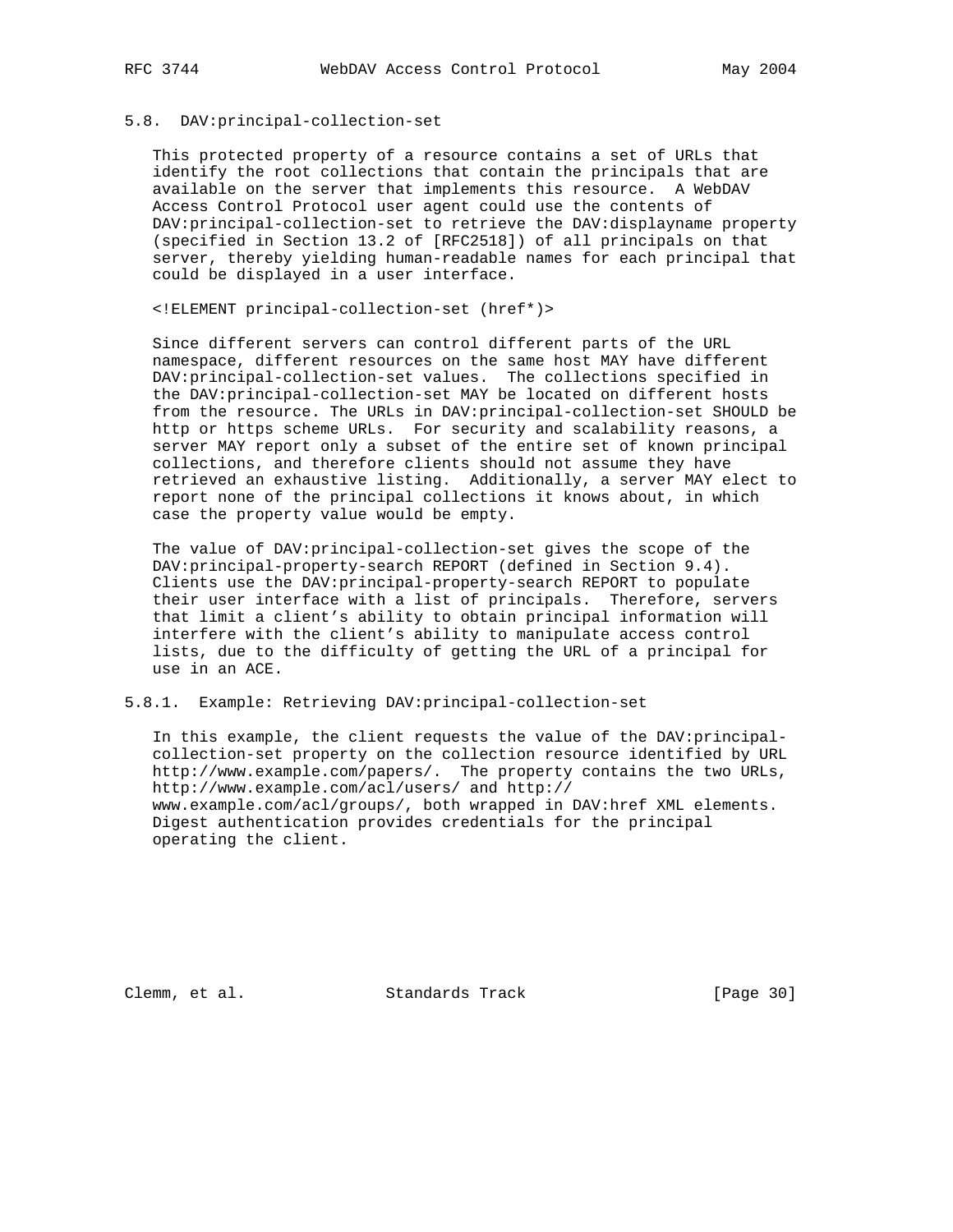The client might reasonably follow this request with two separate PROPFIND requests to retrieve the DAV:displayname property of the members of the two collections (/acl/users and /acl/groups). This information could be used when displaying a user interface for creating access control entries.

```
 >> Request <<
```

```
 PROPFIND /papers/ HTTP/1.1
Host: www.example.com
Content-type: text/xml; charset="utf-8"
Content-Length: xxx
Depth: 0
Authorization: Digest username="yarong",
  realm="users@example.com", nonce="...",
  uri="/papers/", response="...", opaque="..."
<?xml version="1.0" encoding="utf-8" ?>
<D:propfind xmlns:D="DAV:">
  <D:prop>
    <D:principal-collection-set/>
  </D:prop>
</D:propfind>
>> Response <<
HTTP/1.1 207 Multi-Status
Content-Type: text/xml; charset="utf-8"
Content-Length: xxx
<?xml version="1.0" encoding="utf-8" ?>
<D:multistatus xmlns:D="DAV:">
  <D:response>
    <D:href>http://www.example.com/papers/</D:href>
    <D:propstat>
      <D:prop>
        <D:principal-collection-set>
           <D:href>http://www.example.com/acl/users/</D:href>
           <D:href>http://www.example.com/acl/groups/</D:href>
        </D:principal-collection-set>
      </D:prop>
    <D:status>HTTP/1.1 200 OK</D:status>
    </D:propstat>
  </D:response>
</D:multistatus>
```
Clemm, et al. Standards Track [Page 31]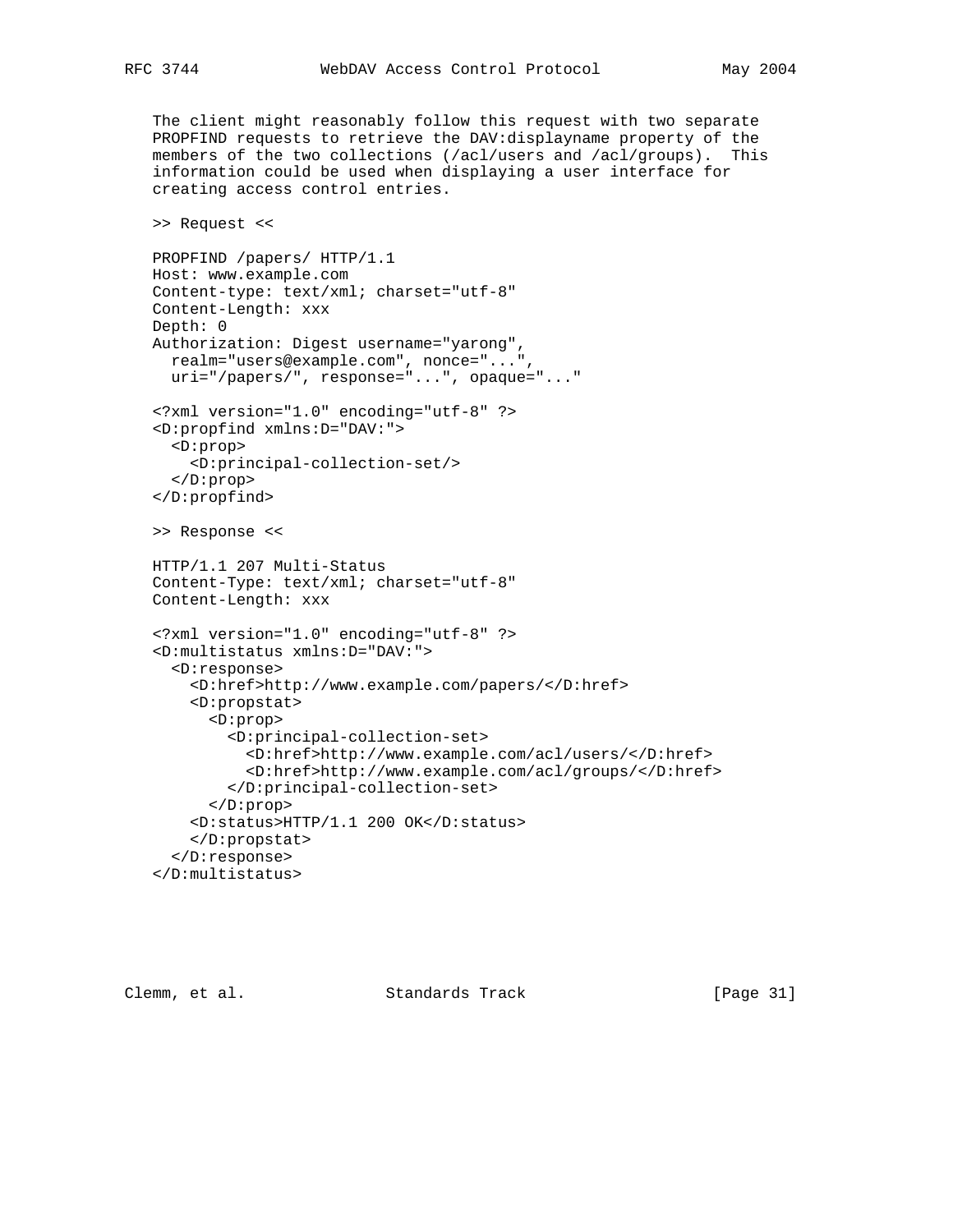5.9. Example: PROPFIND to retrieve access control properties

 The following example shows how access control information can be retrieved by using the PROPFIND method to fetch the values of the DAV:owner, DAV:supported-privilege-set, DAV:current-user-privilege set, and DAV:acl properties.

```
 >> Request <<
```

```
 PROPFIND /top/container/ HTTP/1.1
Host: www.example.com
Content-type: text/xml; charset="utf-8"
Content-Length: xxx
Depth: 0
Authorization: Digest username="ejw",
  realm="users@example.com", nonce="...",
  uri="/top/container/", response="...", opaque="..."
<?xml version="1.0" encoding="utf-8" ?>
<D:propfind xmlns:D="DAV:">
  <D:prop>
    <D:owner/>
    <D:supported-privilege-set/>
    <D:current-user-privilege-set/>
   \langle \text{D:acl}\rangle </D:prop>
</D:propfind>
>> Response <<
HTTP/1.1 207 Multi-Status
Content-Type: text/xml; charset="utf-8"
Content-Length: xxx
<?xml version="1.0" encoding="utf-8" ?>
<D:multistatus xmlns:D="DAV:"
               xmlns:A="http://www.example.com/acl/">
  <D:response>
    <D:href>http://www.example.com/top/container/</D:href>
    <D:propstat>
      <D:prop>
        <D:owner>
          <D:href>http://www.example.com/users/gclemm</D:href>
        </D:owner>
        <D:supported-privilege-set>
          <D:supported-privilege>
             <D:privilege><D:all/></D:privilege>
             <D:abstract/>
```
Clemm, et al. Standards Track [Page 32]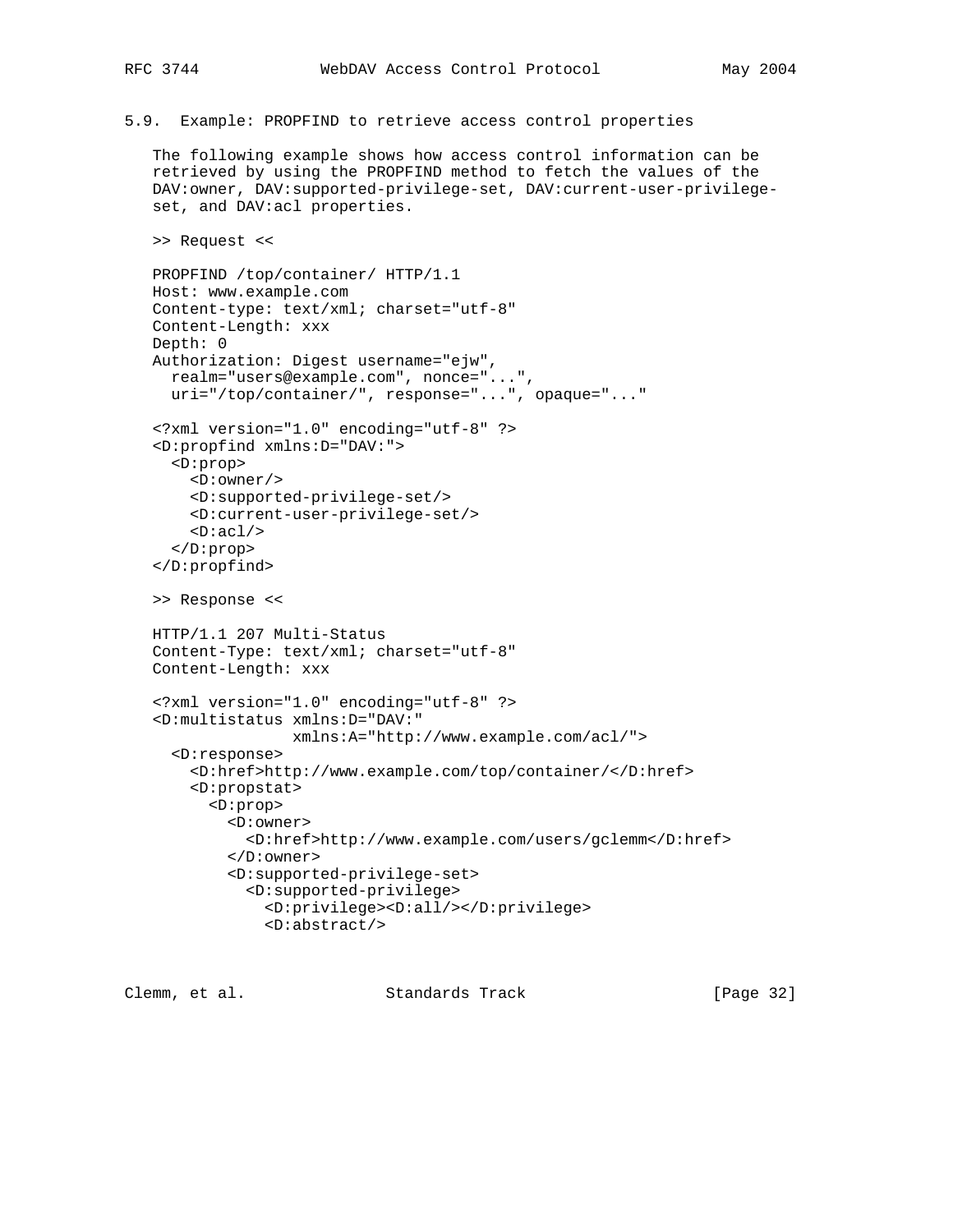```
 <D:description xml:lang="en">
      Any operation
    </D:description>
    <D:supported-privilege>
      <D:privilege><D:read/></D:privilege>
      <D:description xml:lang="en">
        Read any object
      </D:description>
    </D:supported-privilege>
    <D:supported-privilege>
      <D:privilege><D:write/></D:privilege>
      <D:abstract/>
      <D:description xml:lang="en">
        Write any object
      </D:description>
      <D:supported-privilege>
        <D:privilege><A:create/></D:privilege>
        <D:description xml:lang="en">
          Create an object
        </D:description>
      </D:supported-privilege>
      <D:supported-privilege>
        <D:privilege><A:update/></D:privilege>
        <D:description xml:lang="en">
          Update an object
        </D:description>
      </D:supported-privilege>
    </D:supported-privilege>
    <D:supported-privilege>
      <D:privilege><A:delete/></D:privilege>
      <D:description xml:lang="en">
        Delete an object
      </D:description>
    </D:supported-privilege>
    <D:supported-privilege>
      <D:privilege><D:read-acl/></D:privilege>
      <D:description xml:lang="en">
        Read the ACL
      </D:description>
    </D:supported-privilege>
    <D:supported-privilege>
      <D:privilege><D:write-acl/></D:privilege>
      <D:description xml:lang="en">
        Write the ACL
      </D:description>
    </D:supported-privilege>
  </D:supported-privilege>
</D:supported-privilege-set>
```
Clemm, et al. Standards Track [Page 33]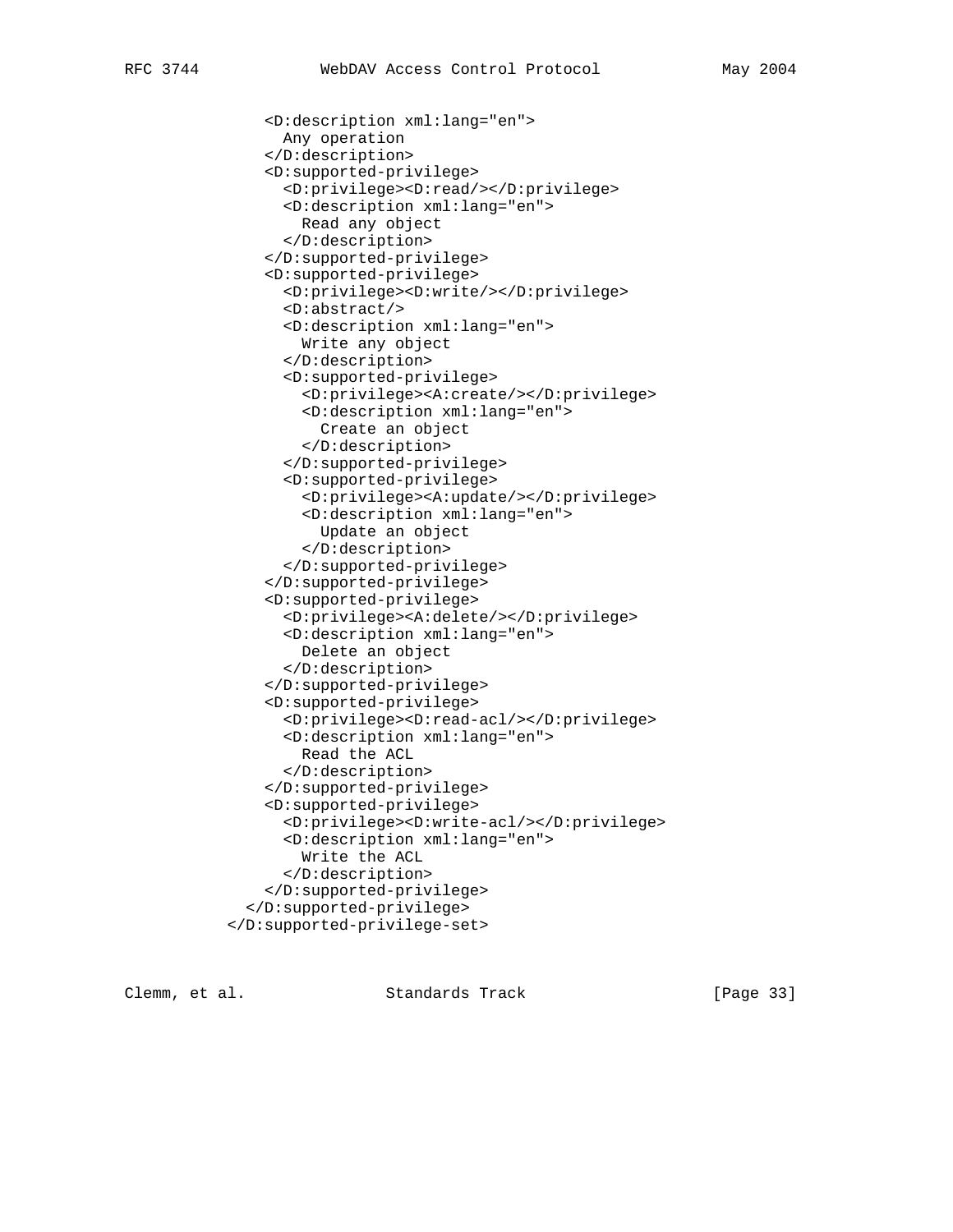```
 <D:current-user-privilege-set>
  <D:privilege><D:read/></D:privilege>
  <D:privilege><D:read-acl/></D:privilege>
</D:current-user-privilege-set>
<D:acl>
  <D:ace>
    <D:principal>
```

```
 <D:href>http://www.example.com/users/esedlar</D:href>
             </D:principal>
             <D:grant>
               <D:privilege><D:read/></D:privilege>
               <D:privilege><D:write/></D:privilege>
               <D:privilege><D:read-acl/></D:privilege>
             </D:grant>
           </D:ace>
           <D:ace>
             <D:principal>
               <D:href>http://www.example.com/groups/mrktng</D:href>
             </D:principal>
             <D:deny>
               <D:privilege><D:read/></D:privilege>
             </D:deny>
          \langle D:ace \rangle <D:ace>
             <D:principal>
               <D:property><D:owner/></D:property>
             </D:principal>
             <D:grant>
               <D:privilege><D:read-acl/></D:privilege>
               <D:privilege><D:write-acl/></D:privilege>
             </D:grant>
          \langle D:ace \rangle <D:ace>
             <D:principal><D:all/></D:principal>
             <D:grant>
               <D:privilege><D:read/></D:privilege>
             </D:grant>
             <D:inherited>
               <D:href>http://www.example.com/top</D:href>
             </D:inherited>
          \langle D:ace \rangle\langleD:acl>
      </D:prop>
      <D:status>HTTP/1.1 200 OK</D:status>
    </D:propstat>
  </D:response>
</D:multistatus>
```
Clemm, et al. Standards Track [Page 34]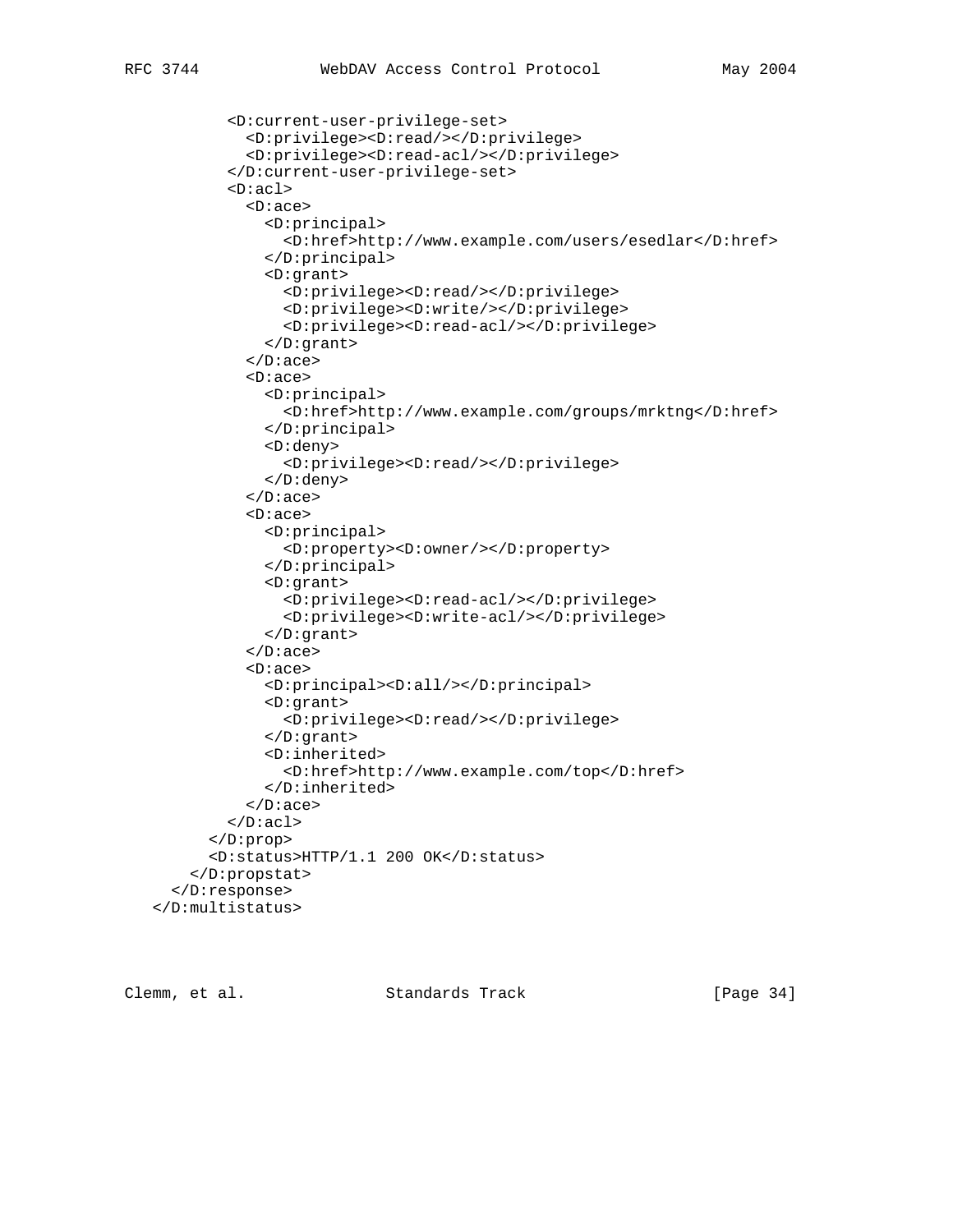The value of the DAV:owner property is a single DAV:href XML element containing the URL of the principal that owns this resource.

 The value of the DAV:supported-privilege-set property is a tree of supported privileges (using "[XML Namespace , localname]" to identify each privilege):

```
 [DAV:, all] (aggregate, abstract)
|
     +-- [DAV:, read]
     +-- [DAV:, write] (aggregate, abstract)
|
            +-- [http://www.example.com/acl, create]
            +-- [http://www.example.com/acl, update]
            +-- [http://www.example.com/acl, delete]
     +-- [DAV:, read-acl]
     +-- [DAV:, write-acl]
```
 The DAV:current-user-privilege-set property contains two privileges, DAV:read, and DAV:read-acl. This indicates that the current authenticated user only has the ability to read the resource, and read the DAV:acl property on the resource. The DAV:acl property contains a set of four ACEs:

 ACE #1: The principal identified by the URL http://www.example.com/ users/esedlar is granted the DAV:read, DAV:write, and DAV:read-acl privileges.

 ACE #2: The principals identified by the URL http://www.example.com/ groups/mrktng are denied the DAV:read privilege. In this example, the principal URL identifies a group.

 ACE #3: In this ACE, the principal is a property principal, specifically the DAV:owner property. When evaluating this ACE, the value of the DAV:owner property is retrieved, and is examined to see if it contains a DAV:href XML element. If so, the URL within the DAV:href element is read, and identifies a principal. In this ACE, the owner is granted DAV: read-acl, and DAV: write-acl privileges.

 ACE #4: This ACE grants the DAV:all principal (all users) the DAV:read privilege. This ACE is inherited from the resource http:// www.example.com/top, the parent collection of this resource.

Clemm, et al. Standards Track [Page 35]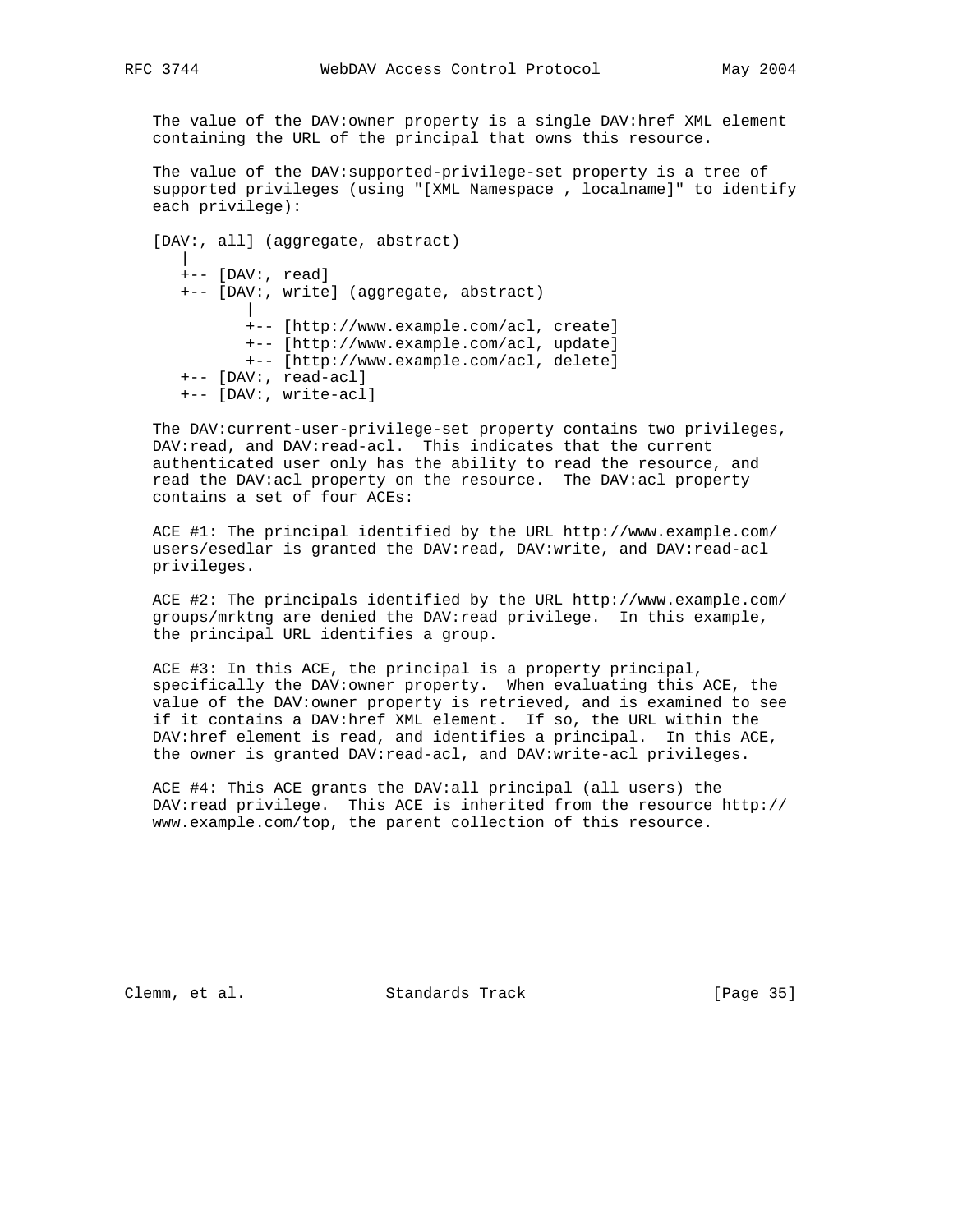## 6. ACL Evaluation

 WebDAV ACLs are evaluated in similar manner as ACLs on Windows NT and in NFSv4 [RFC3530]). An ACL is evaluated to determine whether or not access will be granted for a WebDAV request. ACEs are maintained in a particular order, and are evaluated until all of the permissions required by the current request have been granted, at which point the ACL evaluation is terminated and access is granted. If, during ACL evaluation, a <deny> ACE (matching the current user) is encountered for a privilege which has not yet been granted, the ACL evaluation is terminated and access is denied. Failure to have all required privileges granted results in access being denied.

 Note that the semantics of many other existing ACL systems may be represented via this mechanism, by mixing deny and grant ACEs. For example, consider the standard "rwx" privilege scheme used by UNIX. In this scheme, if the current user is the owner of the file, access is granted if the corresponding privilege bit is set and denied if not set, regardless of the permissions set on the file's group and for the world. An ACL for UNIX permissions of "r--rw-r--" might be constructed like:

<D:acl>

```
 <D:ace>
  <D:principal>
    <D:property><D:owner/></D:property>
  </D:principal>
  <D:grant>
    <D:privilege><D:read/></D:privilege>
  </D:grant>
</D:ace>
<D:ace>
  <D:principal>
    <D:property><D:owner/></D:property>
  </D:principal>
  <D:deny>
    <D:privilege><D:all/></D:privilege>
  </D:deny>
</D:ace>
<D:ace>
  <D:principal>
    <D:property><D:group/></D:property>
  </D:principal>
  <D:grant>
    <D:privilege><D:read/></D:privilege>
    <D:privilege><D:write/></D:privilege>
  </D:grant>
</D:ace>
```
Clemm, et al. Standards Track [Page 36]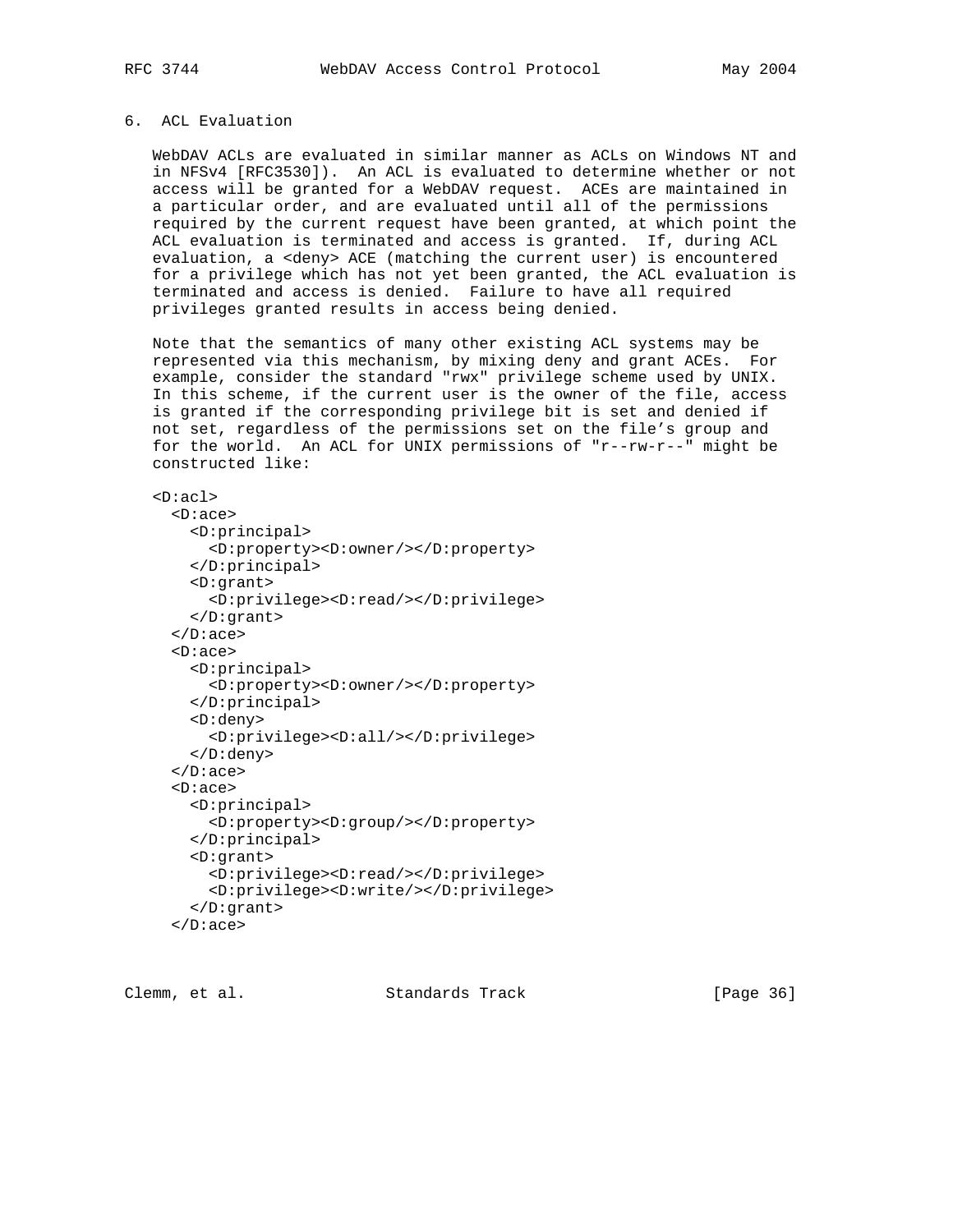```
 <D:ace>
     <D:principal>
        <D:property><D:group/></D:property>
     </D:principal>
     <D:deny>
        <D:privilege><D:all/></D:privilege>
     </D:deny>
   </D:ace>
   <D:ace>
     <D:principal><D:all></D:principal>
     <D:grant>
       <D:privilege><D:read/></D:privilege>
     </D:grant>
   </D:ace>
\langle D:ac1 \rangleand the <acl-restrictions> would be defined as:
 <D:no-invert/>
 <D:required-principal>
  \langle D:all \rangle <D:property><D:owner/></D:property>
   <D:property><D:group/><D:group/>
 </D:required-principal>
```
 Note that the client can still get errors from a UNIX server in spite of obeying the <acl-restrictions>, including <D:allowed-principal> (adding an ACE specifying a principal other than the ones in the ACL above) or <D:ace-conflict> (by trying to reorder the ACEs in the example above), as these particular implementation semantics are too complex to be captured with the simple (but general) declarative restrictions.

7. Access Control and existing methods

 This section defines the impact of access control functionality on existing methods.

7.1. Any HTTP method

### 7.1.1. Error Handling

 The WebDAV ACL mechanism requires the usage of HTTP method "preconditions" as described in section 1.6 of RFC3253 for ALL HTTP methods. All HTTP methods have an additional precondition called DAV:need-privileges. If an HTTP method fails due to insufficient privileges, the response body to the "403 Forbidden" error MUST contain the <DAV:error> element, which in turn contains the

Clemm, et al. Standards Track [Page 37]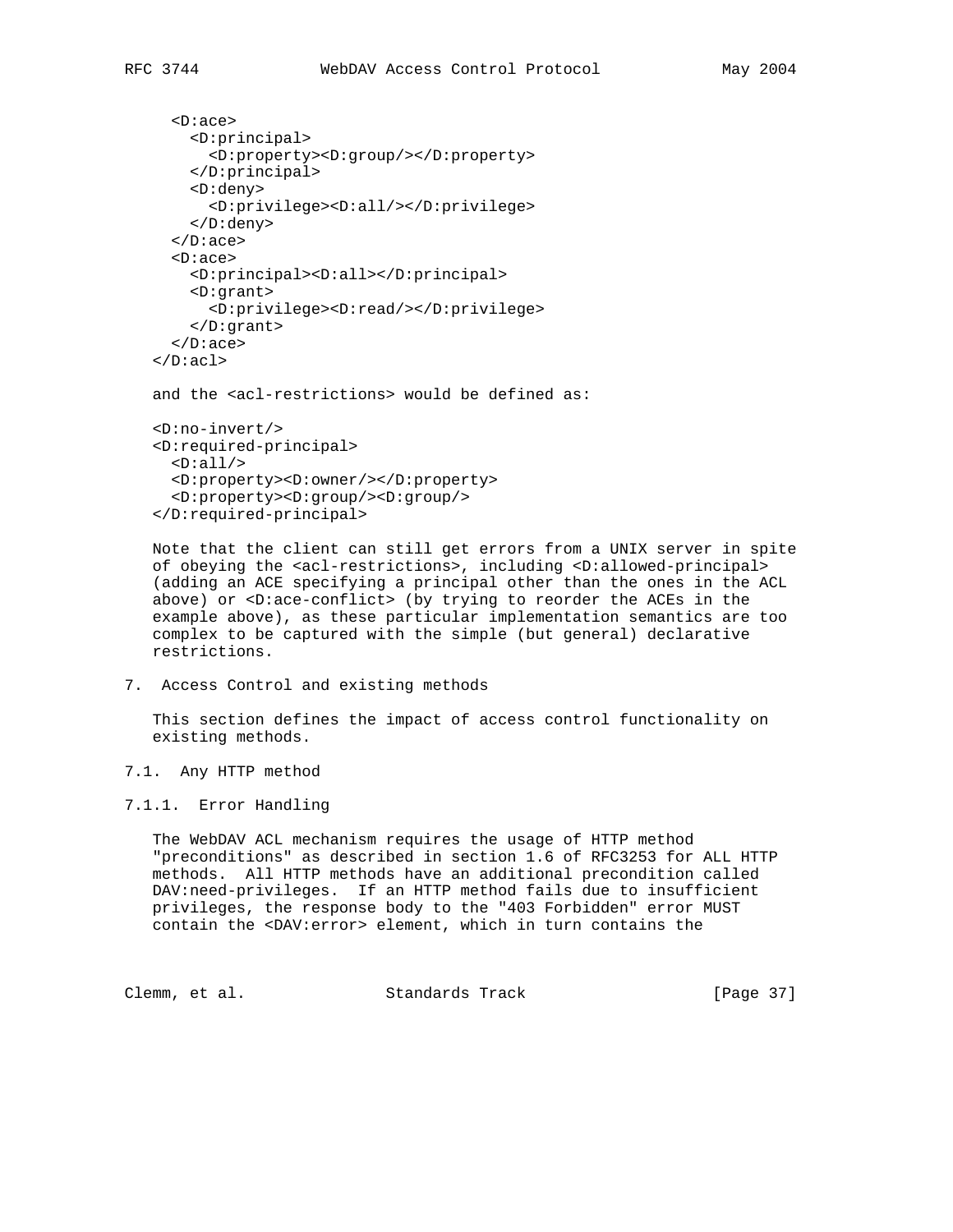<DAV:need-privileges> element, which contains one or more <DAV:resource> elements indicating which resource had insufficient privileges, and what the lacking privileges were:

 <!ELEMENT need-privileges (resource)\* > <!ELEMENT resource ( href , privilege ) >

 Since some methods require multiple permissions on multiple resources, this information is needed to resolve any ambiguity. There is no requirement that all privilege violations be reported for implementation reasons, some servers may only report the first privilege violation. For example:

>> Request <<

 MOVE /a/b/ HTTP/1.1 Host: www.example.com Destination: http://www.example.com/c/d

>> Response <<

 HTTP/1.1 403 Forbidden Content-Type: text/xml; charset="utf-8" Content-Length: xxx

```
 <D:error xmlns:D="DAV:">
   <D:need-privileges>
     <D:resource>
       <D:href>/a</D:href>
       <D:privilege><D:unbind/></D:privilege>
     </D:resource>
     <D:resource>
       <D:href>/c</D:href>
       <D:privilege><D:bind/></D:privilege>
    </D:resource>
   </D:need-privileges>
 </D:error>
```
# 7.2. OPTIONS

 If the server supports access control, it MUST return "access control" as a field in the DAV response header from an OPTIONS request on any resource implemented by that server. A value of "access-control" in the DAV header MUST indicate that the server supports all MUST level requirements and REQUIRED features specified in this document.

Clemm, et al. Standards Track [Page 38]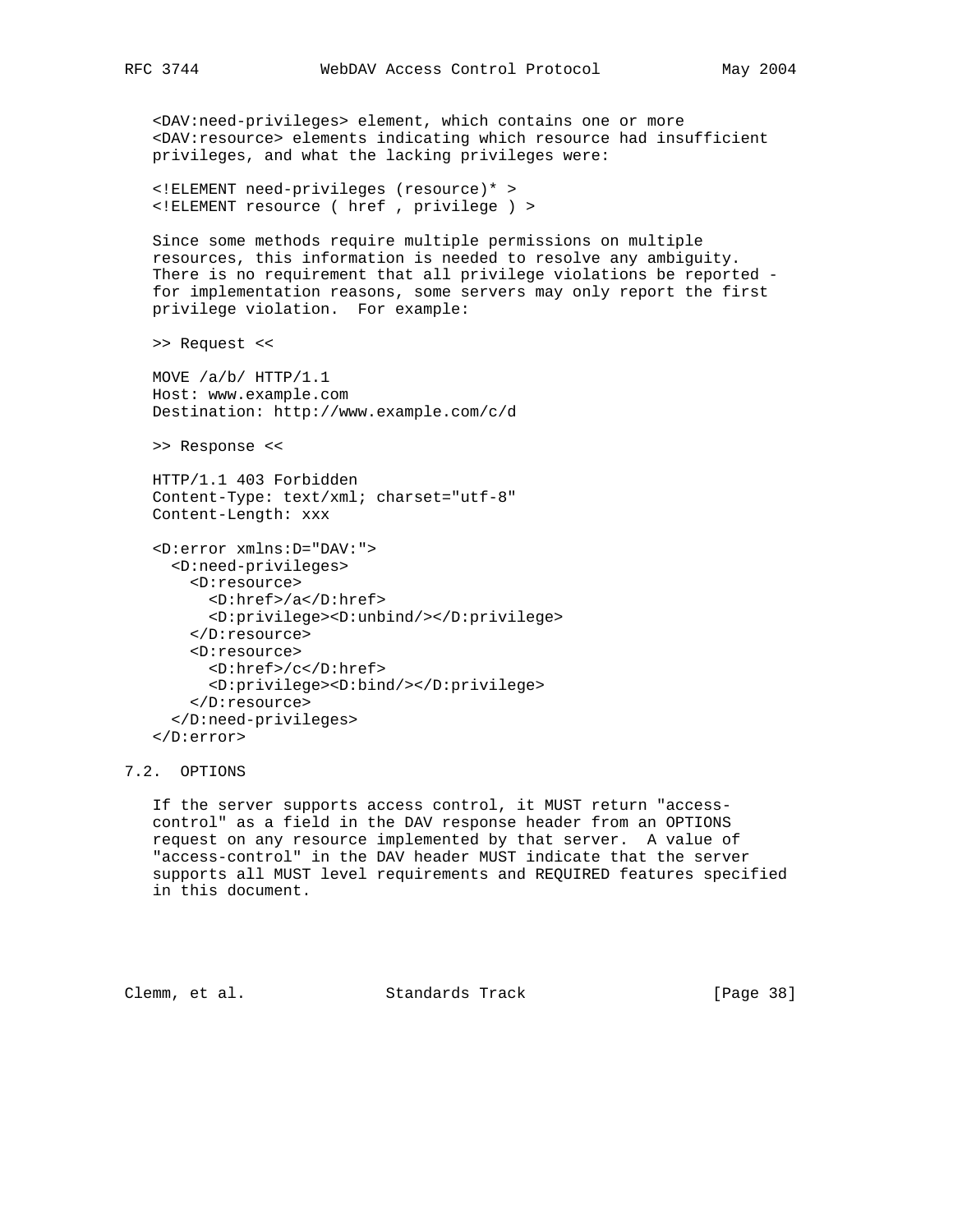7.2.1. Example - OPTIONS

>> Request <<

 OPTIONS /foo.html HTTP/1.1 Host: www.example.com Content-Length: 0

>> Response <<

 HTTP/1.1 200 OK DAV: 1, 2, access-control Allow: OPTIONS, GET, PUT, PROPFIND, PROPPATCH, ACL

 In this example, the OPTIONS response indicates that the server supports access control and that /foo.html can have its access control list modified by the ACL method.

7.3. MOVE

 When a resource is moved from one location to another due to a MOVE request, the non-inherited and non-protected ACEs in the DAV:acl property of the resource MUST NOT be modified, or the MOVE request fails. Handling of inherited and protected ACEs is intentionally undefined to give server implementations flexibility in how they implement ACE inheritance and protection.

### 7.4. COPY

 The DAV:acl property on the resource at the destination of a COPY MUST be the same as if the resource was created by an individual resource creation request (e.g., MKCOL, PUT). Clients wishing to preserve the DAV:acl property across a copy need to read the DAV:acl property prior to the COPY, then perform an ACL operation on the new resource at the destination to restore, insofar as this is possible, the original access control list.

7.5. LOCK

 A lock on a resource ensures that only the lock owner can modify ACEs that are not inherited and not protected (these are the only ACEs that a client can modify with an ACL request). A lock does not protect inherited or protected ACEs, since a client cannot modify them with an ACL request on that resource.

Clemm, et al. Standards Track [Page 39]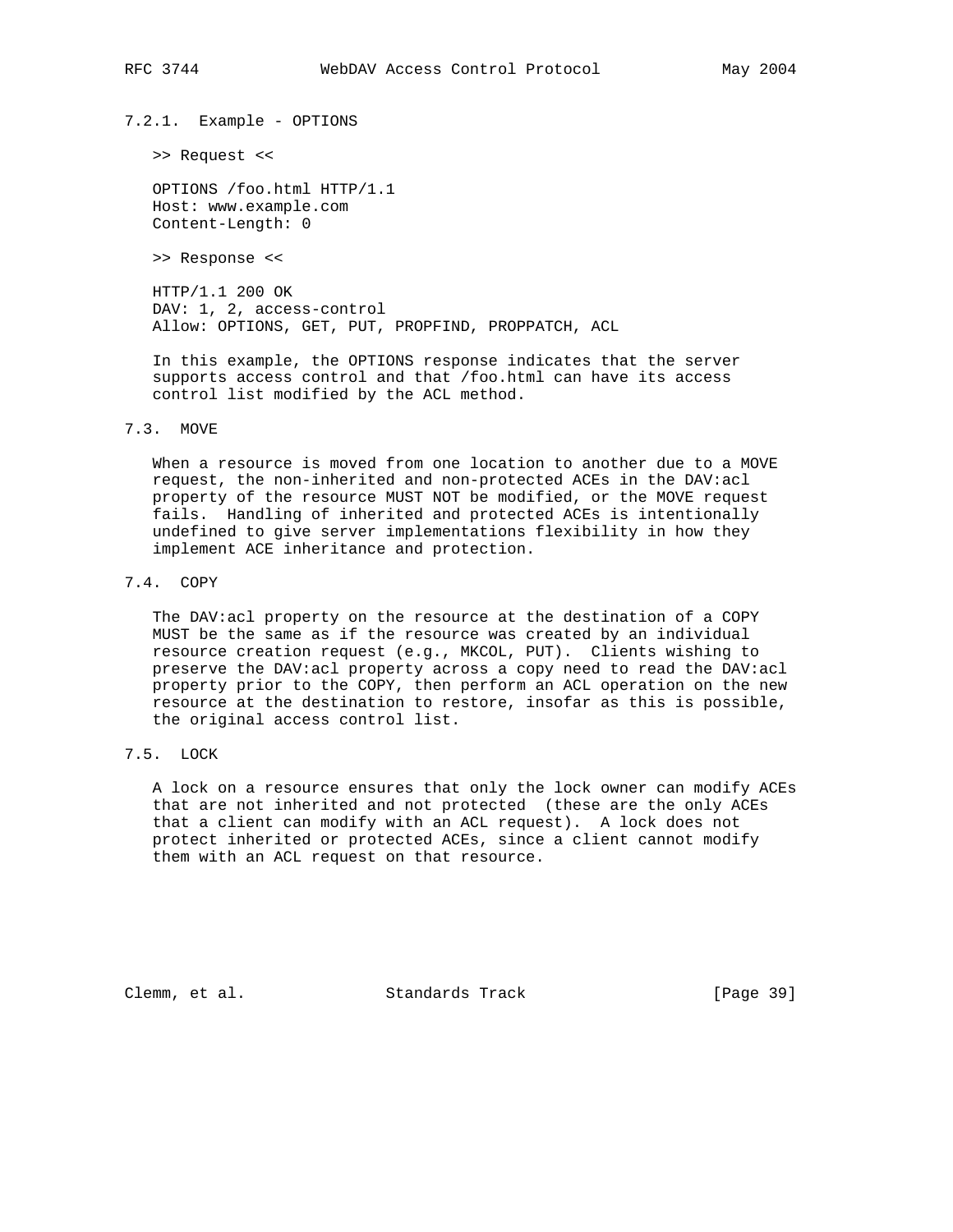## 8. Access Control Methods

# 8.1. ACL

 The ACL method modifies the access control list (which can be read via the DAV:acl property) of a resource. Specifically, the ACL method only permits modification to ACEs that are not inherited, and are not protected. An ACL method invocation modifies all non inherited and non-protected ACEs in a resource's access control list to exactly match the ACEs contained within in the DAV:acl XML element (specified in Section 5.5) of the request body. An ACL request body MUST contain only one DAV:acl XML element. Unless the non-inherited and non-protected ACEs of the DAV:acl property of the resource can be updated to be exactly the value specified in the ACL request, the ACL request MUST fail.

 It is possible that the ACEs visible to the current user in the DAV:acl property may only be a portion of the complete set of ACEs on that resource. If this is the case, an ACL request only modifies the set of ACEs visible to the current user, and does not affect any non-visible ACE.

 In order to avoid overwriting DAV:acl changes by another client, a client SHOULD acquire a WebDAV lock on the resource before retrieving the DAV:acl property of a resource that it intends on updating.

 Implementation Note: Two common operations are to add or remove an ACE from an existing access control list. To accomplish this, a client uses the PROPFIND method to retrieve the value of the DAV:acl property, then parses the returned access control list to remove all inherited and protected ACEs (these ACEs are tagged with the DAV:inherited and DAV:protected XML elements). In the remaining set of non-inherited, non-protected ACEs, the client can add or remove one or more ACEs before submitting the final ACE set in the request body of the ACL method.

# 8.1.1. ACL Preconditions

 An implementation MUST enforce the following constraints on an ACL request. If the constraint is violated, a 403 (Forbidden) or 409 (Conflict) response MUST be returned and the indicated XML element MUST be returned as a child of a top level DAV:error element in an XML response body.

 Though these status elements are generally expressed as empty XML elements (and are defined as EMPTY in the DTD), implementations MAY return additional descriptive XML elements as children of the status

Clemm, et al. Standards Track [Page 40]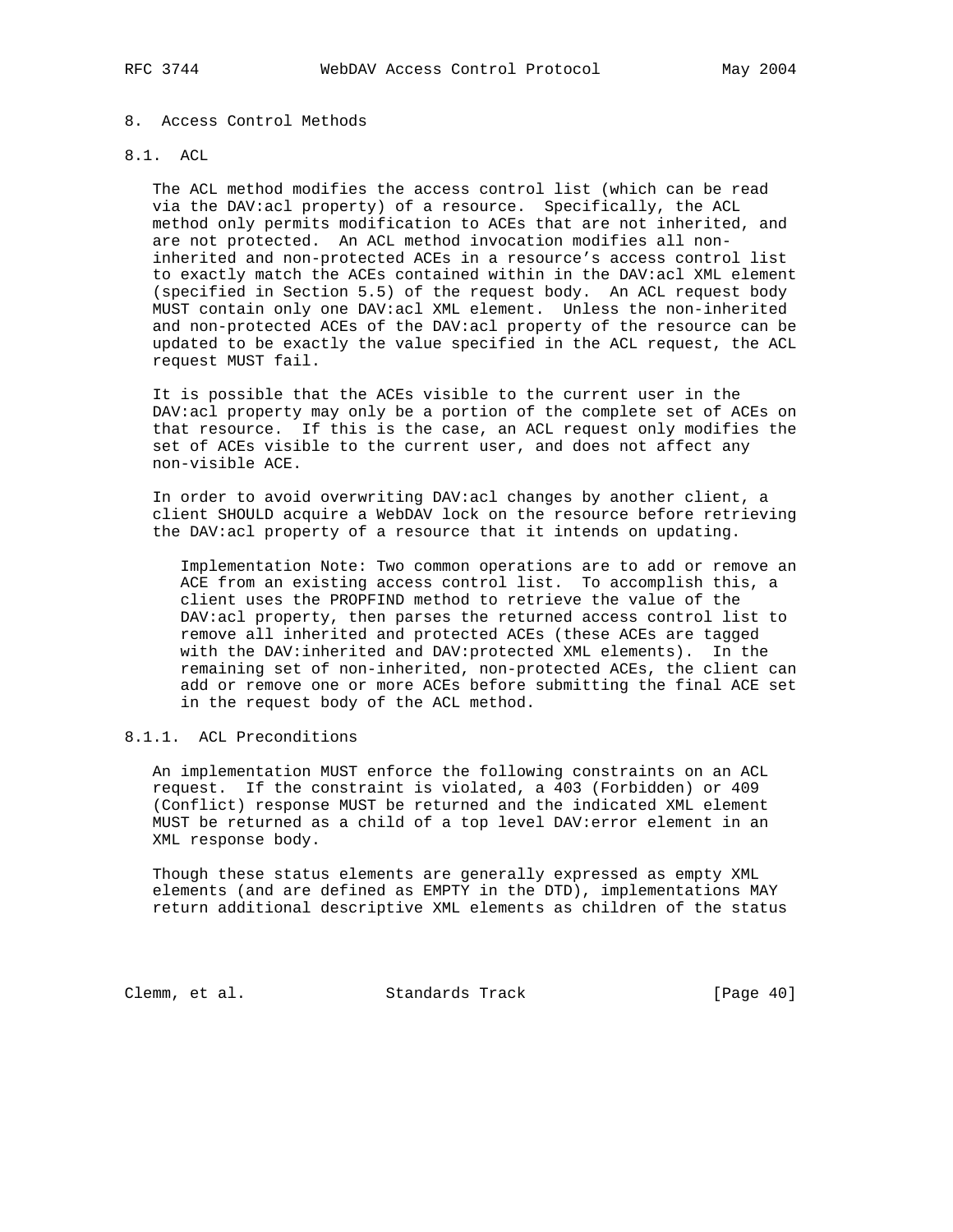element. Clients MUST be able to accept children of these status elements. Clients that do not understand the additional XML elements should ignore them.

 (DAV:no-ace-conflict): The ACEs submitted in the ACL request MUST NOT conflict with each other. This is a catchall error code indicating that an implementation-specific ACL restriction has been violated.

 (DAV:no-protected-ace-conflict): The ACEs submitted in the ACL request MUST NOT conflict with the protected ACEs on the resource. For example, if the resource has a protected ACE granting DAV:write to a given principal, then it would not be consistent if the ACL request submitted an ACE denying DAV:write to the same principal.

 (DAV:no-inherited-ace-conflict): The ACEs submitted in the ACL request MUST NOT conflict with the inherited ACEs on the resource. For example, if the resource inherits an ACE from its parent collection granting DAV:write to a given principal, then it would not be consistent if the ACL request submitted an ACE denying DAV:write to the same principal. Note that reporting of this error will be implementation-dependent. Implementations MUST either report this error or allow the ACE to be set, and then let normal ACE evaluation rules determine whether the new ACE has any impact on the privileges available to a specific principal.

 (DAV:limited-number-of-aces): The number of ACEs submitted in the ACL request MUST NOT exceed the number of ACEs allowed on that resource. However, ACL-compliant servers MUST support at least one ACE granting privileges to a single principal, and one ACE granting privileges to a group.

 (DAV:deny-before-grant): All non-inherited deny ACEs MUST precede all non-inherited grant ACEs.

 (DAV:grant-only): The ACEs submitted in the ACL request MUST NOT include a deny ACE. This precondition applies only when the ACL restrictions of the resource include the DAV:grant-only constraint (defined in Section 5.6.1).

 (DAV:no-invert): The ACL request MUST NOT include a DAV:invert element. This precondition applies only when the ACL semantics of the resource includes the DAV:no-invert constraint (defined in Section 5.6.2).

 (DAV:no-abstract): The ACL request MUST NOT attempt to grant or deny an abstract privilege (see Section 5.3).

Clemm, et al. Standards Track [Page 41]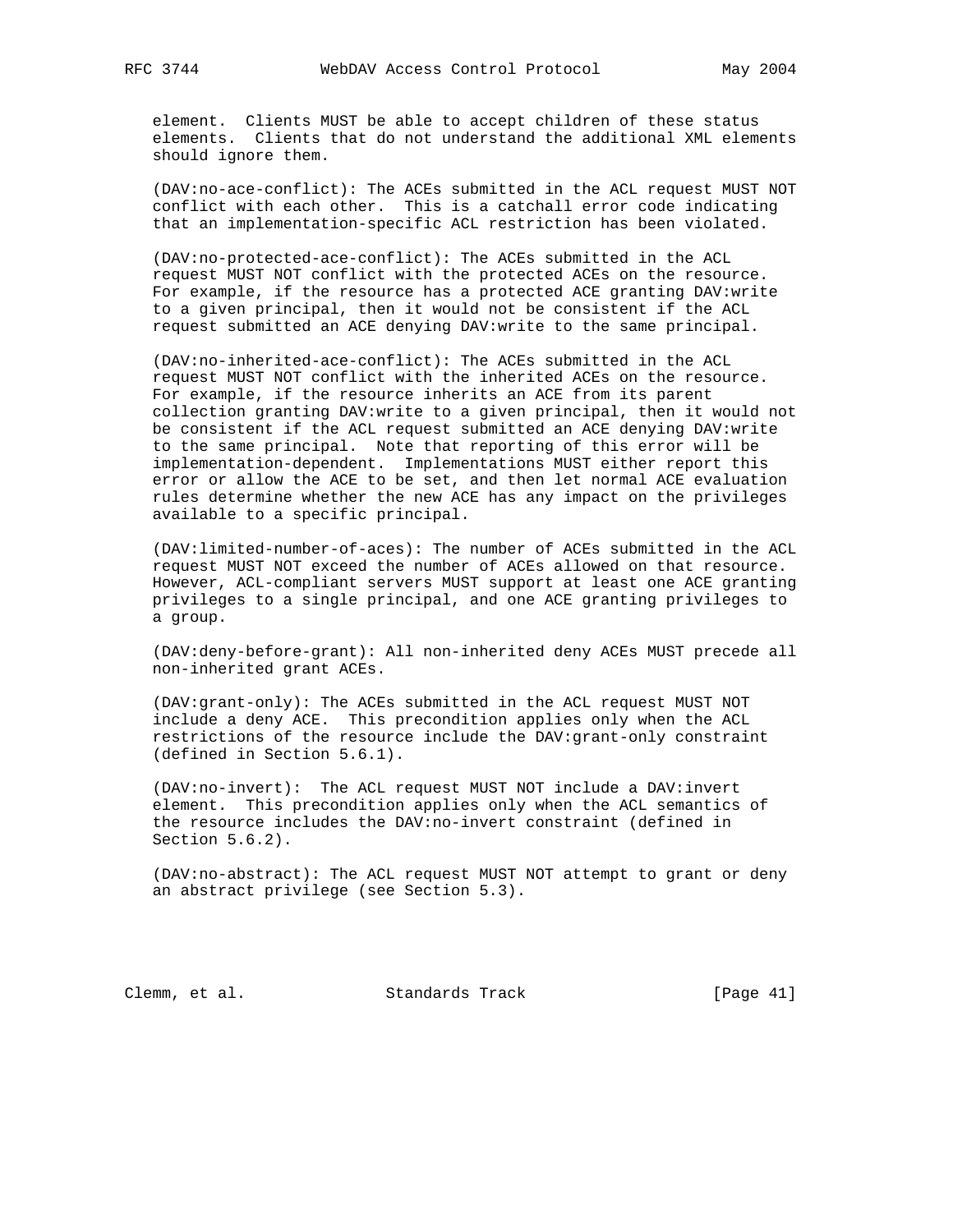(DAV:not-supported-privilege): The ACEs submitted in the ACL request MUST be supported by the resource.

 (DAV:missing-required-principal): The result of the ACL request MUST have at least one ACE for each principal identified in a DAV:required-principal XML element in the ACL semantics of that resource (see Section 5.5).

 (DAV:recognized-principal): Every principal URL in the ACL request MUST identify a principal resource.

 (DAV:allowed-principal): The principals specified in the ACEs submitted in the ACL request MUST be allowed as principals for the resource. For example, a server where only authenticated principals can access resources would not allow the DAV:all or DAV:unauthenticated principals to be used in an ACE, since these would allow unauthenticated access to resources.

8.1.2. Example: the ACL method

 In the following example, user "fielding", authenticated by information in the Authorization header, grants the principal identified by the URL http://www.example.com/users/esedlar (i.e., the user "esedlar") read and write privileges, grants the owner of the resource read-acl and write-acl privileges, and grants everyone read privileges.

>> Request <<

```
 ACL /top/container/ HTTP/1.1
 Host: www.example.com
 Content-Type: text/xml; charset="utf-8"
 Content-Length: xxxx
 Authorization: Digest username="fielding",
   realm="users@example.com", nonce="...",
  uri="/top/container/", response="...", opaque="..."
 <?xml version="1.0" encoding="utf-8" ?>
 <D:acl xmlns:D="DAV:">
   <D:ace>
     <D:principal>
       <D:href>http://www.example.com/users/esedlar</D:href>
     </D:principal>
     <D:grant>
       <D:privilege><D:read/></D:privilege>
       <D:privilege><D:write/></D:privilege>
     </D:grant>
   </D:ace>
```
Clemm, et al. Standards Track [Page 42]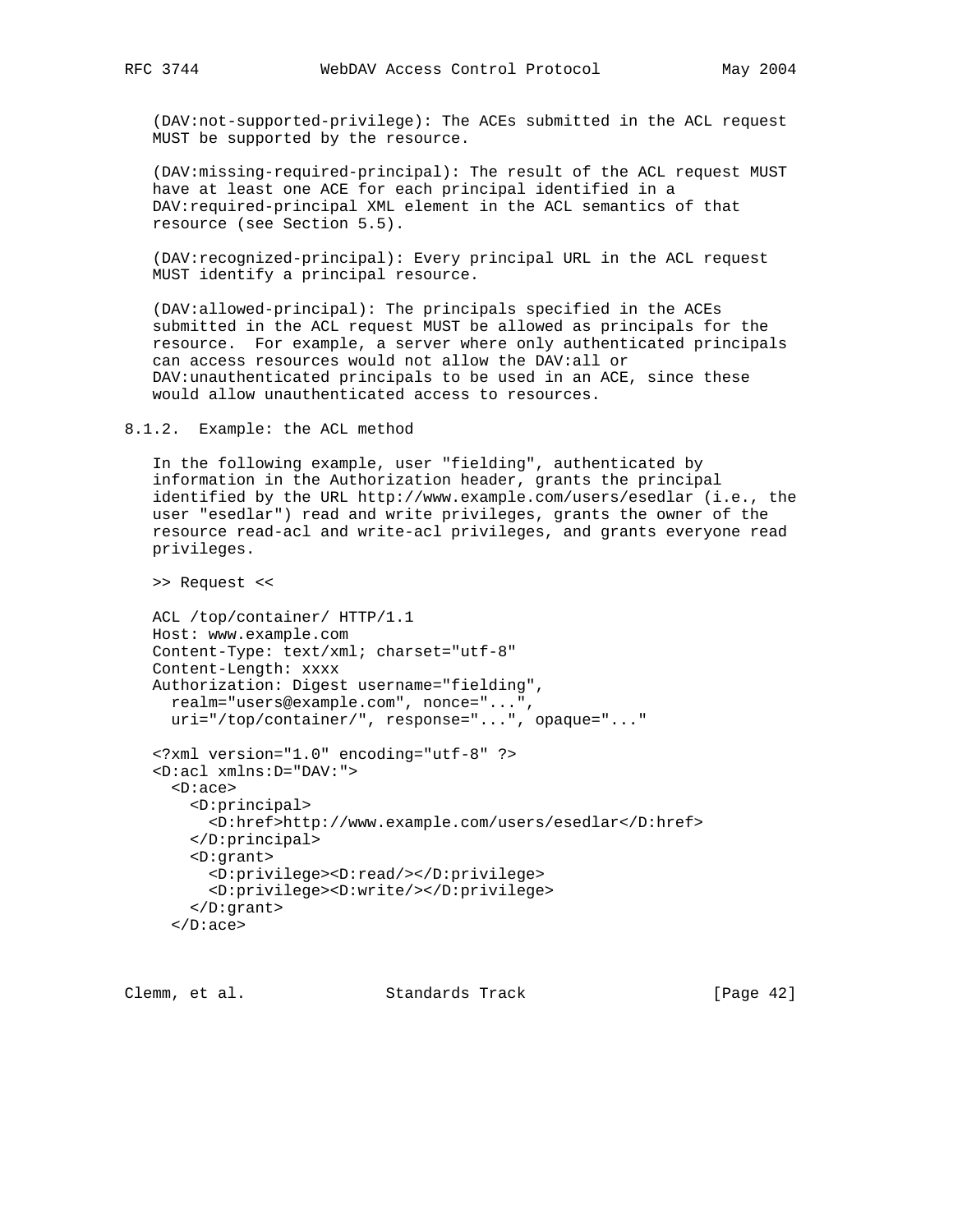```
 <D:ace>
     <D:principal>
        <D:property><D:owner/></D:property>
     </D:principal>
     <D:grant>
       <D:privilege><D:read-acl/></D:privilege>
       <D:privilege><D:write-acl/></D:privilege>
     </D:grant>
   </D:ace>
   <D:ace>
     <D:principal><D:all/></D:principal>
     <D:grant>
        <D:privilege><D:read/></D:privilege>
     </D:grant>
  \langle D:ace \rangle\langle D:ac1 \rangle >> Response <<
```
HTTP/1.1 200 OK

8.1.3. Example: ACL method failure due to protected ACE conflict

 In the following request, user "fielding", authenticated by information in the Authorization header, attempts to deny the principal identified by the URL http://www.example.com/users/esedlar (i.e., the user "esedlar") write privileges. Prior to the request, the DAV:acl property on the resource contained a protected ACE (see Section 5.5.3) granting DAV: owner the DAV: read and DAV: write privileges. The principal identified by URL http://www.example.com/ users/esedlar is the owner of the resource. The ACL method invocation fails because the submitted ACE conflicts with the protected ACE, thus violating the semantics of ACE protection.

>> Request <<

```
 ACL /top/container/ HTTP/1.1
 Host: www.example.com
 Content-Type: text/xml; charset="utf-8"
 Content-Length: xxxx
 Authorization: Digest username="fielding",
  realm="users@example.com", nonce="...",
   uri="/top/container/", response="...", opaque="..."
 <?xml version="1.0" encoding="utf-8" ?>
 <D:acl xmlns:D="DAV:">
   <D:ace>
     <D:principal>
```
Clemm, et al. Standards Track [Page 43]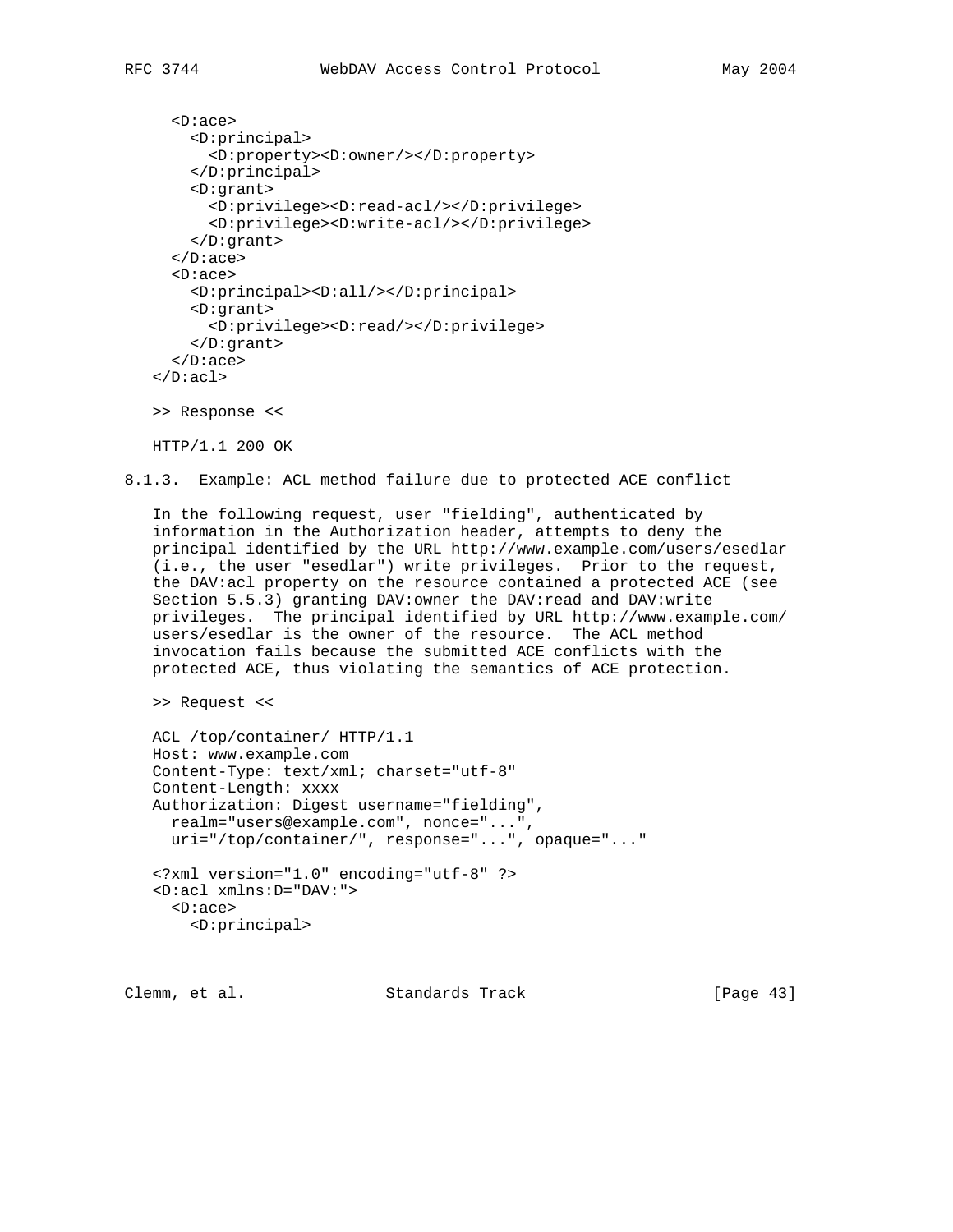<D:href>http://www.example.com/users/esedlar</D:href> </D:principal> <D:deny> <D:privilege><D:write/></D:privilege> </D:deny> </D:ace>  $\langle D:ac1 \rangle$  >> Response << HTTP/1.1 403 Forbidden Content-Type: text/xml; charset="utf-8" Content-Length: xxx <?xml version="1.0" encoding="utf-8" ?> <D:error xmlns:D="DAV:"> <D:no-protected-ace-conflict/> </D:error>

8.1.4. Example: ACL method failure due to an inherited ACE conflict

 In the following request, user "ejw", authenticated by information in the Authorization header, tries to change the access control list on the resource http://www.example.com/top/index.html. This resource has two inherited ACEs.

 Inherited ACE #1 grants the principal identified by URL http:// www.example.com/users/ejw (i.e., the user "ejw") http:// www.example.com/privs/write-all and DAV:read-acl privileges. On this server, http://www.example.com/privs/write-all is an aggregate privilege containing DAV:write, and DAV:write-acl.

Inherited ACE #2 grants principal DAV:all the DAV:read privilege.

 The request attempts to set a (non-inherited) ACE, denying the principal identified by the URL http://www.example.com/users/ejw (i.e., the user "ejw") DAV:write permission. This conflicts with inherited ACE #1. Note that the decision to report an inherited ACE conflict is specific to this server implementation. Another server implementation could have allowed the new ACE to be set, and then used normal ACE evaluation rules to determine whether the new ACE has any impact on the privileges available to a principal.

Clemm, et al. Standards Track [Page 44]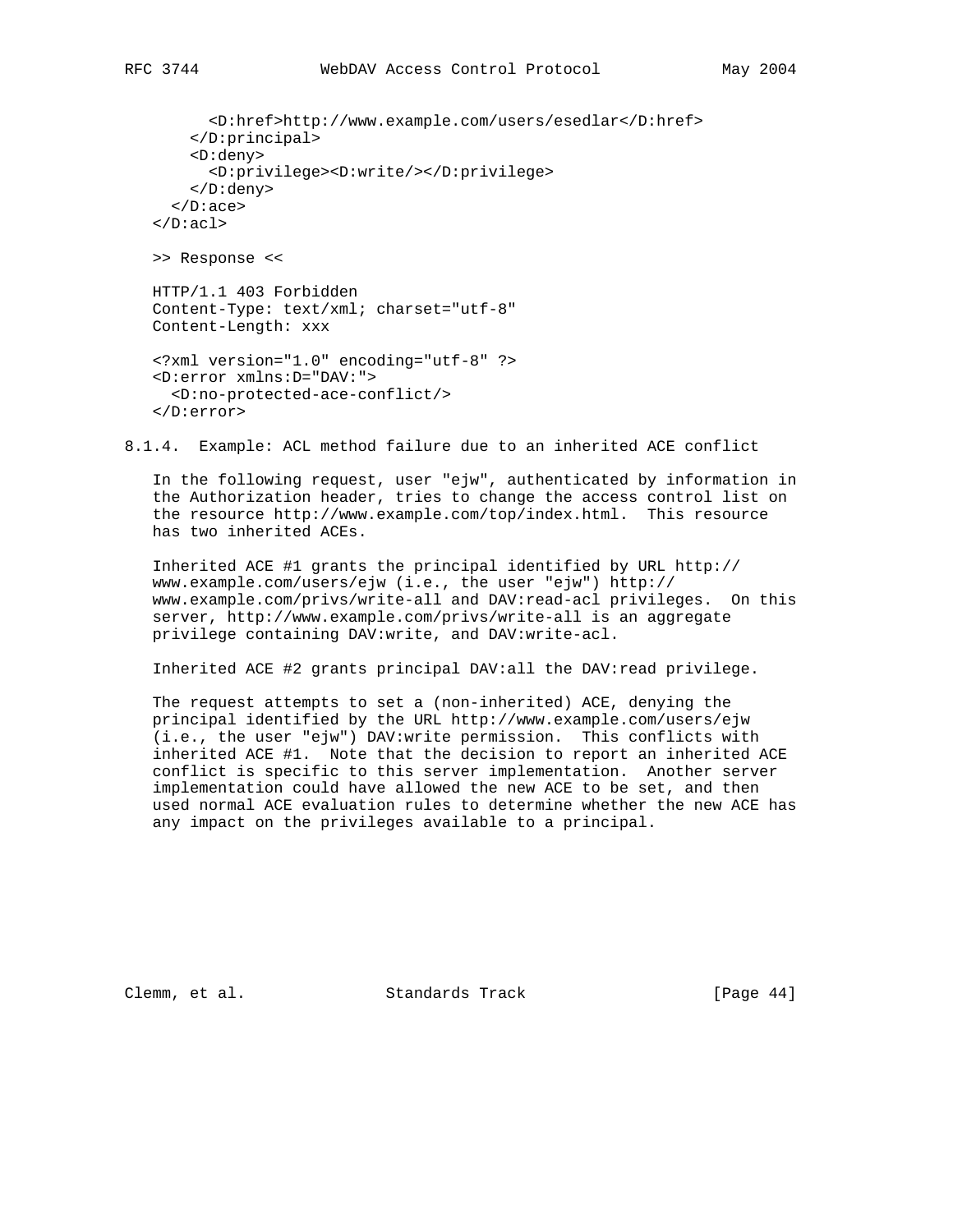```
 >> Request <<
```

```
 ACL /top/index.html HTTP/1.1
 Host: www.example.com
 Content-Type: text/xml; charset="utf-8"
 Content-Length: xxxx
 Authorization: Digest username="ejw",
   realm="users@example.com", nonce="...",
   uri="/top/index.html", response="...", opaque="..."
 <?xml version="1.0" encoding="utf-8" ?>
 <D:acl xmlns:D="DAV:" xmlns:F="http://www.example.com/privs/">
   <D:ace>
     <D:principal>
        <D:href>http://www.example.com/users/ejw</D:href>
     </D:principal>
     <D:grant><D:write/></D:grant>
  \langle D:ace \rangle\langle D:ac1 \rangle >> Response <<
 HTTP/1.1 403 Forbidden
 Content-Type: text/xml; charset="utf-8"
 Content-Length: xxx
 <?xml version="1.0" encoding="utf-8" ?>
 <D:error xmlns:D="DAV:">
   <D:no-inherited-ace-conflict/>
 </D:error>
```
8.1.5. Example: ACL method failure due to an attempt to set grant and deny in a single ACE

 In this example, user "ygoland", authenticated by information in the Authorization header, tries to change the access control list on the resource http://www.example.com/diamond/engagement-ring.gif. The ACL request includes a single, syntactically and semantically incorrect ACE, which attempts to grant the group identified by the URL http:// www.example.com/users/friends DAV:read privilege and deny the principal identified by URL http://www.example.com/users/ygoland-so (i.e., the user "ygoland-so") DAV:read privilege. However, it is illegal to have multiple principal elements, as well as both a grant and deny element in the same ACE, so the request fails due to poor syntax.

Clemm, et al. Standards Track [Page 45]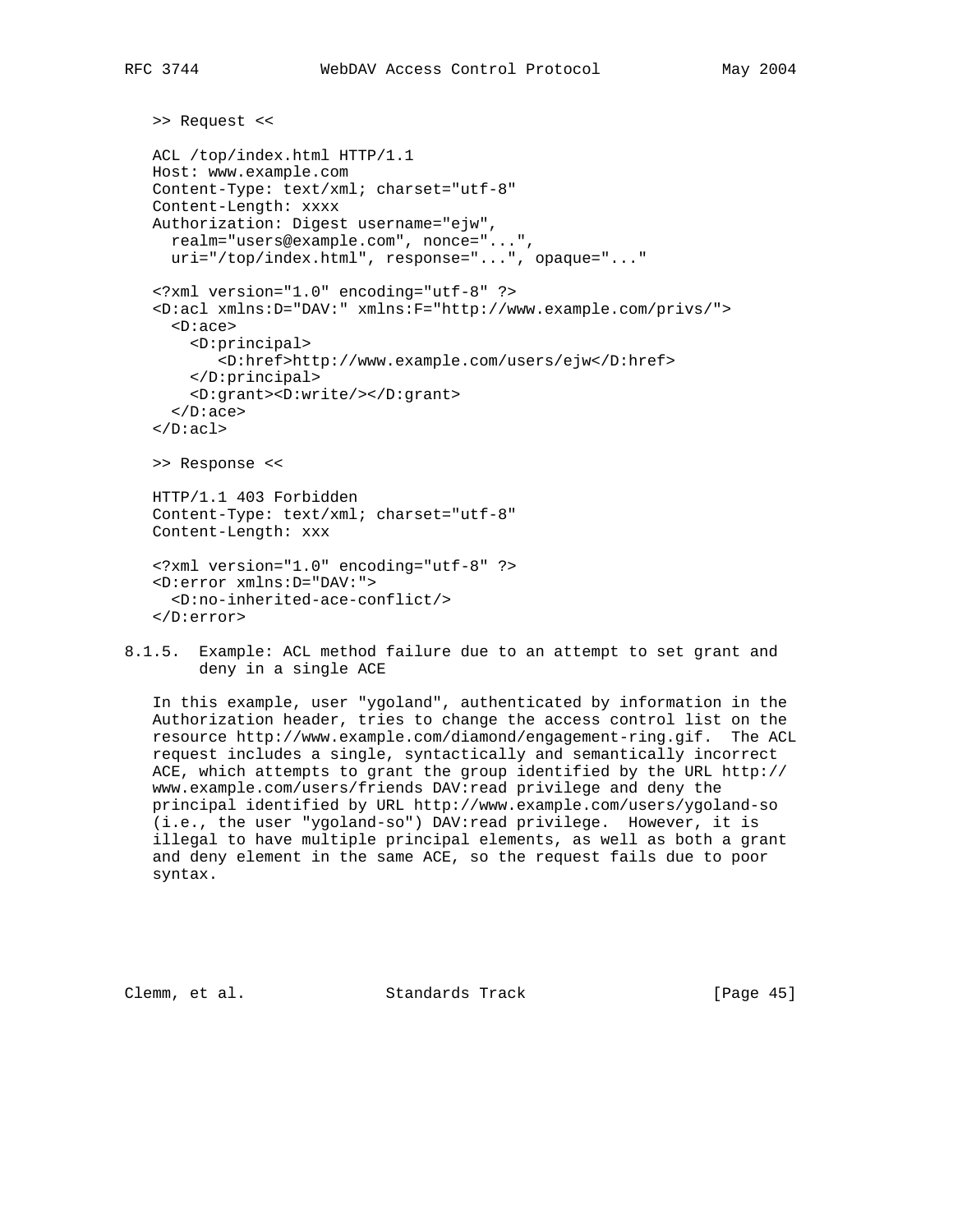```
 >> Request <<
   ACL /diamond/engagement-ring.gif HTTP/1.1
   Host: www.example.com
    Content-Type: text/xml; charset="utf-8"
    Content-Length: xxxx
   Authorization: Digest username="ygoland",
     realm="users@example.com", nonce="...",
     uri="/diamond/engagement-ring.gif", response="...",
      opaque="..."
    <?xml version="1.0" encoding="utf-8" ?>
    <D:acl xmlns:D="DAV:">
      <D:ace>
        <D:principal>
          <D:href>http://www.example.com/users/friends</D:href>
        </D:principal>
        <D:grant><D:read/></D:grant>
        <D:principal>
          <D:href>http://www.example.com/users/ygoland-so</D:href>
        </D:principal>
        <D:deny><D:read/></D:deny>
     \langle D:ace \rangle\langle D:ac1 \rangle >> Response <<
   HTTP/1.1 400 Bad Request
   Content-Length: 0
   Note that if the request had been divided into two ACEs, one to
    grant, and one to deny, the request would have been syntactically
    well formed.
9. Access Control Reports
9.1. REPORT Method
```
 The REPORT method (defined in Section 3.6 of [RFC3253]) provides an extensible mechanism for obtaining information about a resource. Unlike the PROPFIND method, which returns the value of one or more named properties, the REPORT method can involve more complex processing. REPORT is valuable in cases where the server has access to all of the information needed to perform the complex request (such as a query), and where it would require multiple requests for the client to retrieve the information needed to perform the same request.

Clemm, et al. Standards Track [Page 46]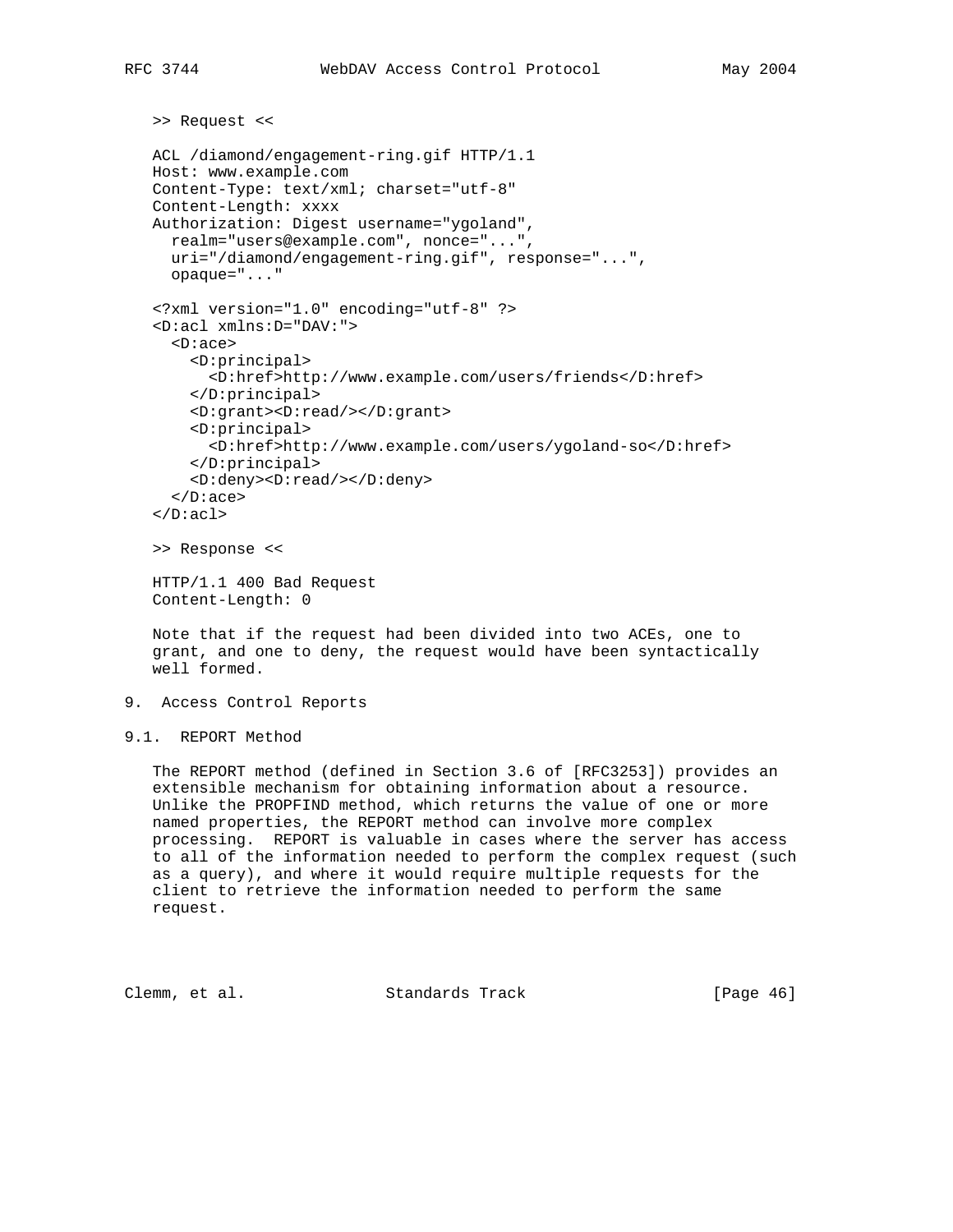A server that supports the WebDAV Access Control Protocol MUST support the DAV:expand-property report (defined in Section 3.8 of [RFC3253]).

9.2. DAV:acl-principal-prop-set Report

 The DAV:acl-principal-prop-set report returns, for all principals in the DAV:acl property (of the Request-URI) that are identified by http(s) URLs or by a DAV:property principal, the value of the properties specified in the REPORT request body. In the case where a principal URL appears multiple times, the DAV:acl-principal-prop-set report MUST return the properties for that principal only once. Support for this report is REQUIRED.

 One expected use of this report is to retrieve the human readable name (found in the DAV:displayname property) of each principal found in an ACL. This is useful for constructing user interfaces that show each ACE in a human readable form.

Marshalling

The request body MUST be a DAV:acl-principal-prop-set XML element.

 <!ELEMENT acl-principal-prop-set ANY> ANY value: a sequence of one or more elements, with at most one DAV:prop element. prop: see RFC 2518, Section 12.11

 This report is only defined when the Depth header has value "0"; other values result in a 400 (Bad Request) error response. Note that [RFC3253], Section 3.6, states that if the Depth header is not present, it defaults to a value of "0".

 The response body for a successful request MUST be a DAV:multistatus XML element (i.e., the response uses the same format as the response for PROPFIND). In the case where there are no response elements, the returned multistatus XML element is empty.

multistatus: see RFC 2518, Section 12.9

 The response body for a successful DAV:acl-principal-prop-set REPORT request MUST contain a DAV:response element for each principal identified by an http(s) URL listed in a DAV:principal XML element of an ACE within the DAV:acl property of the resource identified by the Request-URI.

Clemm, et al. Standards Track [Page 47]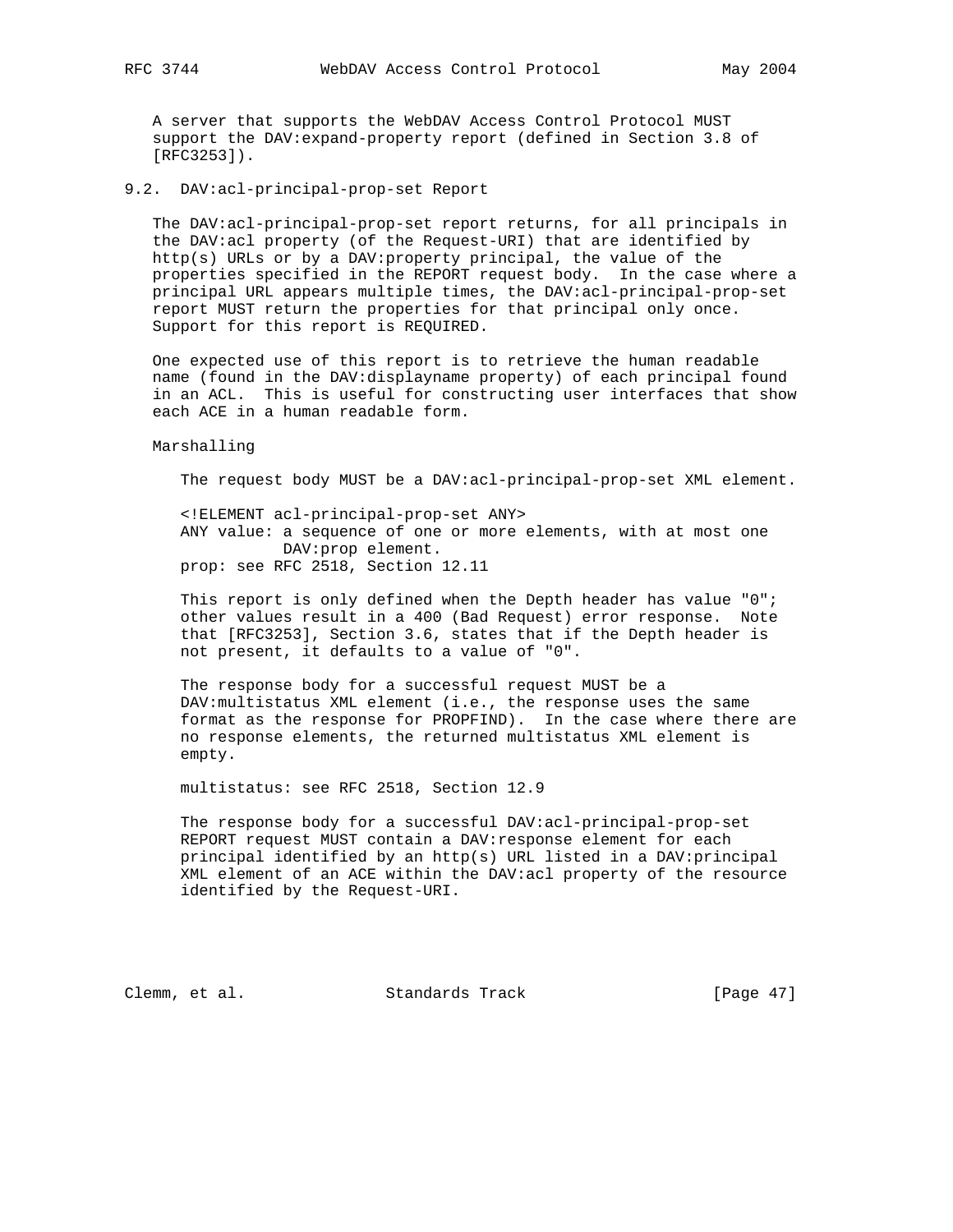Postconditions:

 (DAV:number-of-matches-within-limits): The number of matching principals must fall within server-specific, predefined limits. For example, this condition might be triggered if a search specification would cause the return of an extremely large number of responses.

9.2.1. Example: DAV:acl-principal-prop-set Report

 Resource http://www.example.com/index.html has an ACL with three ACEs:

 ACE #1: All principals (DAV:all) have DAV:read and DAV:read-current user-privilege-set access.

 ACE #2: The principal identified by http://www.example.com/people/ gstein (the user "gstein") is granted DAV:write, DAV:write-acl, DAV:read-acl privileges.

 ACE #3: The group identified by http://www.example.com/groups/authors (the "authors" group) is granted DAV:write and DAV:read-acl privileges.

 The following example shows a DAV:acl-principal-prop-set report requesting the DAV:displayname property. It returns the value of DAV:displayname for resources http://www.example.com/people/gstein and http://www.example.com/groups/authors , but not for DAV:all, since this is not an http(s) URL.

>> Request <<

 REPORT /index.html HTTP/1.1 Host: www.example.com Content-Type: text/xml; charset="utf-8" Content-Length: xxxx Depth: 0

```
 <?xml version="1.0" encoding="utf-8" ?>
 <D:acl-principal-prop-set xmlns:D="DAV:">
  <D:prop>
    <D:displayname/>
  </D:prop>
 </D:acl-principal-prop-set>
```
Clemm, et al. Standards Track [Page 48]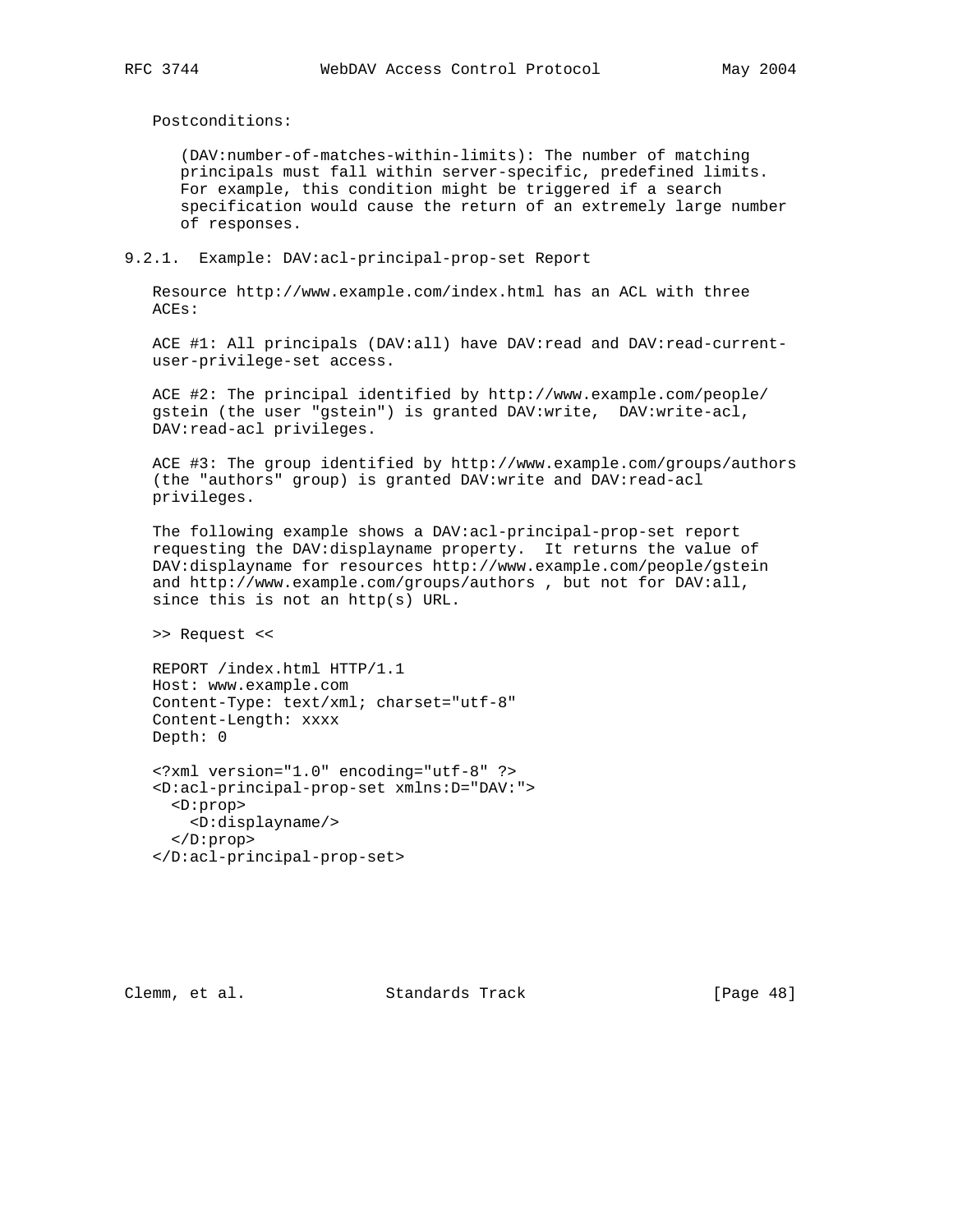```
 >> Response <<
 HTTP/1.1 207 Multi-Status
 Content-Type: text/xml; charset="utf-8"
 Content-Length: xxxx
 <?xml version="1.0" encoding="utf-8" ?>
 <D:multistatus xmlns:D="DAV:">
   <D:response>
     <D:href>http://www.example.com/people/gstein</D:href>
     <D:propstat>
       <D:prop>
         <D:displayname>Greg Stein</D:displayname>
       </D:prop>
       <D:status>HTTP/1.1 200 OK</D:status>
     </D:propstat>
   </D:response>
   <D:response>
     <D:href>http://www.example.com/groups/authors</D:href>
     <D:propstat>
       <D:prop>
         <D:displayname>Site authors</D:displayname>
       </D:prop>
       <D:status>HTTP/1.1 200 OK</D:status>
     </D:propstat>
   </D:response>
 </D:multistatus>
```
#### 9.3. DAV:principal-match REPORT

 The DAV:principal-match REPORT is used to identify all members (at any depth) of the collection identified by the Request-URI that are principals and that match the current user. In particular, if the collection contains principals, the report can be used to identify all members of the collection that match the current user. Alternatively, if the collection contains resources that have a property that identifies a principal (e.g., DAV:owner), the report can be used to identify all members of the collection whose property identifies a principal that matches the current user. For example, this report can return all of the resources in a collection hierarchy that are owned by the current user. Support for this report is REQUIRED.

Marshalling:

 The request body MUST be a DAV:principal-match XML element. <!ELEMENT principal-match ((principal-property | self), prop?)> <!ELEMENT principal-property ANY>

Clemm, et al. Standards Track [Page 49]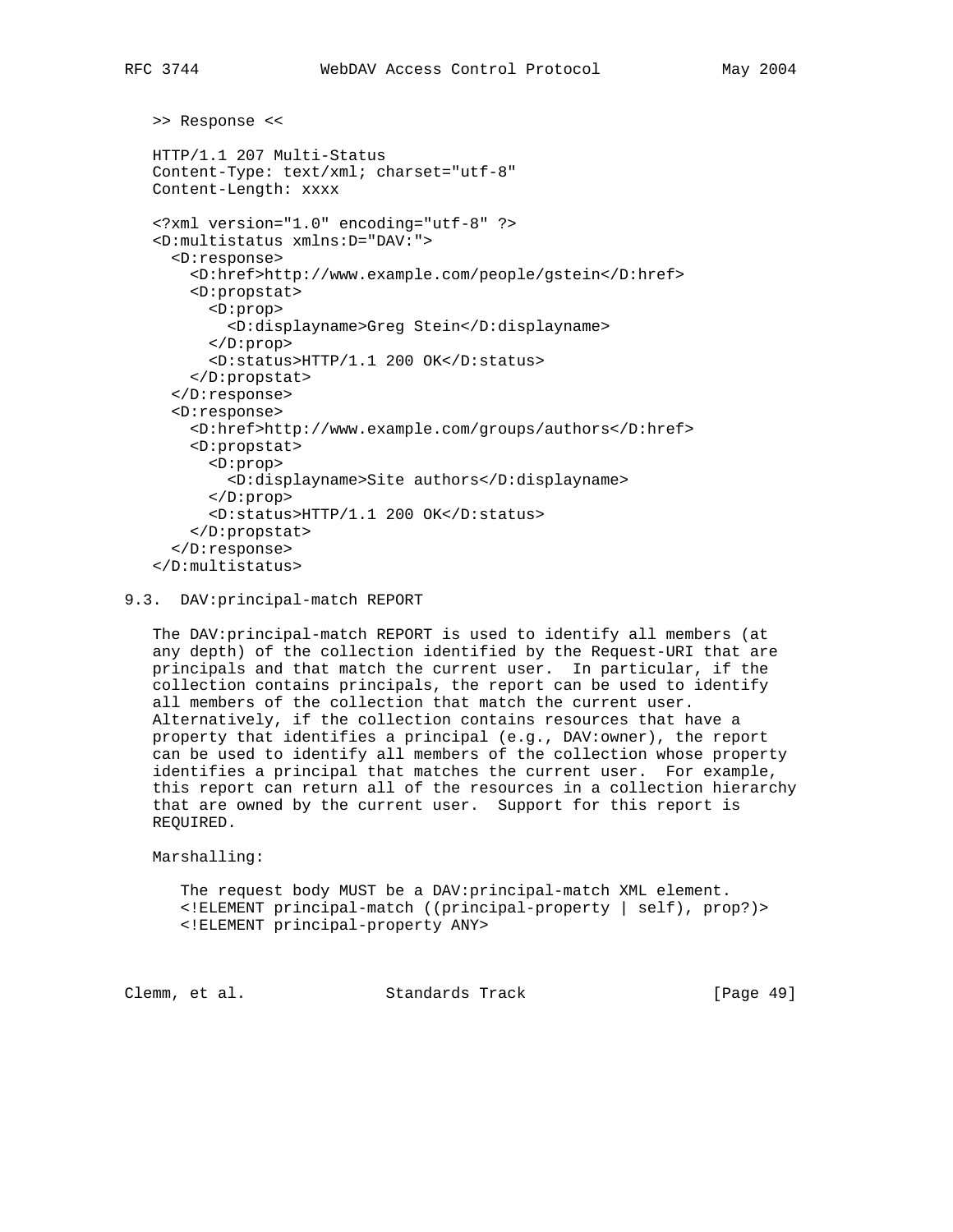ANY value: an element whose value identifies a property. The expectation is the value of the named property typically contains an href element that contains the URI of a principal <!ELEMENT self EMPTY> prop: see RFC 2518, Section 12.11

 This report is only defined when the Depth header has value "0"; other values result in a 400 (Bad Request) error response. Note that [RFC3253], Section 3.6, states that if the Depth header is not present, it defaults to a value of "0". The response body for a successful request MUST be a DAV:multistatus XML element. In the case where there are no response elements, the returned multistatus XML element is empty.

multistatus: see RFC 2518, Section 12.9

 The response body for a successful DAV:principal-match REPORT request MUST contain a DAV:response element for each member of the collection that matches the current user. When the DAV:principal-property element is used, a match occurs if the current user is matched by the principal identified by the URI found in the DAV:href element of the property identified by the DAV:principal-property element. When the DAV:self element is used in a DAV:principal-match report issued against a group, it matches the group if a member identifies the same principal as the current user.

 If DAV:prop is specified in the request body, the properties specified in the DAV:prop element MUST be reported in the DAV:response elements.

#### 9.3.1. Example: DAV:principal-match REPORT

 The following example identifies the members of the collection identified by the URL http://www.example.com/doc that are owned by the current user. The current user ("gclemm") is authenticated using Digest authentication.

>> Request <<

 REPORT /doc/ HTTP/1.1 Host: www.example.com Authorization: Digest username="gclemm", realm="users@example.com", nonce="...", uri="/papers/", response="...", opaque="..." Content-Type: text/xml; charset="utf-8" Content-Length: xxxx Depth: 0

Clemm, et al. Standards Track [Page 50]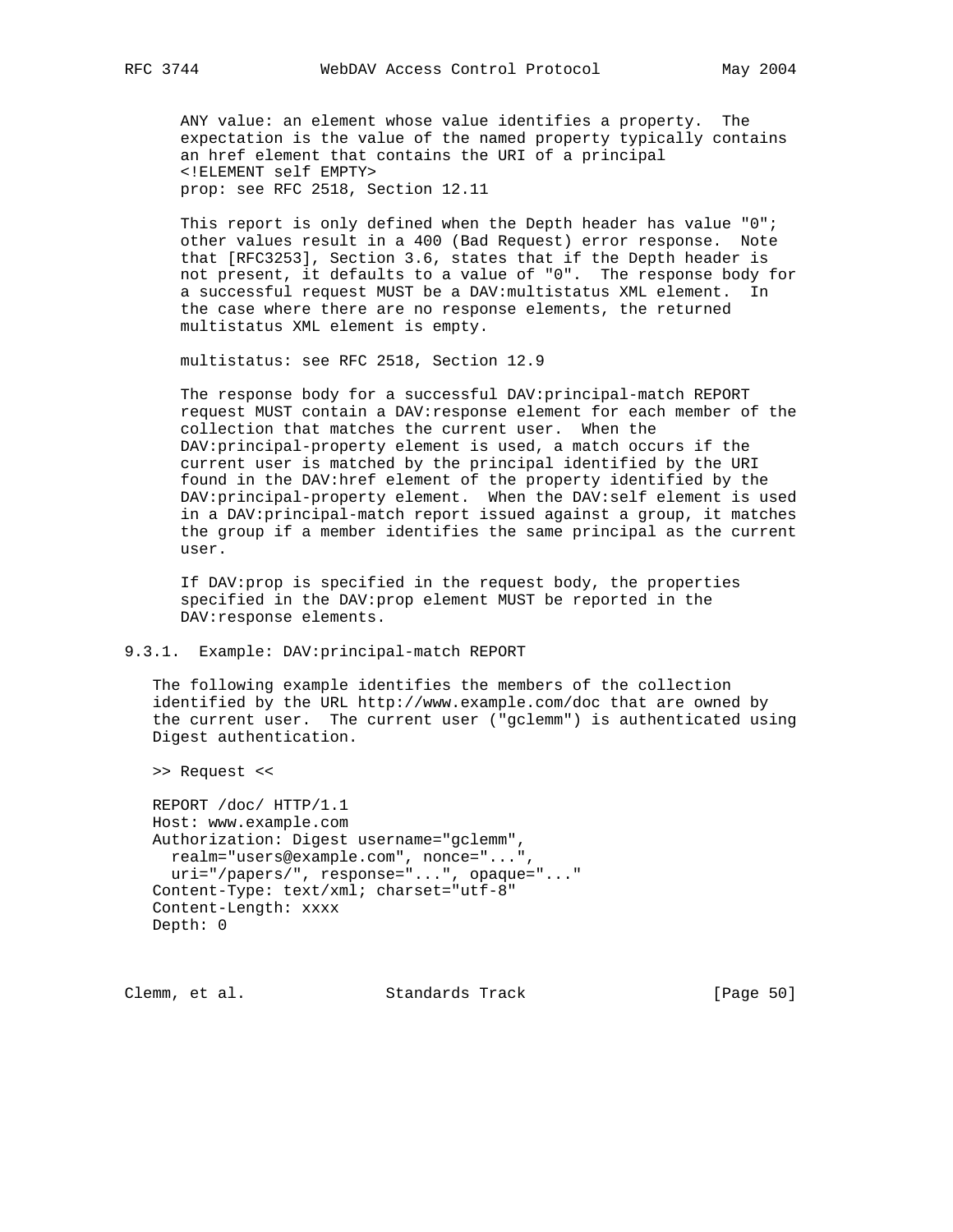```
 <?xml version="1.0" encoding="utf-8" ?>
 <D:principal-match xmlns:D="DAV:">
   <D:principal-property>
     <D:owner/>
   </D:principal-property>
 </D:principal-match>
 >> Response <<
 HTTP/1.1 207 Multi-Status
 Content-Type: text/xml; charset="utf-8"
 Content-Length: xxxx
 <?xml version="1.0" encoding="utf-8" ?>
 <D:multistatus xmlns:D="DAV:">
   <D:response>
     <D:href>http://www.example.com/doc/foo.html</D:href>
     <D:status>HTTP/1.1 200 OK</D:status>
   </D:response>
   <D:response>
     <D:href>http://www.example.com/doc/img/bar.gif</D:href>
     <D:status>HTTP/1.1 200 OK</D:status>
   </D:response>
```

```
 </D:multistatus>
```
### 9.4. DAV:principal-property-search REPORT

 The DAV:principal-property-search REPORT performs a search for all principals whose properties contain character data that matches the search criteria specified in the request. One expected use of this report is to discover the URL of a principal associated with a given person or group by searching for them by name. This is done by searching over DAV:displayname, which is defined on all principals.

 The actual search method (exact matching vs. substring matching vs, prefix-matching, case-sensitivity) deliberately is left to the server implementation to allow implementation on a wide set of possible user management systems. In cases where the implementation of DAV:principal-property-search is not constrained by the semantics of an underlying user management repository, preferred default semantics are caseless substring matches.

 For implementation efficiency, servers do not typically support searching on all properties. A search requesting properties that are not searchable for a particular principal will not match that principal.

Support for the DAV:principal-property-search report is REQUIRED.

Clemm, et al. Standards Track [Page 51]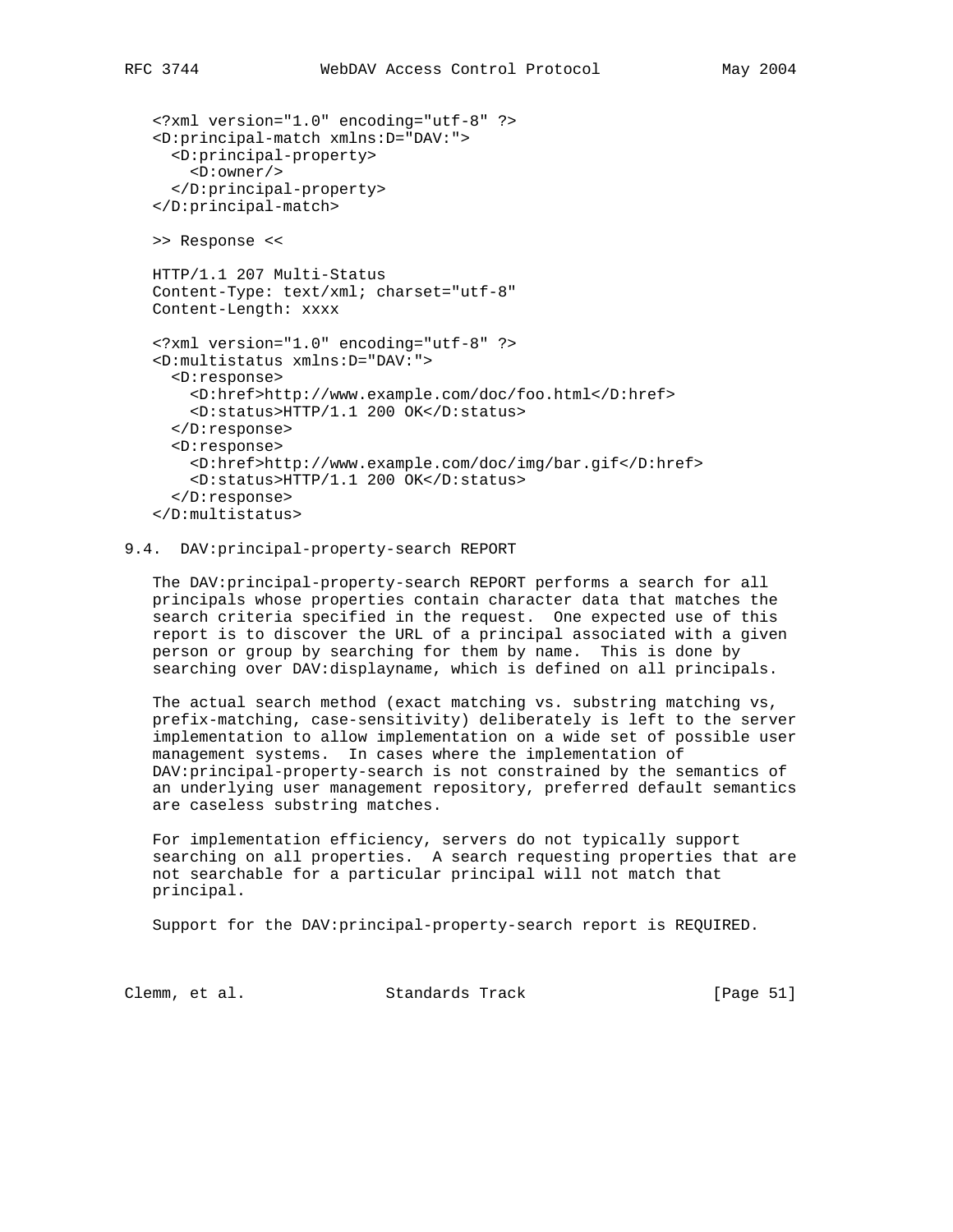Implementation Note: The value of a WebDAV property is a sequence of well-formed XML, and hence can include any character in the Unicode/ISO-10646 standard, that is, most known characters in human languages. Due to the idiosyncrasies of case mapping across human languages, implementation of case-insensitive matching is non-trivial. Implementors of servers that do perform substring matching are strongly encouraged to consult "The Unicode Standard" [UNICODE4], especially Section 5.18, Subsection "Caseless Matching", for guidance when implementing their case-insensitive matching algorithms.

 Implementation Note: Some implementations of this protocol will use an LDAP repository for storage of principal metadata. The schema describing each attribute (akin to a WebDAV property) in an LDAP repository specifies whether it supports case-sensitive or caseless searching. One of the benefits of leaving the search method to the discretion of the server implementation is the default LDAP attribute search behavior can be used when implementing the DAV:principal-property-search report.

#### Marshalling:

 The request body MUST be a DAV:principal-property-search XML element containing a search specification and an optional list of properties. For every principal that matches the search specification, the response will contain the value of the requested properties on that principal.

 <!ELEMENT principal-property-search ((property-search+), prop?, apply-to-principal-collection-set?) >

 By default, the report searches all members (at any depth) of the collection identified by the Request-URI. If DAV:apply-to principal-collection-set is specified in the request body, the request is applied instead to each collection identified by the DAV:principal-collection-set property of the resource identified by the Request-URI.

 The DAV:property-search element contains a prop element enumerating the properties to be searched and a match element, containing the search string.

 <!ELEMENT property-search (prop, match) > prop: see RFC 2518, Section 12.11

<!ELEMENT match #PCDATA >

Clemm, et al. Standards Track [Page 52]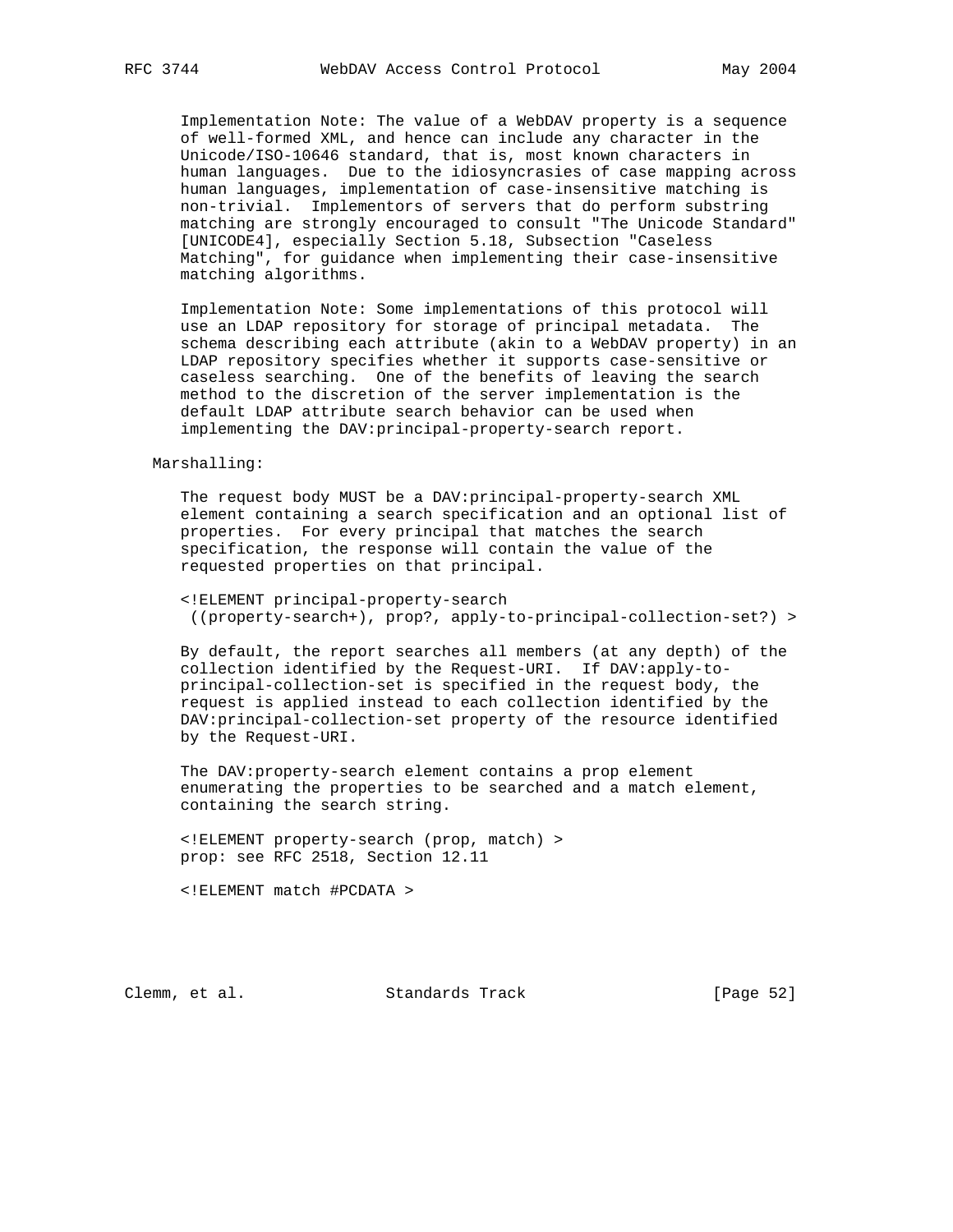Multiple property-search elements or multiple elements within a DAV:prop element will be interpreted with a logical AND.

 This report is only defined when the Depth header has value "0"; other values result in a 400 (Bad Request) error response. Note that [RFC3253], Section 3.6, states that if the Depth header is not present, it defaults to a value of "0".

 The response body for a successful request MUST be a DAV:multistatus XML element. In the case where there are no response elements, the returned multistatus XML element is empty.

multistatus: see RFC 2518, Section 12.9

 The response body for a successful DAV:principal-property-search REPORT request MUST contain a DAV:response element for each principal whose property values satisfy the search specification given in DAV:principal-property-search.

 If DAV:prop is specified in the request body, the properties specified in the DAV:prop element MUST be reported in the DAV:response elements.

Preconditions:

None

Postconditions:

 (DAV:number-of-matches-within-limits): The number of matching principals must fall within server-specific, predefined limits. For example, this condition might be triggered if a search specification would cause the return of an extremely large number of responses.

### 9.4.1. Matching

 There are several cases to consider when matching strings. The easiest case is when a property value is "simple" and has only character information item content (see [REC-XML-INFOSET]). For example, the search string "julian" would match the DAV:displayname property with value "Julian Reschke". Note that the on-the-wire marshaling of DAV:displayname in this case is:

<D:displayname xmlns:D="DAV:">Julian Reschke</D:displayname>

Clemm, et al. Standards Track [Page 53]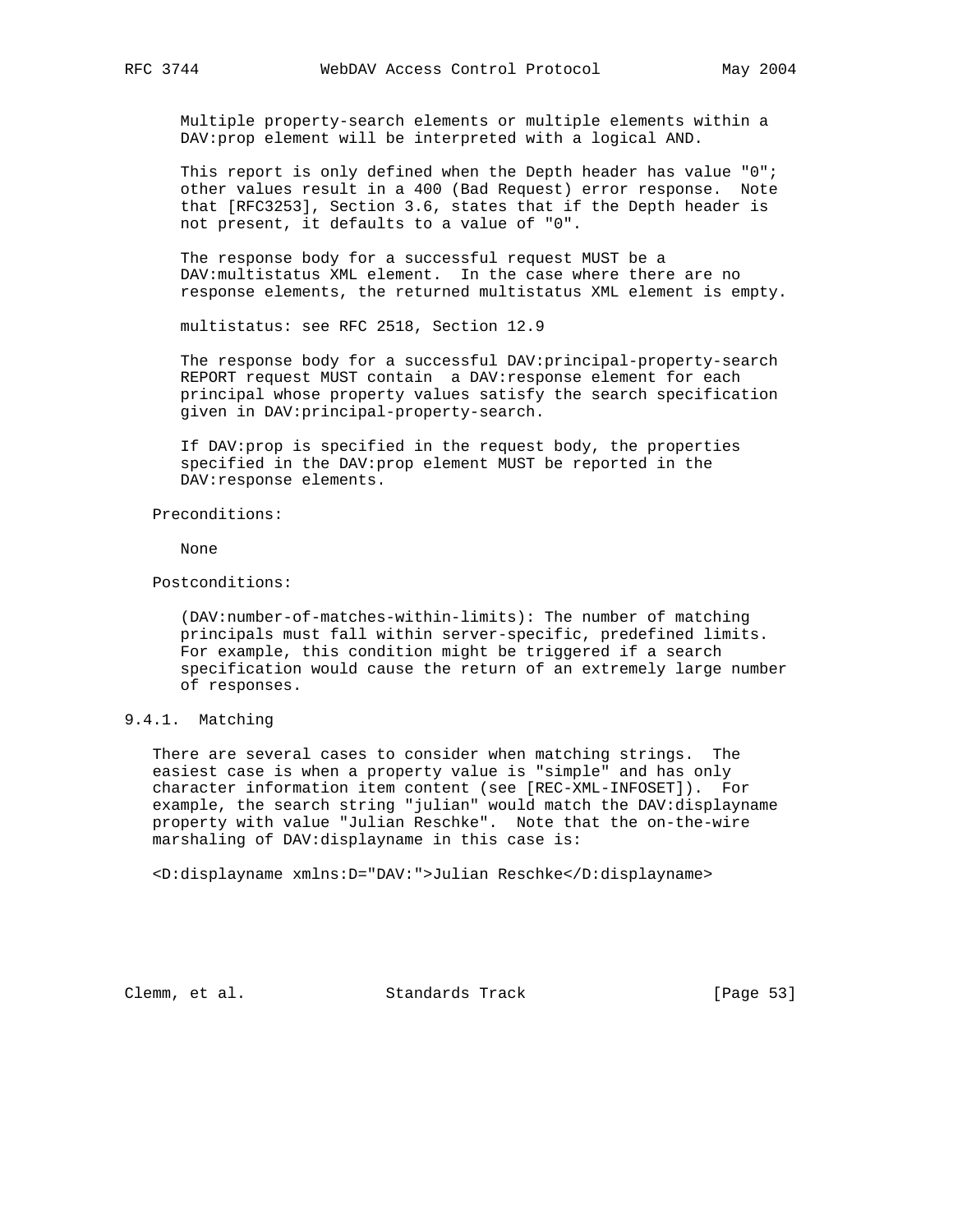The name of the property is encoded into the XML element information item, and the character information item content of the property is "Julian Reschke".

 A more complicated case occurs when properties have mixed content (that is, compound values consisting of multiple child element items, other types of information items, and character information item content). Consider the property "aprop" in the namespace "http:// www.example.com/props/", marshaled as:

```
 <W:aprop xmlns:W="http://www.example.com/props/">
  {cdata 0}<W:elem1>{cdata 1}</W:elem1>
   <W:elem2>{cdata 2}</W:elem2>{cdata 3}
 </W:aprop>
```
 In this case, matching is performed on each individual contiguous sequence of character information items. In the example above, a search string would be compared to the four following strings:

```
\{cdata 0\}\{cdata 1\}\{cdata 2\}\{cdata 3\}
```
 That is, four individual matches would be performed, one each for  ${cdata 0}, {cdata 1}, {cdata 2}, and {cdata 3}.$ 

9.4.2. Example: successful DAV:principal-property-search REPORT

 In this example, the client requests the principal URLs of all users whose DAV:displayname property contains the substring "doE" and whose "title" property in the namespace "http://BigCorp.com/ns/" (that is, their professional title) contains "Sales". In addition, the client requests five properties to be returned with the matching principals:

In the DAV: namespace: displayname

 In the http://www.example.com/ns/ namespace: department, phone, office, salary

Clemm, et al. Standards Track [Page 54]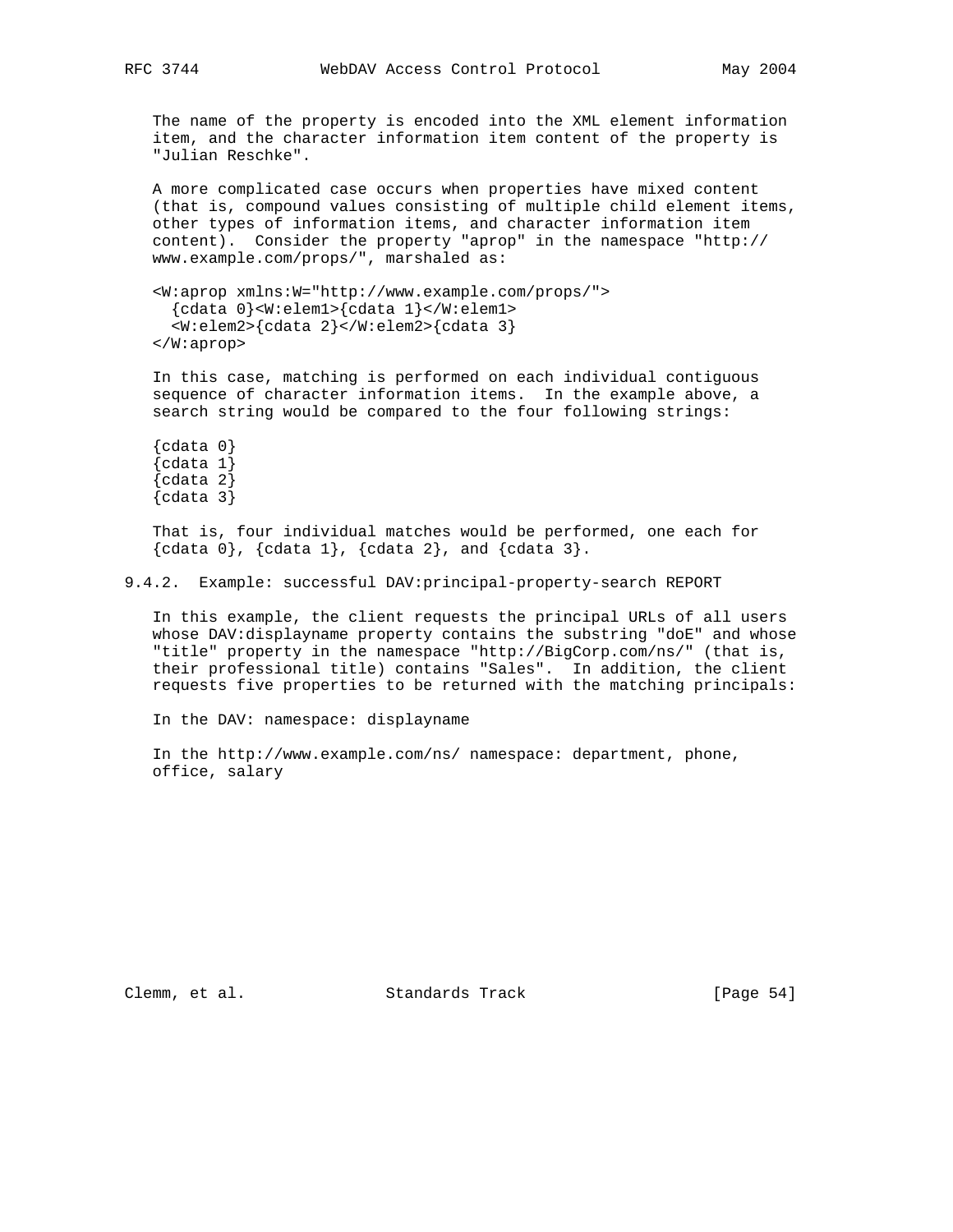The response shows that two principal resources meet the search specification, "John Doe" and "Zygdoebert Smith". The property "salary" in namespace "http://www.example.com/ns/" is not returned, since the principal making the request does not have sufficient access permissions to read this property.

```
 >> Request <<
```

```
 REPORT /users/ HTTP/1.1
 Host: www.example.com
 Content-Type: text/xml; charset=utf-8
 Content-Length: xxxx
 Depth: 0
```

```
 <?xml version="1.0" encoding="utf-8" ?>
 <D:principal-property-search xmlns:D="DAV:">
   <D:property-search>
     <D:prop>
       <D:displayname/>
     </D:prop>
     <D:match>doE</D:match>
   </D:property-search>
   <D:property-search>
     <D:prop xmlns:B="http://www.example.com/ns/">
       <B:title/>
     </D:prop>
     <D:match>Sales</D:match>
   </D:property-search>
   <D:prop xmlns:B="http://www.example.com/ns/">
     <D:displayname/>
     <B:department/>
     <B:phone/>
     <B:office/>
     <B:salary/>
   </D:prop>
 </D:principal-property-search>
 >> Response <<
 HTTP/1.1 207 Multi-Status
 Content-Type: text/xml; charset=utf-8
 Content-Length: xxxx
 <?xml version="1.0" encoding="utf-8" ?>
 <D:multistatus xmlns:D="DAV:" xmlns:B="http://BigCorp.com/ns/">
   <D:response>
     <D:href>http://www.example.com/users/jdoe</D:href>
     <D:propstat>
```
Clemm, et al. Standards Track [Page 55]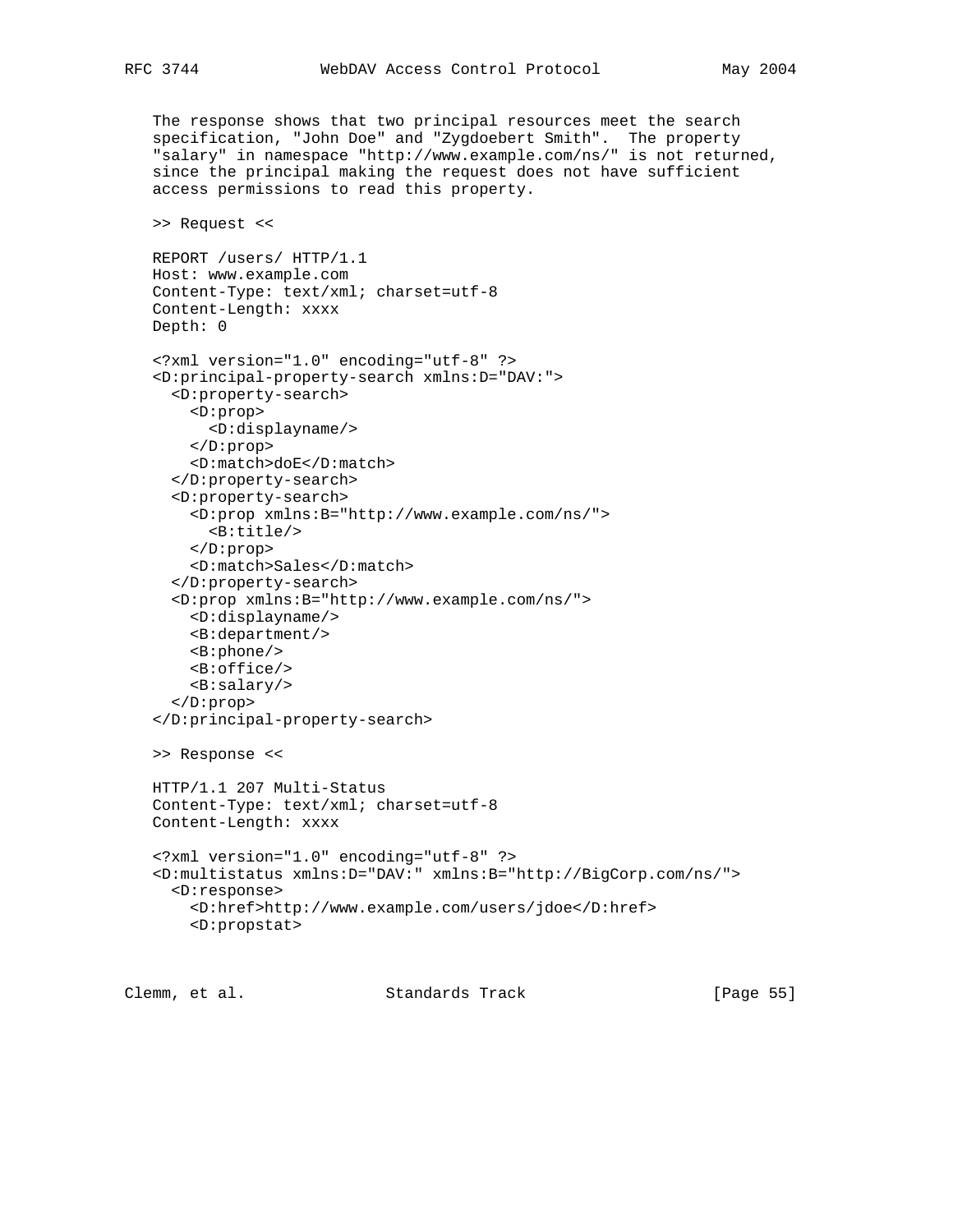```
 <D:prop>
         <D:displayname>John Doe</D:displayname>
         <B:department>Widget Sales</B:department>
         <B:phone>234-4567</B:phone>
         <B:office>209</B:office>
       </D:prop>
       <D:status>HTTP/1.1 200 OK</D:status>
     </D:propstat>
     <D:propstat>
       <D:prop>
         <B:salary/>
       </D:prop>
       <D:status>HTTP/1.1 403 Forbidden</D:status>
     </D:propstat>
   </D:response>
   <D:response>
     <D:href>http://www.example.com/users/zsmith</D:href>
     <D:propstat>
       <D:prop>
         <D:displayname>Zygdoebert Smith</D:displayname>
         <B:department>Gadget Sales</B:department>
         <B:phone>234-7654</B:phone>
         <B:office>114</B:office>
       </D:prop>
       <D:status>HTTP/1.1 200 OK</D:status>
     </D:propstat>
     <D:propstat>
       <D:prop>
         <B:salary/>
       </D:prop>
       <D:status>HTTP/1.1 403 Forbidden</D:status>
     </D:propstat>
   </D:response>
 </D:multistatus>
```
### 9.5. DAV:principal-search-property-set REPORT

 The DAV:principal-search-property-set REPORT identifies those properties that may be searched using the DAV:principal-property search REPORT (defined in Section 9.4).

 Servers MUST support the DAV:principal-search-property-set REPORT on all collections identified in the value of a DAV:principal collection-set property.

 An access control protocol user agent could use the results of the DAV:principal-search-property-set REPORT to present a query interface to the user for retrieving principals.

Clemm, et al. Standards Track [Page 56]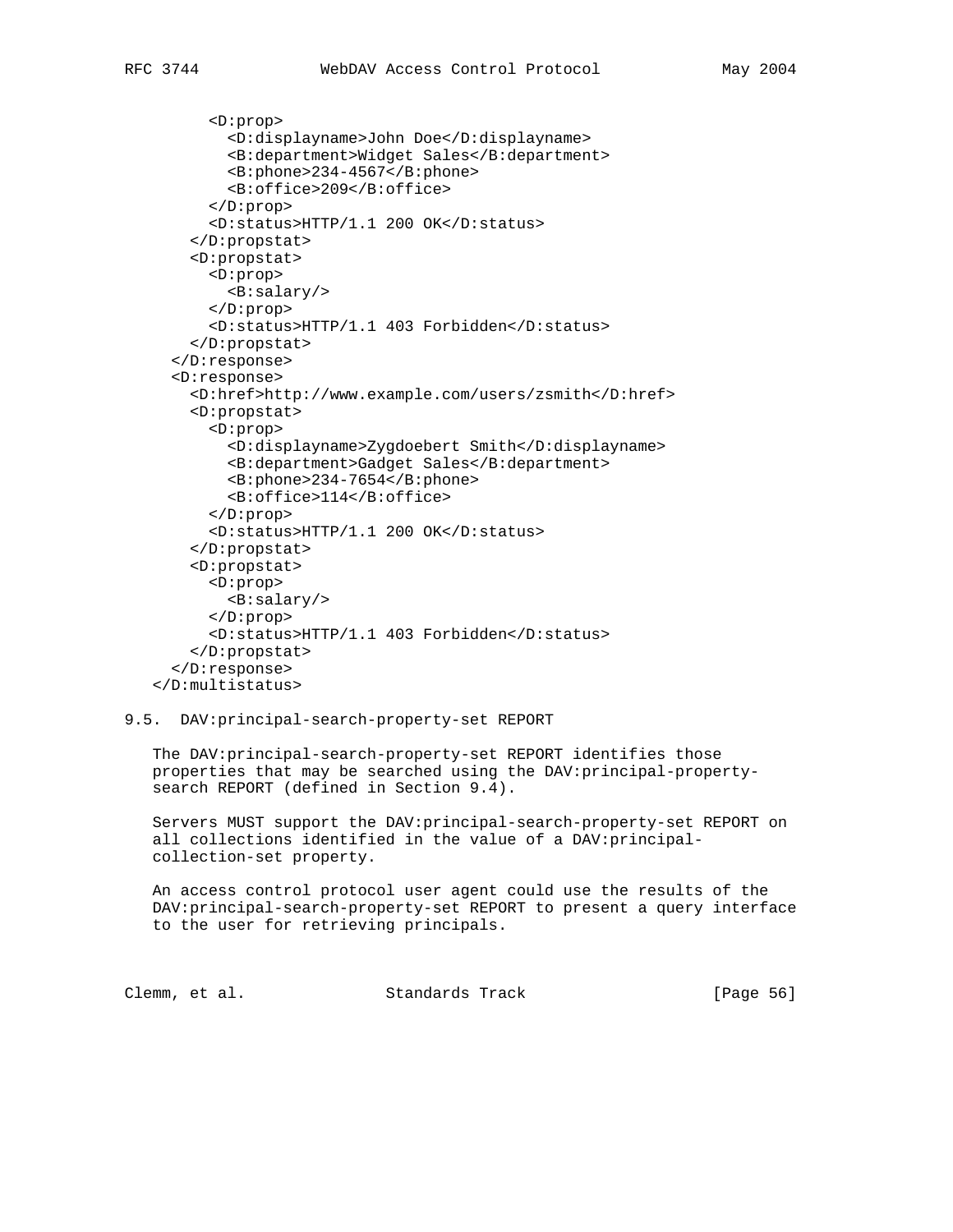Support for this report is REQUIRED.

 Implementation Note: Some clients will have only limited screen real estate for the display of lists of searchable properties. In this case, a user might appreciate having the most frequently searched properties be displayed on-screen, rather than having to scroll through a long list of searchable properties. One mechanism for signaling the most frequently searched properties is to return them towards the start of a list of properties. A client can then preferentially display the list of properties in order, increasing the likelihood that the most frequently searched properties will appear on-screen, and will not require scrolling for their selection.

Marshalling:

 The request body MUST be an empty DAV:principal-search-property set XML element.

 This report is only defined when the Depth header has value "0"; other values result in a 400 (Bad Request) error response. Note that [RFC3253], Section 3.6, states that if the Depth header is not present, it defaults to a value of "0".

 The response body MUST be a DAV:principal-search-property-set XML element, containing a DAV:principal-search-property XML element for each property that may be searched with the DAV: principal property-search REPORT. A server MAY limit its response to just a subset of the searchable properties, such as those likely to be useful to an interactive access control client.

 <!ELEMENT principal-search-property-set (principal-search-property\*) >

 Each DAV:principal-search-property XML element contains exactly one searchable property, and a description of the property.

<!ELEMENT principal-search-property (prop, description) >

 The DAV:prop element contains one principal property on which the server is able to perform a DAV:principal-property-search REPORT.

prop: see RFC 2518, Section 12.11

Clemm, et al. Standards Track [Page 57]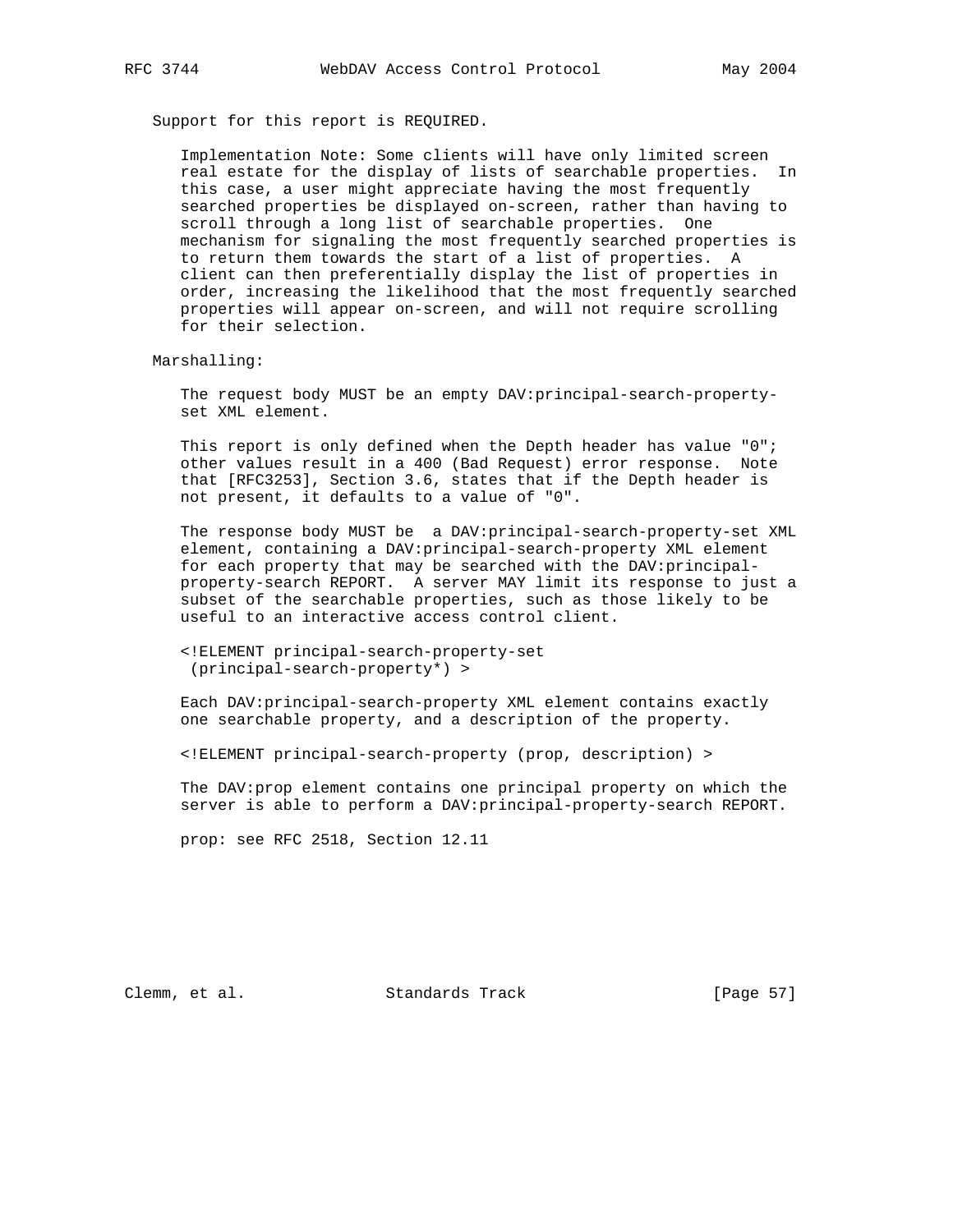The description element is a human-readable description of what information this property represents. Servers MUST indicate the human language of the description using the xml:lang attribute and SHOULD consider the HTTP Accept-Language request header when selecting one of multiple available languages.

<!ELEMENT description #PCDATA >

9.5.1. Example: DAV:principal-search-property-set REPORT

 In this example, the client determines the set of searchable principal properties by requesting the DAV:principal-search property-set REPORT on the root of the server's principal URL collection set, identified by http://www.example.com/users/.

>> Request <<

 REPORT /users/ HTTP/1.1 Host: www.example.com Content-Type: text/xml; charset="utf-8" Content-Length: xxx Accept-Language: en, de Authorization: BASIC d2FubmFtYWs6cGFzc3dvcmQ= Depth: 0

 <?xml version="1.0" encoding="utf-8" ?> <D:principal-search-property-set xmlns:D="DAV:"/>

>> Response <<

 HTTP/1.1 200 OK Content-Type: text/xml; charset="utf-8" Content-Length: xxx

```
 <?xml version="1.0" encoding="utf-8" ?>
 <D:principal-search-property-set xmlns:D="DAV:">
   <D:principal-search-property>
     <D:prop>
       <D:displayname/>
     </D:prop>
     <D:description xml:lang="en">Full name</D:description>
   </D:principal-search-property>
   <D:principal-search-property>
     <D:prop xmlns:B="http://BigCorp.com/ns/">
       <B:title/>
```
Clemm, et al. Standards Track [Page 58]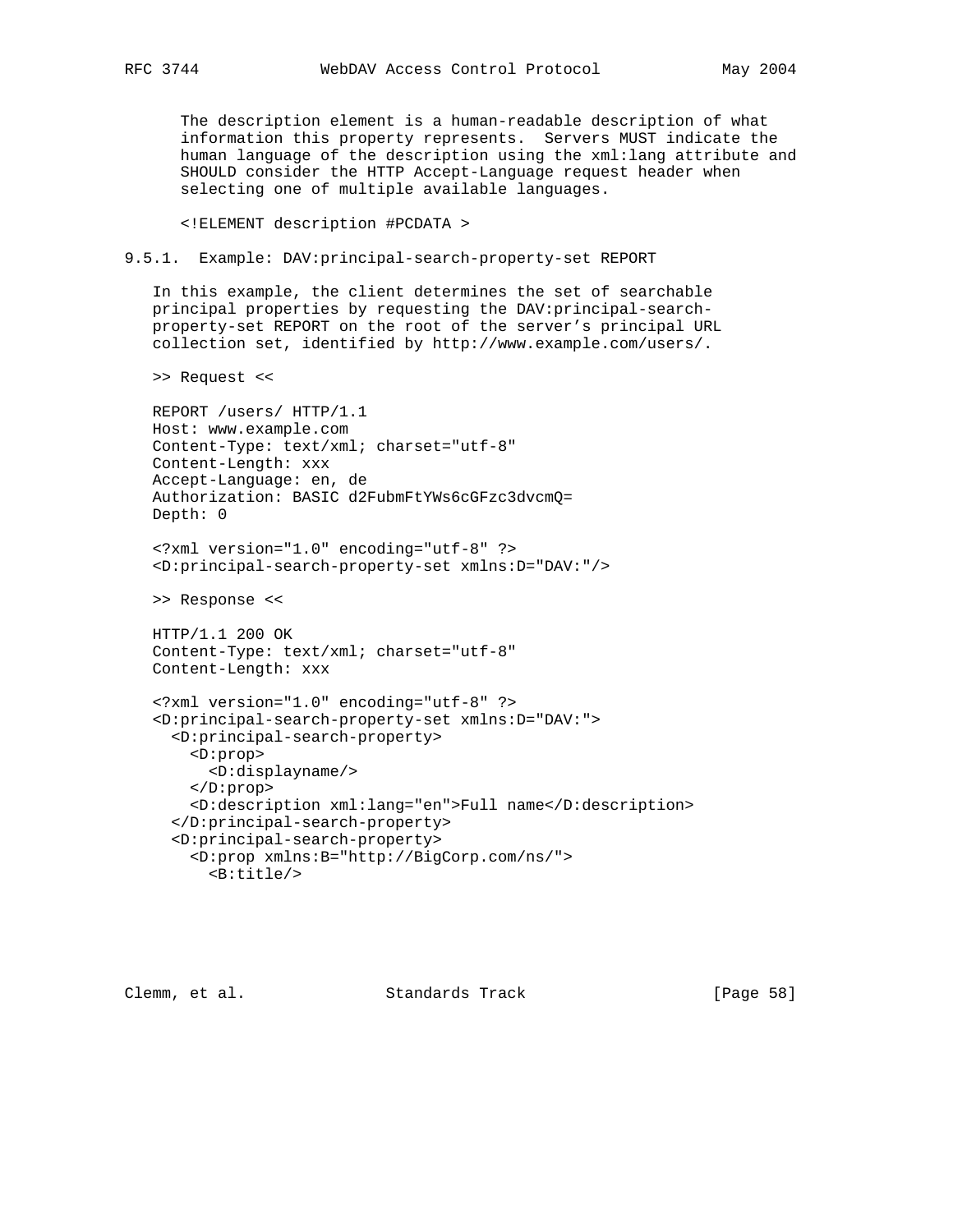</D:prop> <D:description xml:lang="en">Job title</D:description> </D:principal-search-property> </D:principal-search-property-set>

10. XML Processing

 Implementations of this specification MUST support the XML element ignore rule, as specified in Section 23.3.2 of [RFC2518], and the XML Namespace recommendation [REC-XML-NAMES].

 Note that use of the DAV namespace is reserved for XML elements and property names defined in a standards-track or Experimental IETF RFC.

#### 11. Internationalization Considerations

 In this specification, the only human-readable content can be found in the description XML element, found within the DAV:supported privilege-set property. This element contains a human-readable description of the capabilities controlled by a privilege. As a result, the description element must be capable of representing descriptions in multiple character sets. Since the description element is found within a WebDAV property, it is represented on the wire as XML [REC-XML], and hence can leverage XML's language tagging and character set encoding capabilities. Specifically, XML processors at minimum must be able to read XML elements encoded using the UTF-8 [RFC3629] encoding of the ISO 10646 multilingual plane. XML examples in this specification demonstrate use of the charset parameter of the Content-Type header, as defined in [RFC3023], as well as the XML "encoding" attribute, which together provide charset identification information for MIME and XML processors. Furthermore, this specification requires server implementations to tag description fields with the xml:lang attribute (see Section 2.12 of [REC-XML]), which specifies the human language of the description. Additionally, server implementations should take into account the value of the Accept-Language HTTP header to determine which description string to return.

 For XML elements other than the description element, it is expected that implementations will treat the property names, privilege names, and values as tokens, and convert these tokens into human-readable text in the user's language and character set when displayed to a person. Only a generic WebDAV property display utility would display these values in their raw form to a human user.

 For error reporting, we follow the convention of HTTP/1.1 status codes, including with each status code a short, English description of the code (e.g., 200 (OK)). While the possibility exists that a

Clemm, et al. Standards Track [Page 59]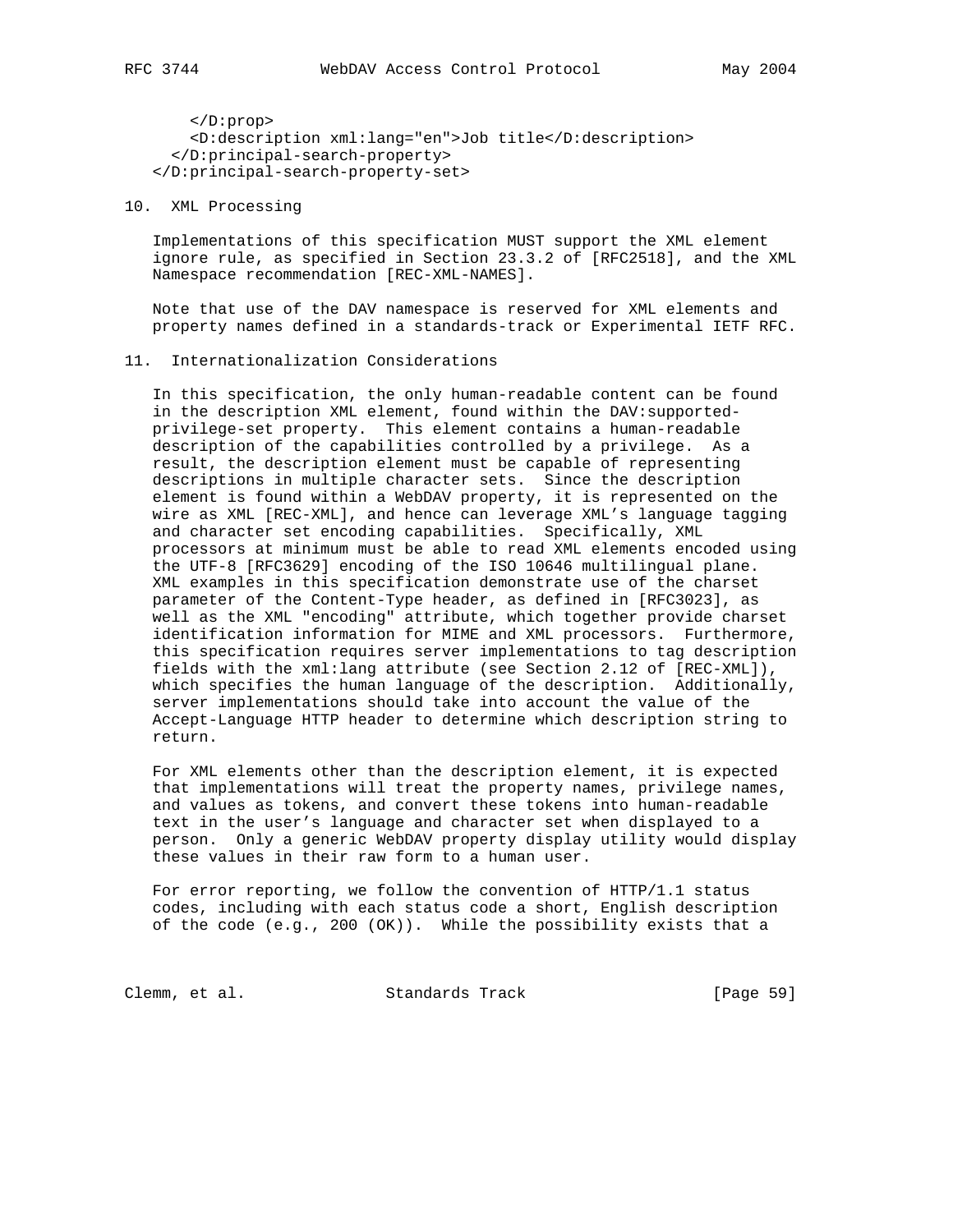poorly crafted user agent would display this message to a user, internationalized applications will ignore this message, and display an appropriate message in the user's language and character set.

 Further internationalization considerations for this protocol are described in the WebDAV Distributed Authoring protocol specification [RFC2518].

12. Security Considerations

 Applications and users of this access control protocol should be aware of several security considerations, detailed below. In addition to the discussion in this document, the security considerations detailed in the HTTP/1.1 specification [RFC2616], the WebDAV Distributed Authoring Protocol specification [RFC2518], and the XML Media Types specification [RFC3023] should be considered in a security analysis of this protocol.

12.1. Increased Risk of Compromised Users

 In the absence of a mechanism for remotely manipulating access control lists, if a single user's authentication credentials are compromised, only those resources for which the user has access permission can be read, modified, moved, or deleted. With the introduction of this access control protocol, if a single compromised user has the ability to change ACLs for a broad range of other users (e.g., a super-user), the number of resources that could be altered by a single compromised user increases. This risk can be mitigated by limiting the number of people who have write-acl privileges across a broad range of resources.

12.2. Risks of the DAV:read-acl and DAV:current-user-privilege-set Privileges

 The ability to read the access privileges (stored in the DAV:acl property), or the privileges permitted the currently authenticated user (stored in the DAV:current-user-privilege-set property) on a resource may seem innocuous, since reading an ACL cannot possibly affect the resource's state. However, if all resources have world readable ACLs, it is possible to perform an exhaustive search for those resources that have inadvertently left themselves in a vulnerable state, such as being world-writable. In particular, the property retrieval method PROPFIND, executed with Depth infinity on an entire hierarchy, is a very efficient way to retrieve the DAV:acl or DAV:current-user-privilege-set properties. Once found, this vulnerability can be exploited by a denial of service attack in which the open resource is repeatedly overwritten. Alternately, writable resources can be modified in undesirable ways.

Clemm, et al. Standards Track [Page 60]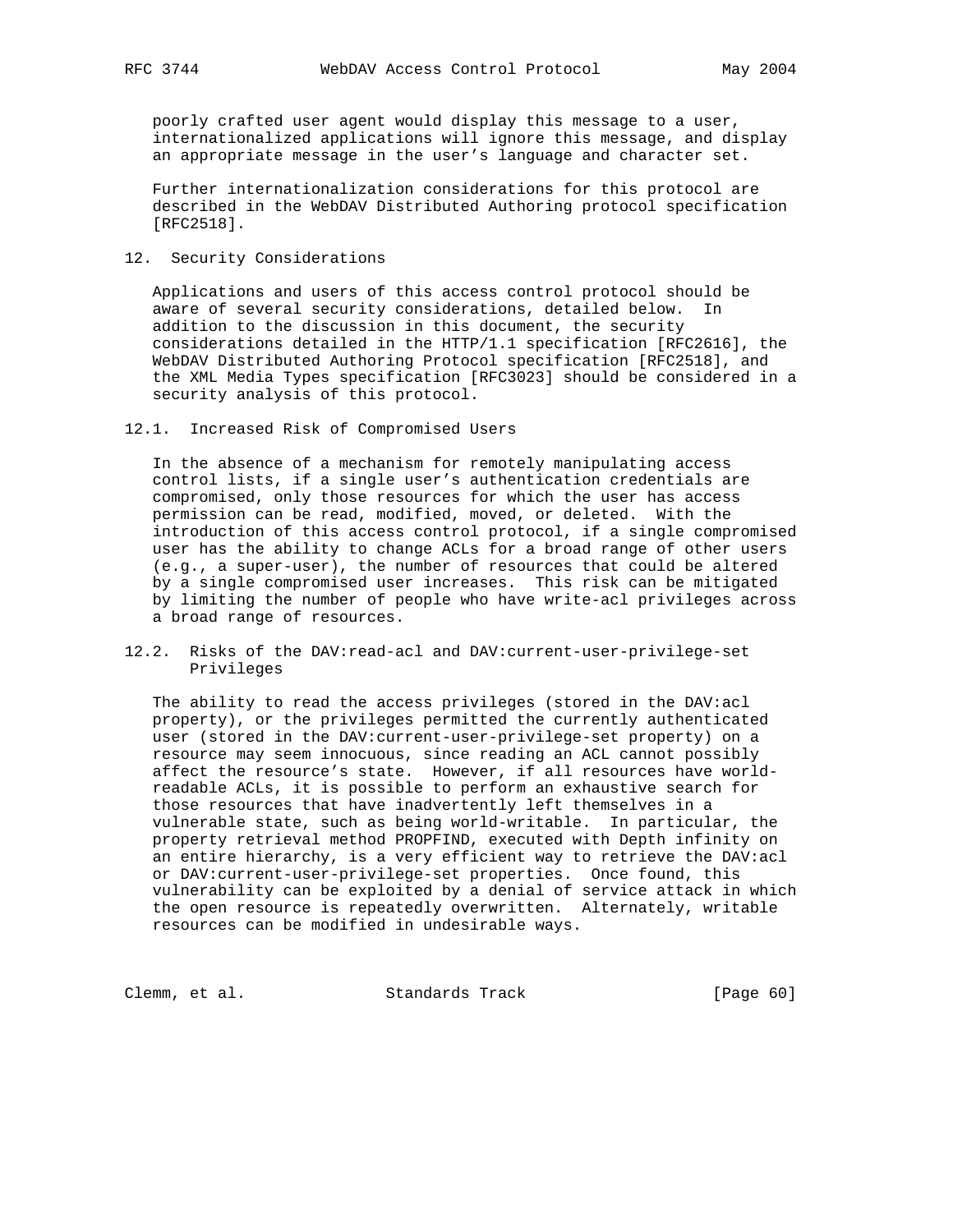To reduce this risk, read-acl privileges should not be granted to unauthenticated principals, and restrictions on read-acl and read current-user-privilege-set privileges for authenticated principals should be carefully analyzed when deploying this protocol. Access to the current-user-privilege-set property will involve a tradeoff of usability versus security. When the current-user-privilege-set is visible, user interfaces are expected to provide enhanced information concerning permitted and restricted operations, yet this information may also indicate a vulnerability that could be exploited. Deployment of this protocol will need to evaluate this tradeoff in light of the requirements of the deployment environment.

# 12.3. No Foreknowledge of Initial ACL

 In an effort to reduce protocol complexity, this protocol specification intentionally does not address the issue of how to manage or discover the initial ACL that is placed upon a resource when it is created. The only way to discover the initial ACL is to create a new resource, then retrieve the value of the DAV:acl property. This assumes the principal creating the resource also has been granted the DAV:read-acl privilege.

 As a result, it is possible that a principal could create a resource, and then discover that its ACL grants privileges that are undesirable. Furthermore, this protocol makes it possible (though unlikely) that the creating principal could be unable to modify the ACL, or even delete the resource. Even when the ACL can be modified, there will be a short period of time when the resource exists with the initial ACL before its new ACL can be set.

 Several factors mitigate this risk. Human principals are often aware of the default access permissions in their editing environments and take this into account when writing information. Furthermore, default privilege policies are usually very conservative, limiting the privileges granted by the initial ACL.

## 13. Authentication

 Authentication mechanisms defined for use with HTTP and WebDAV also apply to this WebDAV Access Control Protocol, in particular the Basic and Digest authentication mechanisms defined in [RFC2617]. Implementation of the ACL spec requires that Basic authentication, if used, MUST only be supported over secure transport such as TLS.

Clemm, et al. Standards Track [Page 61]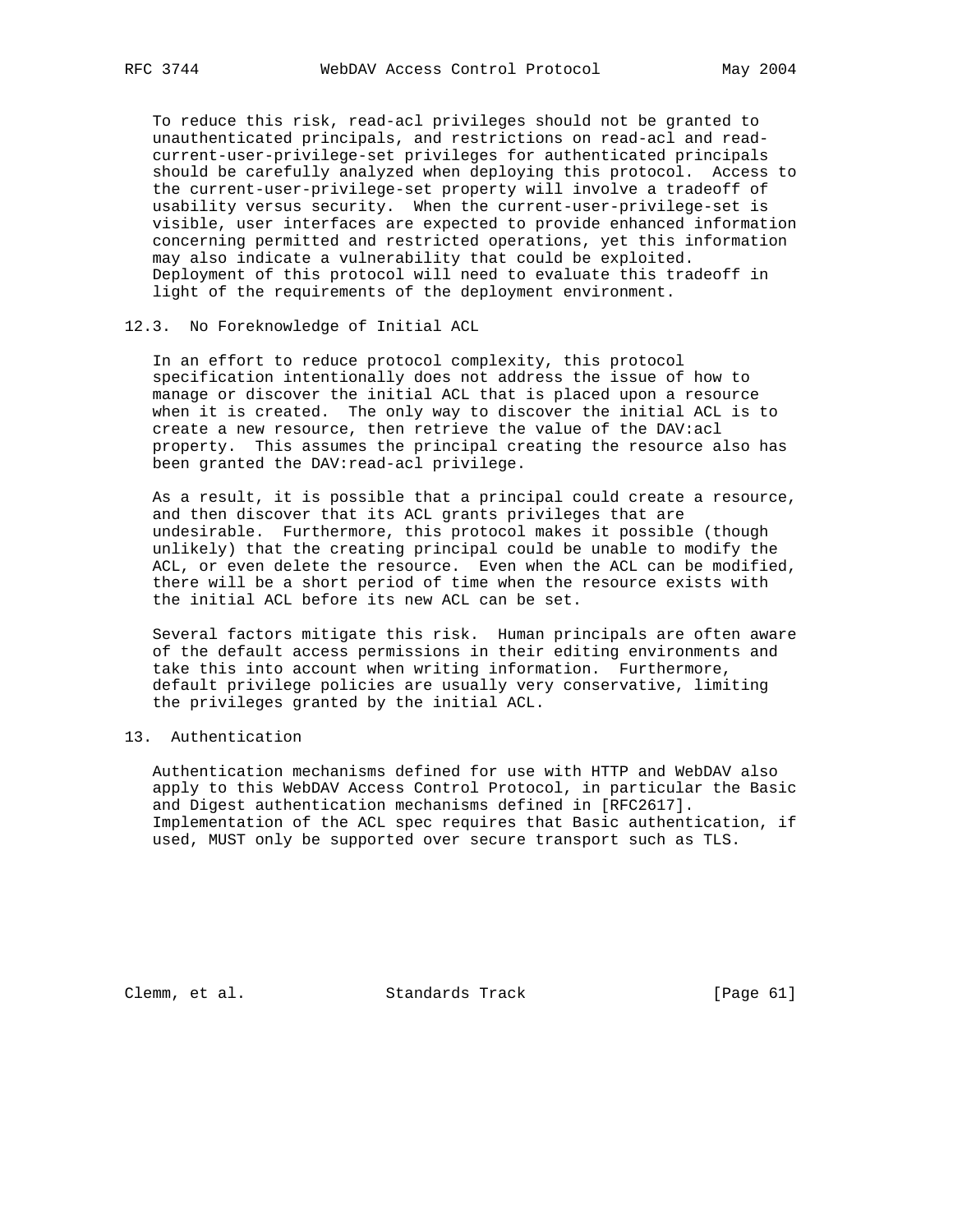## 14. IANA Considerations

 This document uses the namespace defined by [RFC2518] for XML elements. That is, this specification uses the "DAV:" URI namespace, previously registered in the URI schemes registry. All other IANA considerations mentioned in [RFC2518] are also applicable to this specification.

#### 15. Acknowledgements

 This protocol is the collaborative product of the WebDAV ACL design team: Bernard Chester, Geoff Clemm, Anne Hopkins, Barry Lind, Sean Lyndersay, Eric Sedlar, Greg Stein, and Jim Whitehead. The authors are grateful for the detailed review and comments provided by Jim Amsden, Dylan Barrell, Gino Basso, Murthy Chintalapati, Lisa Dusseault, Stefan Eissing, Tim Ellison, Yaron Goland, Dennis Hamilton, Laurie Harper, Eckehard Hermann, Ron Jacobs, Chris Knight, Remy Maucherat, Larry Masinter, Joe Orton, Peter Raymond, and Keith Wannamaker. We thank Keith Wannamaker for the initial text of the principal property search sections. Prior work on WebDAV access control protocols has been performed by Yaron Goland, Paul Leach, Lisa Dusseault, Howard Palmer, and Jon Radoff. We would like to acknowledge the foundation laid for us by the authors of the DeltaV, WebDAV and HTTP protocols upon which this protocol is layered, and the invaluable feedback from the WebDAV working group.

## 16. References

16.1. Normative References

| [REC-XML]       | Bray, T., Paoli, J., Sperberg-McQueen, C. and E.<br>Maler, "Extensible Markup Language (XML) 1.0<br>$($ (Third ed)", W3C REC REC-xml-20040204, February<br>$2004$ , $\text{http://www.w3.org/TR/2004/REC-xml-20040204>.}$              |
|-----------------|----------------------------------------------------------------------------------------------------------------------------------------------------------------------------------------------------------------------------------------|
|                 | [REC-XML-INFOSET] Cowan, J. and R. Tobin, "XML Information Set<br>(Second Edition)", W3C REC REC-xml-infoset-<br>20040204, February 2004,<br><http: 2004="" rec-xml-infoset-<br="" tr="" www.w3.org=""><math>20040204/</math>.</http:> |
| [REC-XML-NAMES] | Bray, T., Hollander, D. and A. Layman, "Namespaces<br>in XML", W3C REC REC-xml-names-19990114, January<br>$1999$ , <http: 1999="" rec-xml-names-<br="" tr="" www.w3.org=""><math>19990114</math>.</http:>                              |
| [RFC2119]       | Bradner, S., "Key words for use in RFCs to Indicate<br>Requirement Levels", BCP 14, RFC 2119, March 1997.                                                                                                                              |

Clemm, et al. Standards Track [Page 62]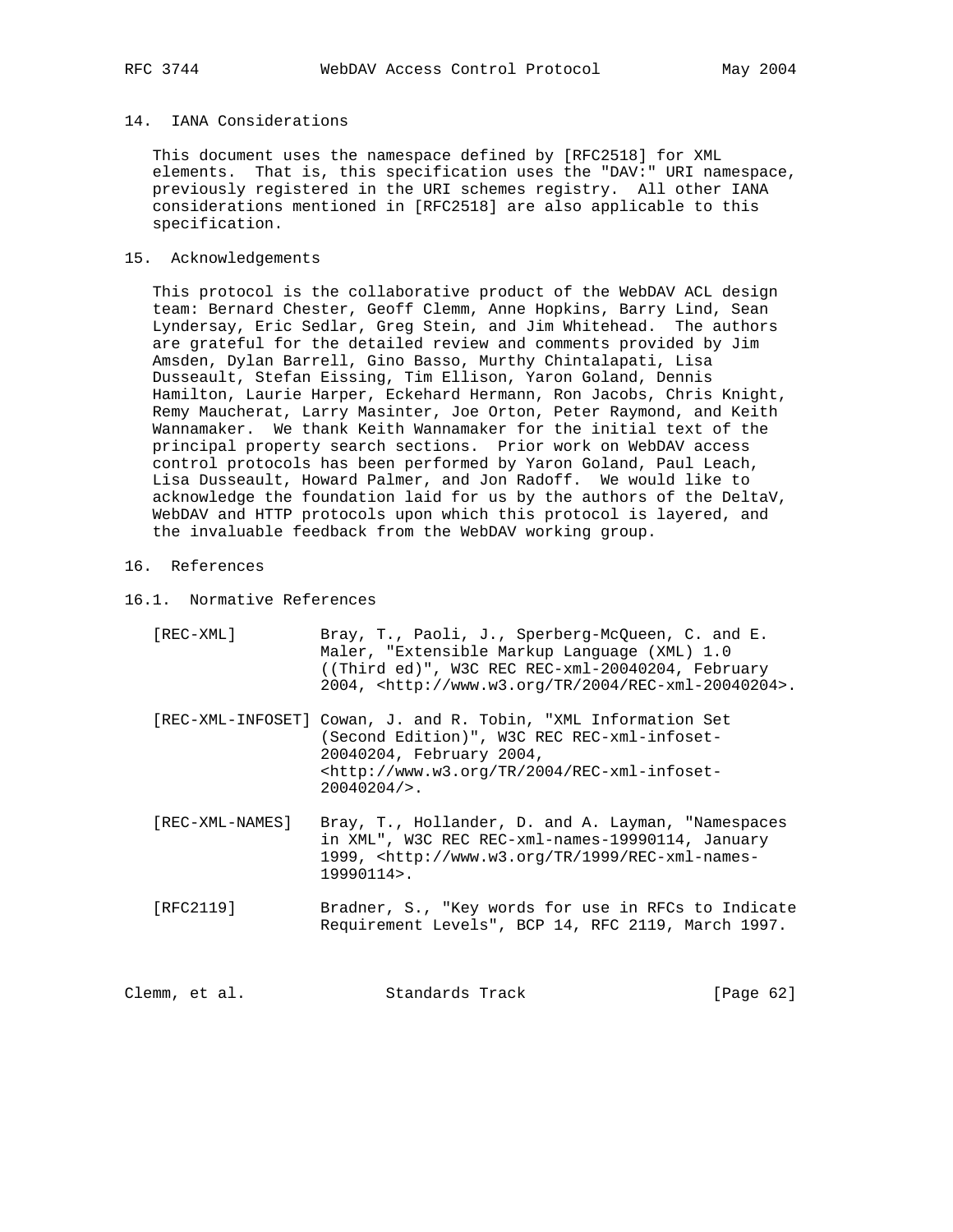| RFC 3744                     | WebDAV Access Control Protocol                                                                                                                                                                  | May 2004 |
|------------------------------|-------------------------------------------------------------------------------------------------------------------------------------------------------------------------------------------------|----------|
| [RFC2518]                    | Goland, Y., Whitehead, E., Faizi, A., Carter, S.<br>and D. Jensen, "HTTP Extensions for Distributed<br>Authoring -- WEBDAV", RFC 2518, February 1999.                                           |          |
| [RFC2616]                    | Fielding, R., Gettys, J., Mogul, J., Frystyk, H.,<br>Masinter, L., Leach, P. and T. Berners-Lee,<br>"Hypertext Transfer Protocol -- HTTP/1.1", RFC<br>2616, June 1999.                          |          |
| [RFC2617]                    | Franks, J., Hallam-Baker, P., Hostetler, J.,<br>Lawrence, S., Leach, P., Luotonen, A. and L.<br>Stewart, "HTTP Authentication: Basic and Digest<br>Access Authentication", RFC 2617, June 1999. |          |
| [RFC3023]                    | Murata, M., St.Laurent, S. and D. Kohn, "XML Media<br>Types", RFC 3023, January 2001.                                                                                                           |          |
| [RFC3253]                    | Clemm, G., Amsden, J., Ellison, T., Kaler, C. and<br>J. Whitehead, "Versioning Extensions to WebDAV",<br>RFC 3253, March 2002.                                                                  |          |
| [RFC3530]                    | Shepler, S., Ed., Callaghan, B., Robinson, D.,<br>Thurlow, R., Beame, C., Eisler, M. and D. Noveck,<br>"Network File System (NFS) version 4 Protocol", RFC<br>3530, April 2003.                 |          |
| [RFC3629]                    | Yergeau, F., "UTF-8, a transformation format of ISO<br>10646", STD 63, RFC 3629 November 2003.                                                                                                  |          |
| 16.2. Informative References |                                                                                                                                                                                                 |          |
| [RFC2251]                    | Wahl, M., Howes, T. and S. Kille, "Lightweight<br>Directory Access Protocol (v3)", RFC 2251, December<br>1997.                                                                                  |          |

- [RFC2255] Howes, T. and M. Smith, "The LDAP URL Format", RFC 2255, December 1997.
- [UNICODE4] The Unicode Consortium, "The Unicode Standard Version 4.0", Addison-Wesley , August 2003, <http://www.unicode.org/versions/Unicode4.0.0/>. ISBN 0321185781.

Clemm, et al. Standards Track [Page 63]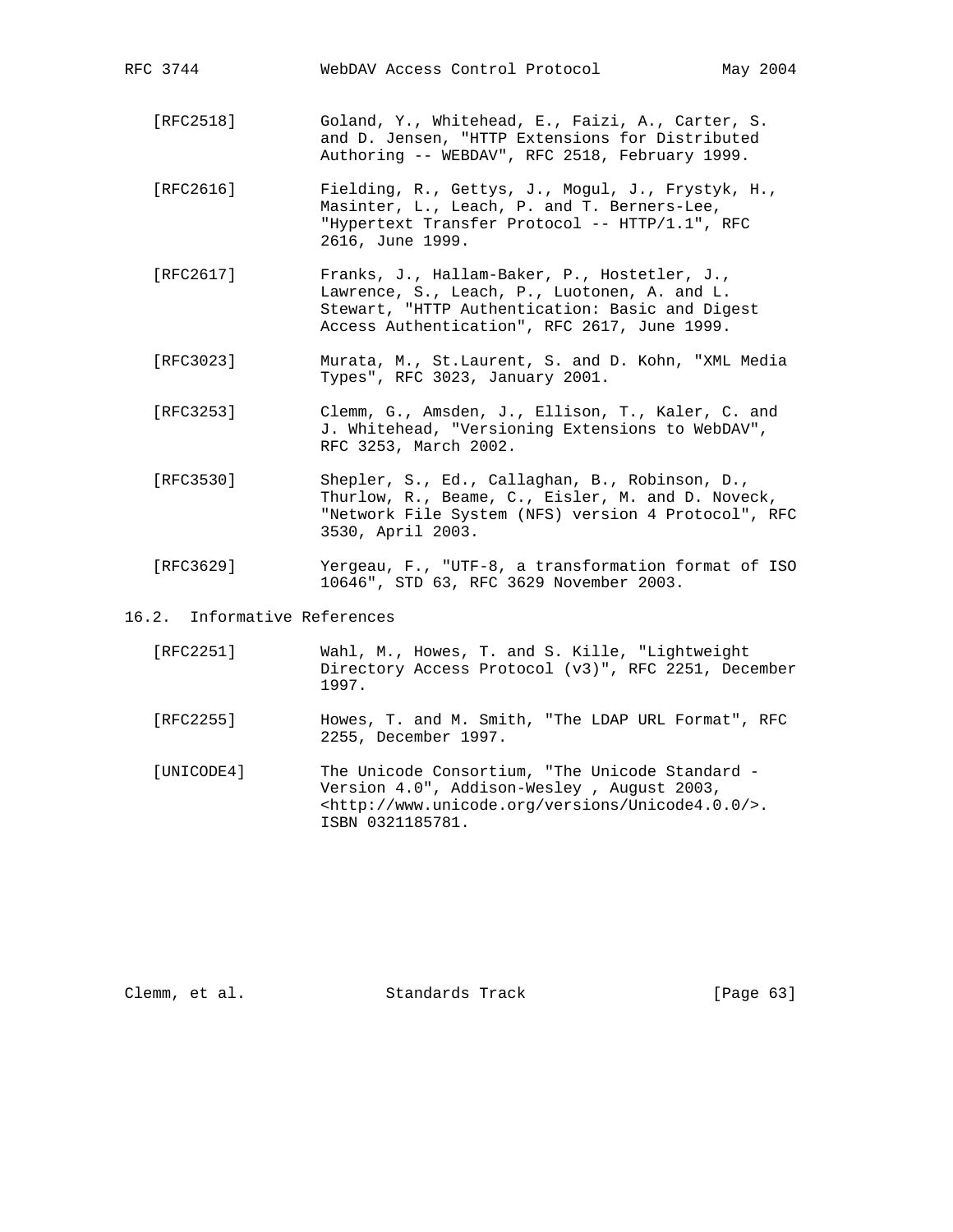Appendix A. WebDAV XML Document Type Definition Addendum All XML elements defined in this Document Type Definition (DTD) belong to the DAV namespace. This DTD should be viewed as an addendum to the DTD provided in [RFC2518], section 23.1. <!-- Privileges -- (Section 3)> <!ELEMENT read EMPTY> <!ELEMENT write EMPTY> <!ELEMENT write-properties EMPTY> <!ELEMENT write-content EMPTY> <!ELEMENT unlock EMPTY> <!ELEMENT read-acl EMPTY> <!ELEMENT read-current-user-privilege-set EMPTY> <!ELEMENT write-acl EMPTY> <!ELEMENT bind EMPTY> <!ELEMENT unbind EMPTY> <!ELEMENT all EMPTY> <!-- Principal Properties (Section 4) --> <!ELEMENT principal EMPTY> <!ELEMENT alternate-URI-set (href\*)> <!ELEMENT principal-URL (href)> <!ELEMENT group-member-set (href\*)> <!ELEMENT group-membership (href\*)> <!-- Access Control Properties (Section 5) --> <!-- DAV:owner Property (Section 5.1) --> <!ELEMENT owner (href?)> <!-- DAV:group Property (Section 5.2) --> <!ELEMENT group (href?)> <!-- DAV:supported-privilege-set Property (Section 5.3) --> <!ELEMENT supported-privilege-set (supported-privilege\*)> <!ELEMENT supported-privilege (privilege, abstract?, description, supported-privilege\*)> <!ELEMENT privilege ANY> <!ELEMENT abstract EMPTY> <!ELEMENT description #PCDATA>

Clemm, et al. Standards Track [Page 64]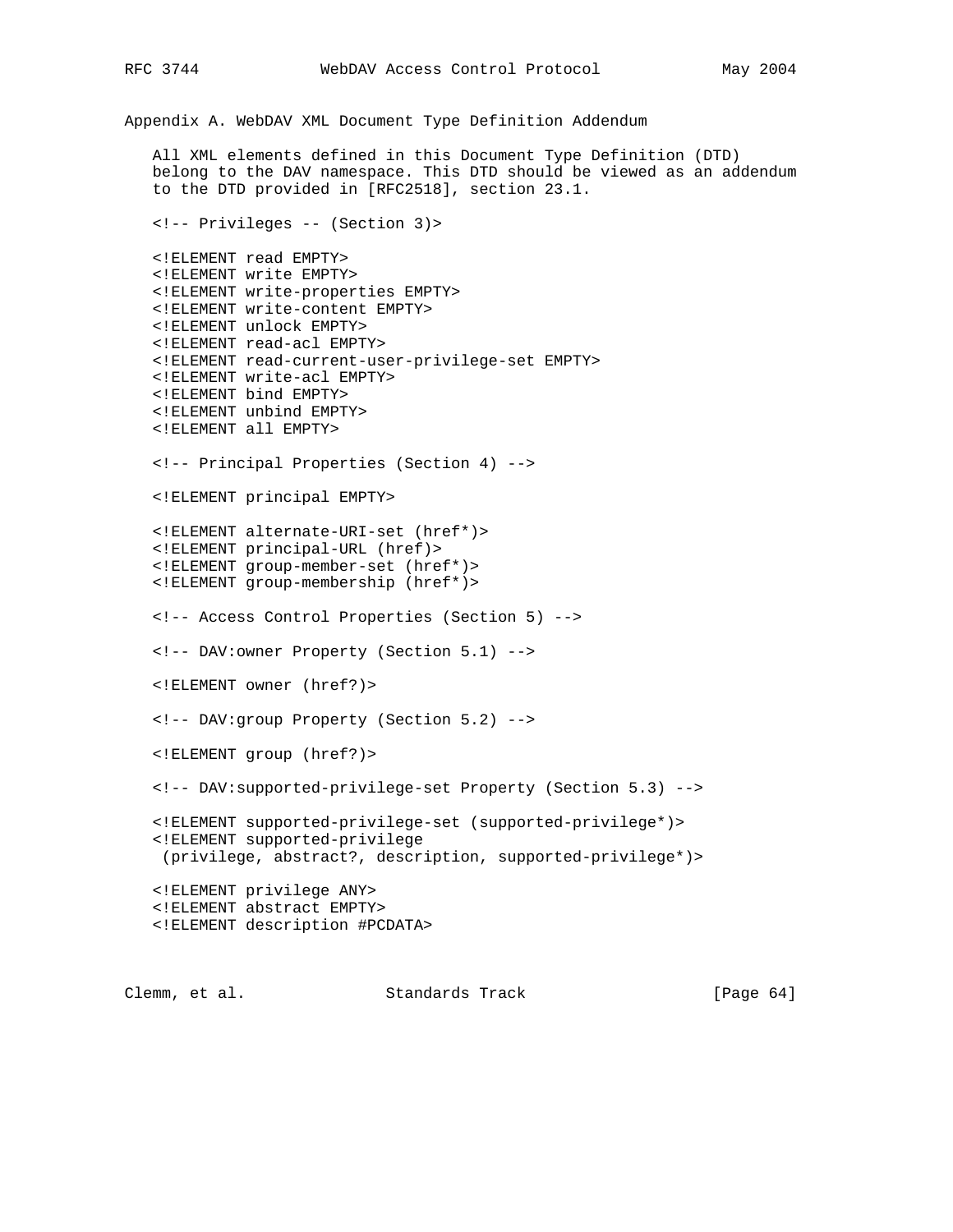```
 <!-- DAV:current-user-privilege-set Property (Section 5.4) -->
 <!ELEMENT current-user-privilege-set (privilege*)>
 <!-- DAV:acl Property (Section 5.5) -->
 <!ELEMENT acl (ace)* >
 <!ELEMENT ace ((principal | invert), (grant|deny), protected?,
 inherited?)>
 <!ELEMENT principal (href)
 | all | authenticated | unauthenticated
  | property | self)>
 <!ELEMENT all EMPTY>
 <!ELEMENT authenticated EMPTY>
 <!ELEMENT unauthenticated EMPTY>
 <!ELEMENT property ANY>
 <!ELEMENT self EMPTY>
 <!ELEMENT invert principal>
 <!ELEMENT grant (privilege+)>
 <!ELEMENT deny (privilege+)>
 <!ELEMENT privilege ANY>
 <!ELEMENT protected EMPTY>
 <!ELEMENT inherited (href)>
 <!-- DAV:acl-restrictions Property (Section 5.6) -->
 <!ELEMENT acl-restrictions (grant-only?, no-invert?,
 deny-before-grant?, required-principal?)>
 <!ELEMENT grant-only EMPTY>
 <!ELEMENT no-invert EMPTY>
 <!ELEMENT deny-before-grant EMPTY>
 <!ELEMENT required-principal
  (all? | authenticated? | unauthenticated? | self? | href*
  |property*)>
 <!-- DAV:inherited-acl-set Property (Section 5.7) -->
 <!ELEMENT inherited-acl-set (href*)>
 <!-- DAV:principal-collection-set Property (Section 5.8) -->
```
Clemm, et al. Standards Track [Page 65]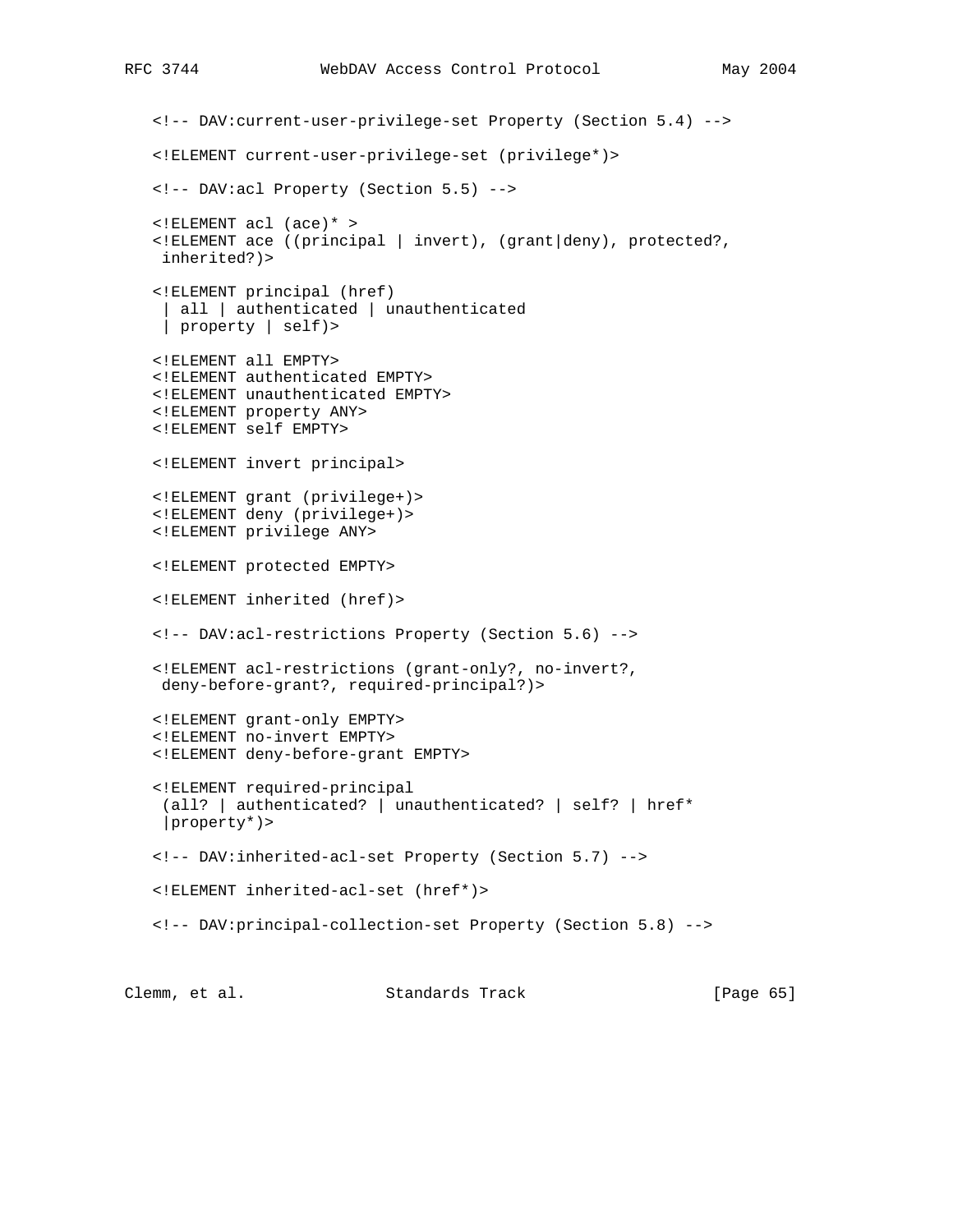<!ELEMENT principal-collection-set (href\*)> <!-- Access Control and Existing Methods (Section 7) --> <!ELEMENT need-privileges (resource)\* > <!ELEMENT resource ( href, privilege ) <!-- ACL method preconditions (Section 8.1.1) --> <!ELEMENT no-ace-conflict EMPTY> <!ELEMENT no-protected-ace-conflict EMPTY> <!ELEMENT no-inherited-ace-conflict EMPTY> <!ELEMENT limited-number-of-aces EMPTY> <!ELEMENT grant-only EMPTY> <!ELEMENT no-invert EMPTY> <!ELEMENT deny-before-grant EMPTY> <!ELEMENT no-abstract EMPTY> <!ELEMENT not-supported-privilege EMPTY> <!ELEMENT missing-required-principal EMPTY> <!ELEMENT recognized-principal EMPTY> <!ELEMENT allowed-principal EMPTY> <!-- REPORTs (Section 9) --> <!ELEMENT acl-principal-prop-set ANY> ANY value: a sequence of one or more elements, with at most one DAV:prop element. <!ELEMENT principal-match ((principal-property | self), prop?)> <!ELEMENT principal-property ANY> ANY value: an element whose value identifies a property. The expectation is the value of the named property typically contains an href element that contains the URI of a principal <!ELEMENT self EMPTY> <!ELEMENT principal-property-search ((property-search+), prop?) > <!ELEMENT property-search (prop, match) > <!ELEMENT match #PCDATA > <!ELEMENT principal-search-property-set ( principal-search-property\*) > <!ELEMENT principal-search-property (prop, description) > <!ELEMENT description #PCDATA >

Clemm, et al. Standards Track [Page 66]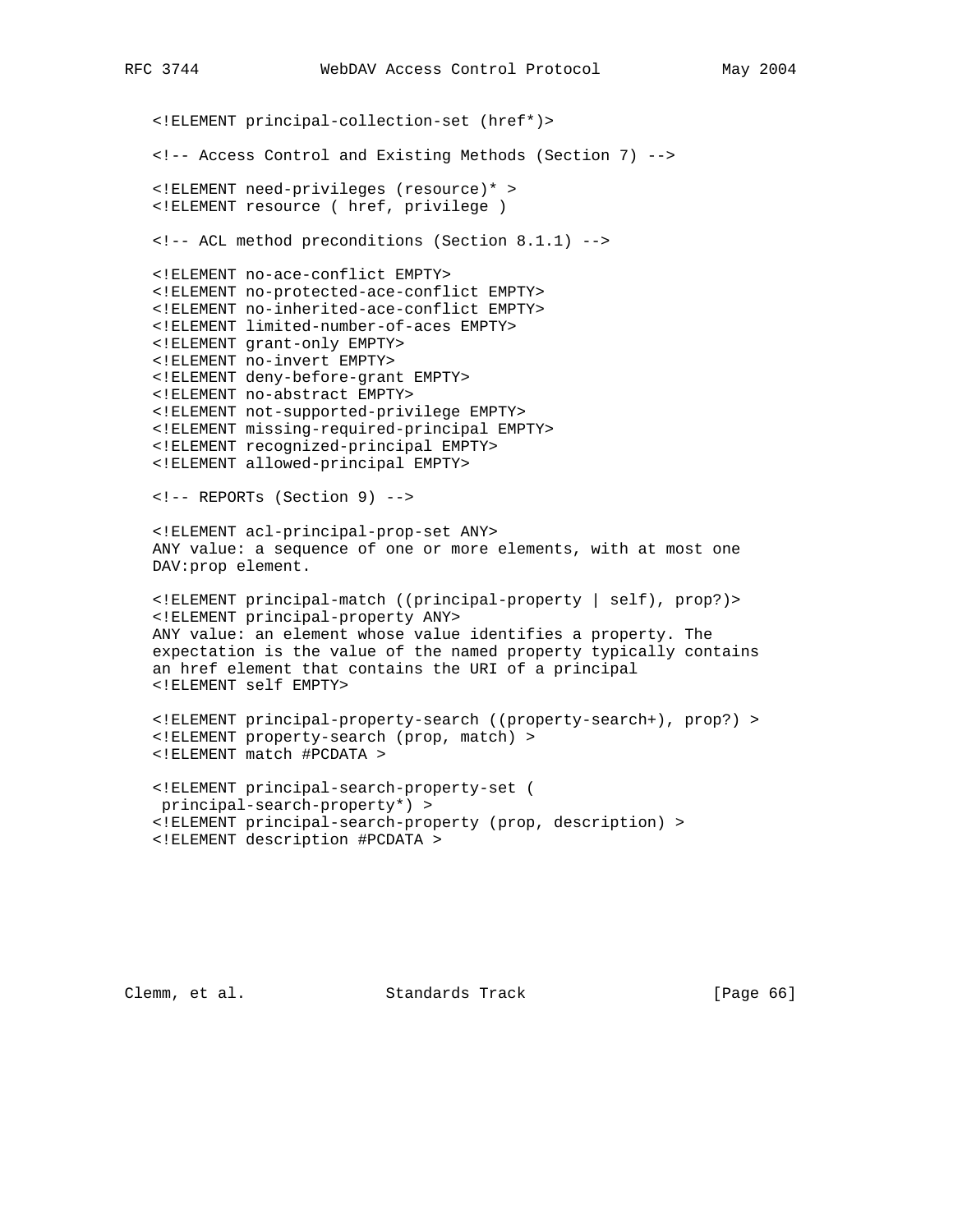Appendix B. WebDAV Method Privilege Table (Normative)

 The following table of WebDAV methods (as defined in RFC 2518, 2616, and 3253) clarifies which privileges are required for access for each method. Note that the privileges listed, if denied, MUST cause access to be denied. However, given that a specific implementation MAY define an additional custom privilege to control access to existing methods, having all of the indicated privileges does not mean that access will be granted. Note that lack of the indicated privileges does not imply that access will be denied, since a particular implementation may use a sub-privilege aggregated under the indicated privilege to control access. Privileges required refer to the current resource being processed unless otherwise specified.

Clemm, et al. Standards Track [Page 67]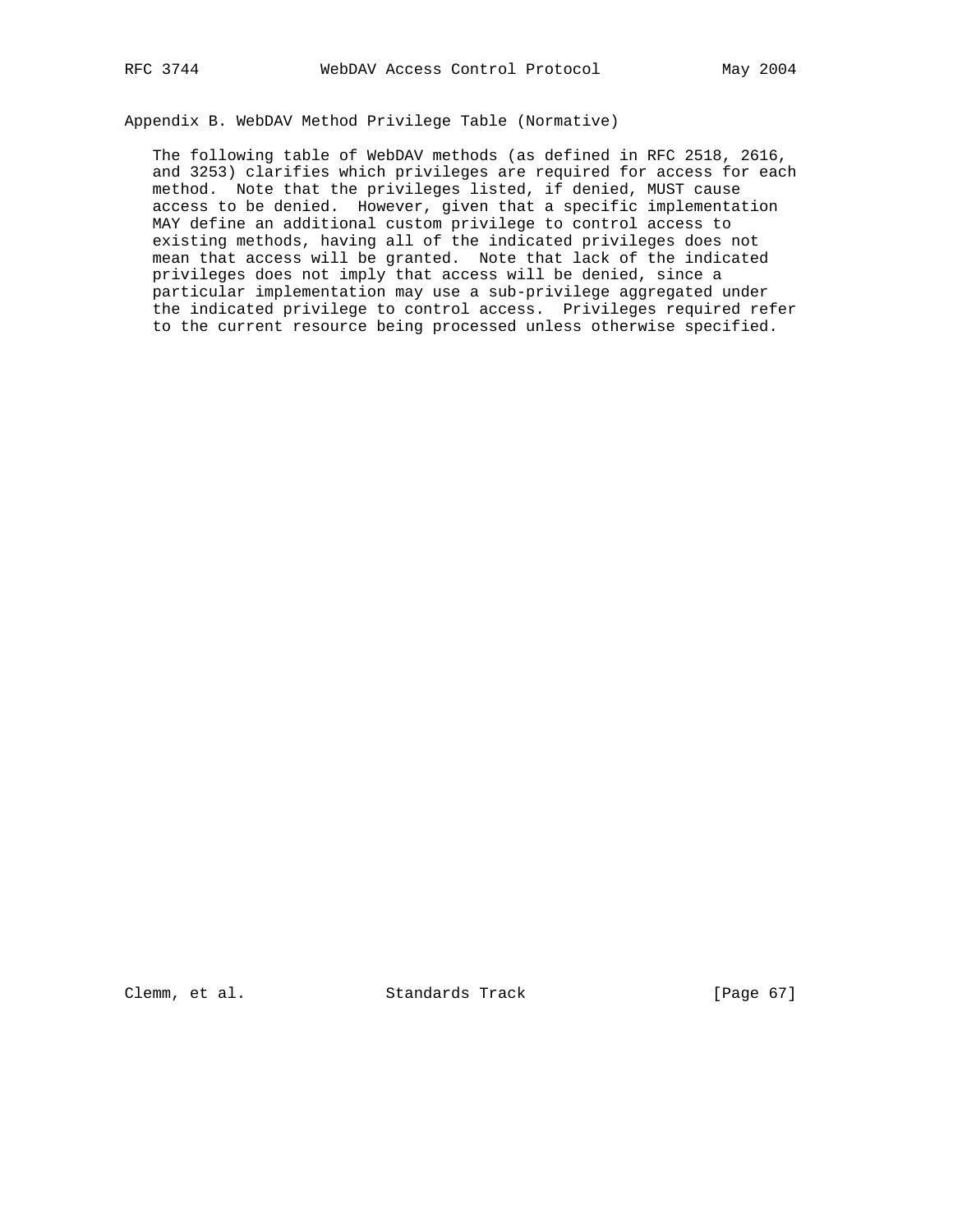| METHOD                  | PRIVILEGES                                                                        |
|-------------------------|-----------------------------------------------------------------------------------|
| <b>GET</b>              | <d:read></d:read>                                                                 |
| HEAD                    | $\langle D: read \rangle$                                                         |
| OPTIONS                 | $\langle D: read \rangle$                                                         |
| PUT (target exists)     | <d:write-content> on target</d:write-content>                                     |
|                         | resource                                                                          |
| PUT (no target exists)  | <d:bind> on parent collection</d:bind>                                            |
|                         | of target                                                                         |
| PROPPATCH               | <d:write-properties></d:write-properties>                                         |
| ACL                     | $D:write -ac1$                                                                    |
| PROPFIND                | <d:read> (plus <d:read-acl> and</d:read-acl></d:read>                             |
|                         | <d:read-current-user-privilege-< td=""></d:read-current-user-privilege-<>         |
|                         | set> as needed)                                                                   |
| COPY (target exists)    | <d:read>, <d:write-content> and</d:write-content></d:read>                        |
|                         | <d:write-properties> on target</d:write-properties>                               |
|                         | resource                                                                          |
| COPY (no target exists) | <d:read>, <d:bind> on target</d:bind></d:read>                                    |
|                         | collection                                                                        |
| MOVE (no target exists) | <d:unbind> on source collection</d:unbind>                                        |
|                         | and <d:bind> on target</d:bind>                                                   |
|                         | collection                                                                        |
| MOVE (target exists)    | As above, plus <d:unbind> on</d:unbind>                                           |
|                         | the target collection                                                             |
| <b>DELETE</b>           | <d:unbind> on parent collection</d:unbind>                                        |
| LOCK (target exists)    | <d:write-content></d:write-content>                                               |
| LOCK (no target exists) | <d:bind> on parent collection</d:bind>                                            |
| MKCOL                   | <d:bind> on parent collection</d:bind>                                            |
| UNLOCK                  | $D:$ unlock>                                                                      |
| <b>CHECKOUT</b>         | <d:write-properties></d:write-properties>                                         |
| <b>CHECKIN</b>          | <d:write-properties></d:write-properties>                                         |
| <b>REPORT</b>           | <d:read> (on all referenced</d:read>                                              |
|                         | resources)                                                                        |
| VERSION-CONTROL         |                                                                                   |
| MERGE                   | <d:write-properties><br/><d:write-content></d:write-content></d:write-properties> |
| MKWORKSPACE             |                                                                                   |
|                         | <d:write-content> on parent<br/>collection</d:write-content>                      |
|                         |                                                                                   |
| BASELINE-CONTROL        | <d:write-properties> and</d:write-properties>                                     |
|                         | <d:write-content></d:write-content>                                               |
| MKACTIVITY              | <d:write-content> on parent</d:write-content>                                     |
|                         | collection                                                                        |

Clemm, et al. Standards Track [Page 68]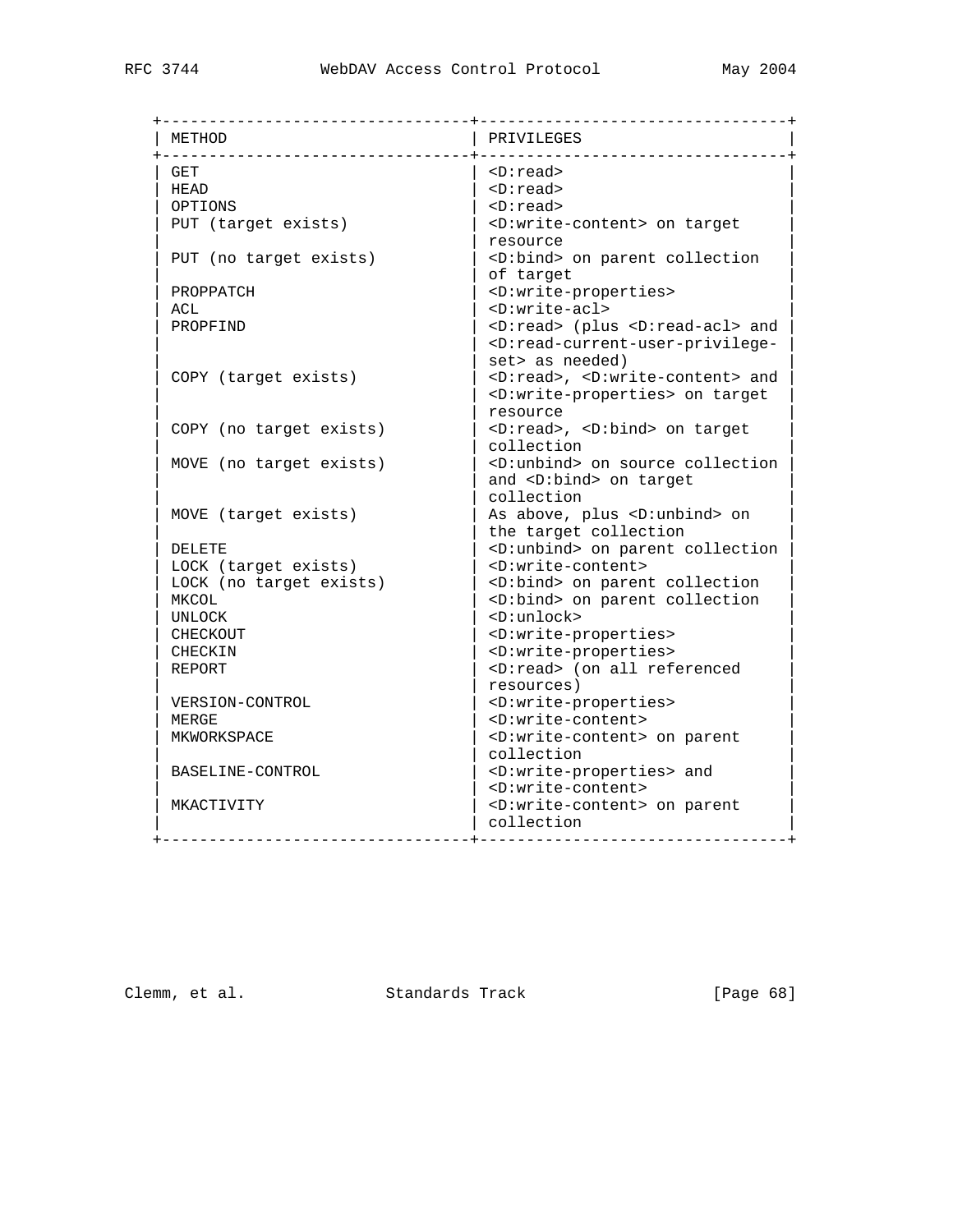Index

# A ACL method 40  $\mathcal{C}$  Condition Names DAV:allowed-principal (pre) 42 DAV:deny-before-grant (pre) 41 DAV:grant-only (pre) 41 DAV:limited-number-of-aces (pre) 41 DAV:missing-required-principal (pre) 42 DAV:no-abstract (pre) 41 DAV:no-ace-conflict (pre) 41 DAV:no-inherited-ace-conflict (pre) 41 DAV:no-invert (pre) 41 DAV:no-protected-ace-conflict (pre) 41 DAV:not-supported-privilege (pre) 42 DAV:number-of-matches-within-limits (post) 48, 53 DAV:recognized-principal (pre) 42 D DAV header compliance class 'access-control' 38 DAV:acl property 23 DAV:acl-principal-prop-set report 48 DAV:acl-restrictions property 27 DAV:all privilege 13 DAV:allowed-principal precondition 42 DAV:alternate-URI-set property 14 DAV:bind privilege 12 DAV:current-user-privilege-set property 21 DAV:deny-before-grant precondition 41 DAV:grant-only precondition 41 DAV:group property 18 DAV:group-member-set property 14 DAV:group-membership property 14 DAV:inherited-acl-set property 29 DAV:limited-number-of-aces precondition 41 DAV:missing-required-principal precondition 42 DAV:no-abstract precondition 41 DAV:no-ace-conflict precondition 41 DAV:no-inherited-ace-conflict precondition 41 DAV:no-invert precondition 41 DAV:no-protected-ace-conflict precondition 41 DAV:not-supported-privilege precondition 42 DAV:number-of-matches-within-limits postcondition 48, 53 DAV:owner property 15

Clemm, et al. Standards Track [Page 69]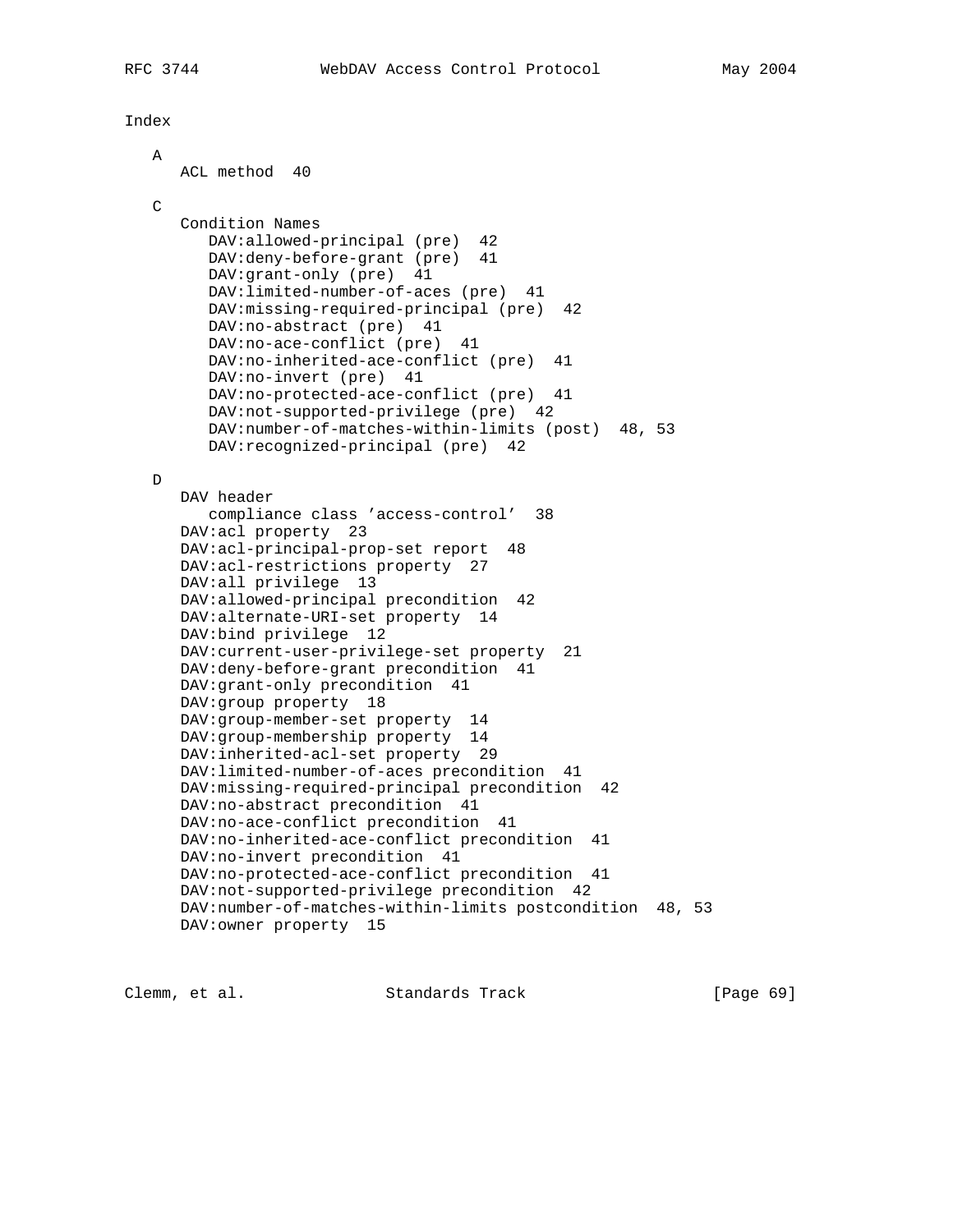```
 DAV:principal resource type 13
 DAV:principal-collection-set property 30
 DAV:principal-match report 50
 DAV:principal-property-search 51
 DAV:principal-search-property-set 56
 DAV:principal-URL property 14
 DAV:read privilege 10
 DAV:read-acl privilege 11
 DAV:read-current-user-privilege-set privilege 12
 DAV:recognized-principal precondition 42
 DAV:supported-privilege-set property 18
 DAV:unbind privilege 12
 DAV:unlock privilege 11
 DAV:write privilege 10
 DAV:write-acl privilege 12
 DAV:write-content privilege 10
 DAV:write-properties privilege 10
 Methods
   ACL 40
 Privileges
    DAV:all 13
    DAV:bind 12
   DAV:read 10
    DAV:read-acl 11
    DAV:read-current-user-privilege-set 12
    DAV:unbind 12
    DAV:unlock 11
    DAV:write 10
   DAV:write-acl 12
   DAV:write-content 11
   DAV:write-properties 10
 Properties
    DAV:acl 23
    DAV:acl-restrictions 27
    DAV:alternate-URI-set 14
    DAV:current-user-privilege-set 21
    DAV:group 18
    DAV:group-member-set 14
    DAV:group-membership 14
    DAV:inherited-acl-set 29
    DAV:owner 15
    DAV:principal-collection-set 30
    DAV:principal-URL 14
    DAV:supported-privilege-set 18
```
Clemm, et al. Standards Track [Page 70]

M

P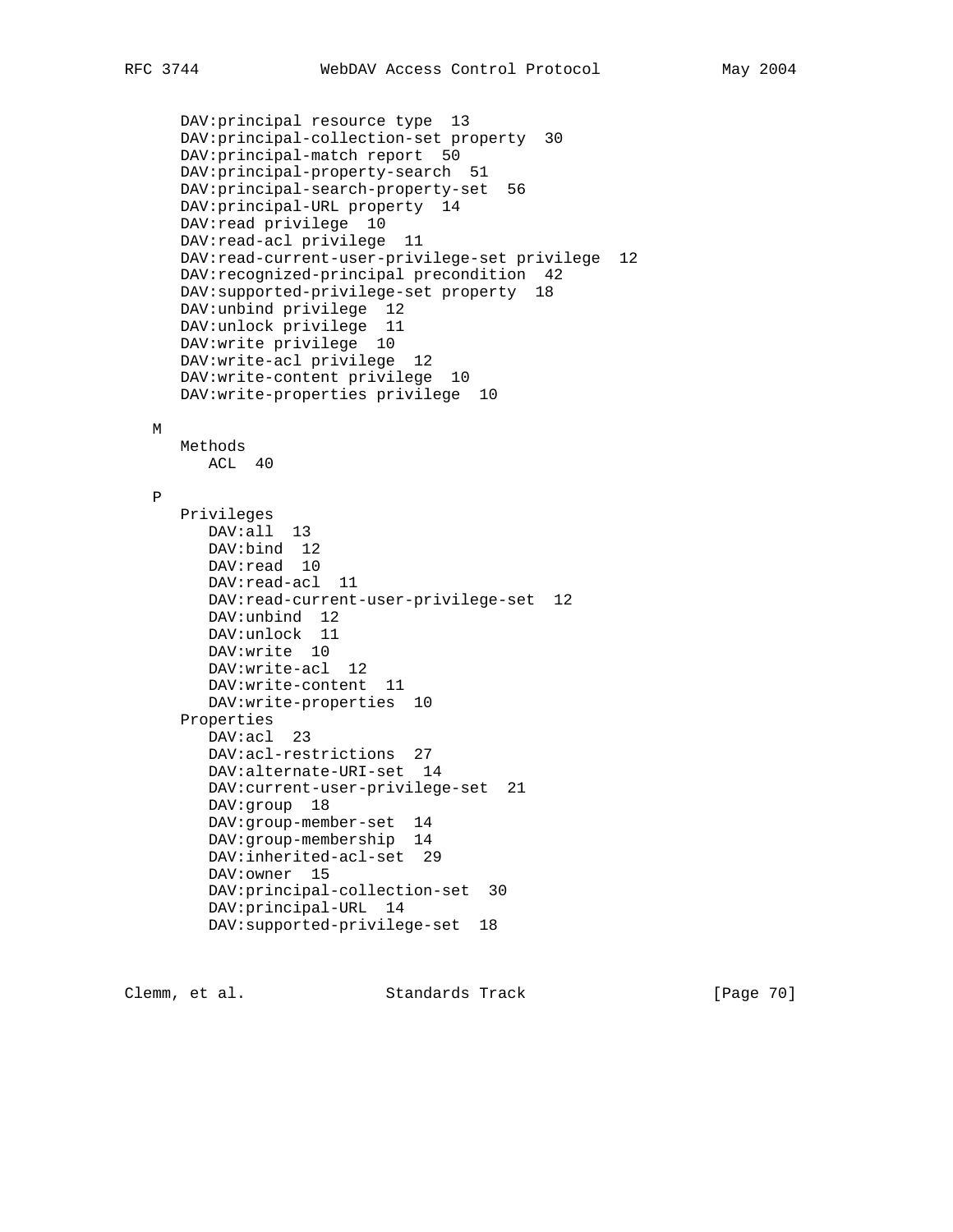R Reports DAV:acl-principal-prop-set 47 DAV:principal-match 49 DAV:principal-property-search 51 DAV:principal-search-property-set 56 Resource Types DAV:principal 13 Authors' Addresses Geoffrey Clemm IBM 20 Maguire Road Lexington, MA 02421 EMail: geoffrey.clemm@us.ibm.com Julian F. Reschke greenbytes GmbH Salzmannstrasse 152 Muenster, NW 48159 Germany EMail: julian.reschke@greenbytes.de Eric Sedlar Oracle Corporation 500 Oracle Parkway Redwood Shores, CA 94065 EMail: eric.sedlar@oracle.com Jim Whitehead U.C. Santa Cruz, Dept. of Computer Science 1156 High Street Santa Cruz, CA 95064 EMail: ejw@cse.ucsc.edu

Clemm, et al. Standards Track [Page 71]